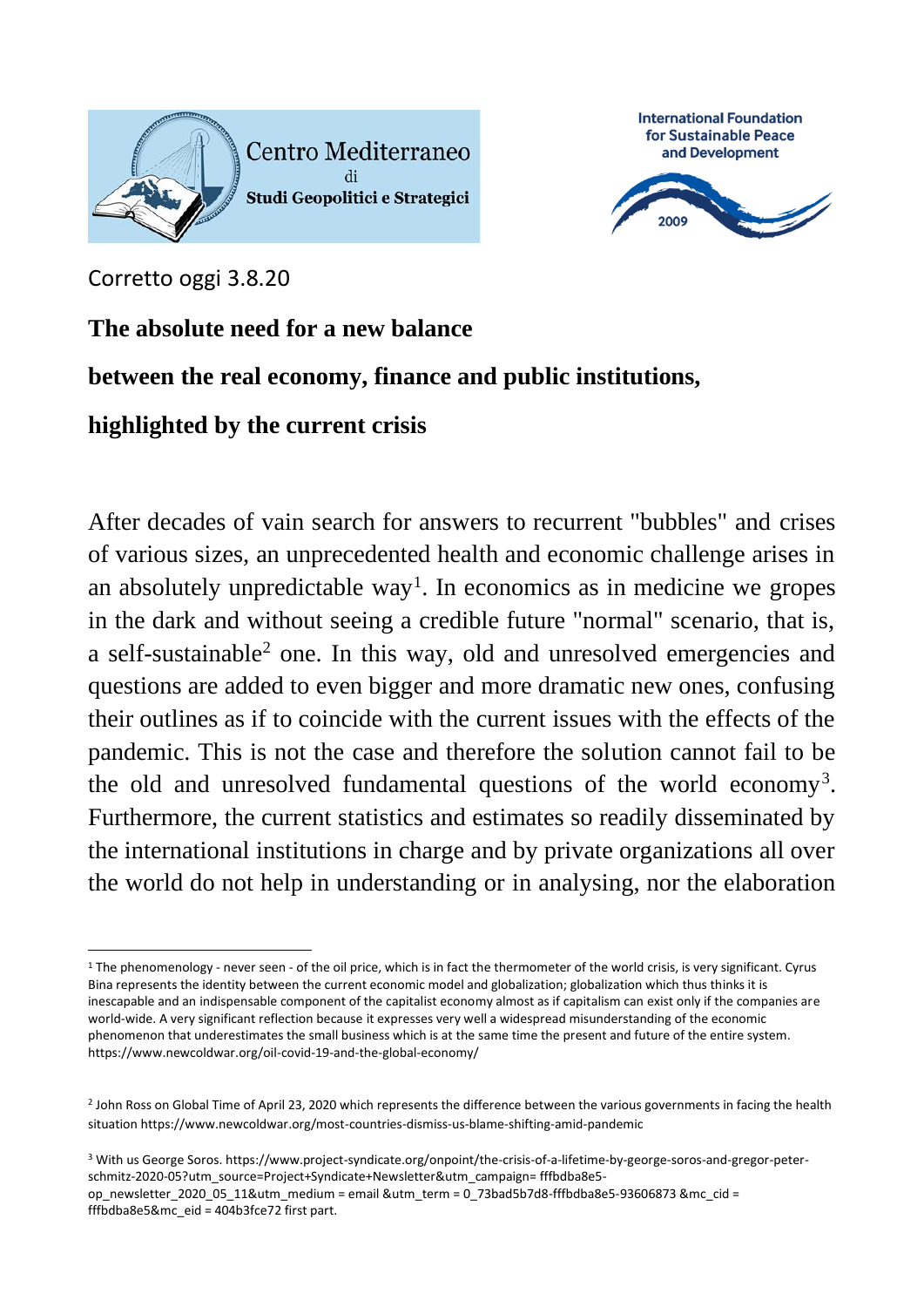of proposals simply because they change quickly and therefore do not offer a degree reliable enough to use them<sup>4</sup>.

A research on the post-virus that interprets the economic phenomenon we are experiencing and that identifies the measures capable of overcoming its enormous and numerous criticalities, is on the one hand necessary but on the other extremely ambitious. It is necessary to do it for the obvious social and human problems of unprecedented dimensions that have arisen and from which it is necessary to get out of them in the shortest possible time and for the equally evident possibility that pandemic phenomena of this kind will repeat themselves. But it is also very ambitious because all sectors of the economy and finance have been heavily involved and therefore all have highlighted their insufficiency. The current crisis has amplified and deepened the already existing critical issues due to the widespread and repeated malfunction of economic systems. So today we find ourselves having to respond to recent but also to chronic problems<sup>5</sup>; it is unthinkable to face the current situation without interpreting the entire economic scenario and without giving in to the temptation to respond to each of the needs in a way uncoordinated by the rest of the system and other critical issues<sup>6</sup>.

For the sole purpose of better understanding the situation, it is advisable to approach the individual critical issues separately, sector by sector, in order to better understand them. But it is clear that the scenario towards which

<sup>4</sup> In geopolitical futures, a fairly complete analysis of the macroeconomic data on the future trend of the various economies of the world, then modified by many institutions and analysts https://geopoliticalfutures.com/daily-memo-disastrous-growth-forecastsand-unhealthy-banks/ ? utm\_source = newsletter &utm\_medium = email &utm\_term = https% 3A% 2F%

<sup>2</sup>Fgeopoliticalfutures.com% 2Fdaily-memo-disastrous-growth-forecasts-and-unhealthy-banks% 2F&utm\_content&utm\_campaign = PAID + - + Everything + as + it% 27s + published. George Friedman still uncertain whether it is a recession or a depression 2F% 2Fpdfs% 2Frecession-or-depression-geopoliticalfutures-com.pdf &utm\_content&utm\_campaign = PAID + - + Everything + as + it% 27s + published

<sup>5</sup>Minenna with particular regard to the level of public debt https://www.ilsole24ore.com/art/lo-tsunami-debito-globale-e-initiato-ADVHnnX

<sup>6</sup>DaniRodrik with us in this "system" review https://www.project-syndicate.org/commentary/three-trends-shaping-post-pandemicglobal-economy-by-dani-rodrik-2020-05?utm\_source Project Syndicate + = + Newsletter &utm\_campaign = 49bb7478afcovid\_newsletter\_14\_05\_2020&utm\_medium = email &utm\_term = 93606873 & 0\_73bad5b7d8-49bb7478af-mc\_cid = 49bb7478af&mc\_eid = 404b3fce72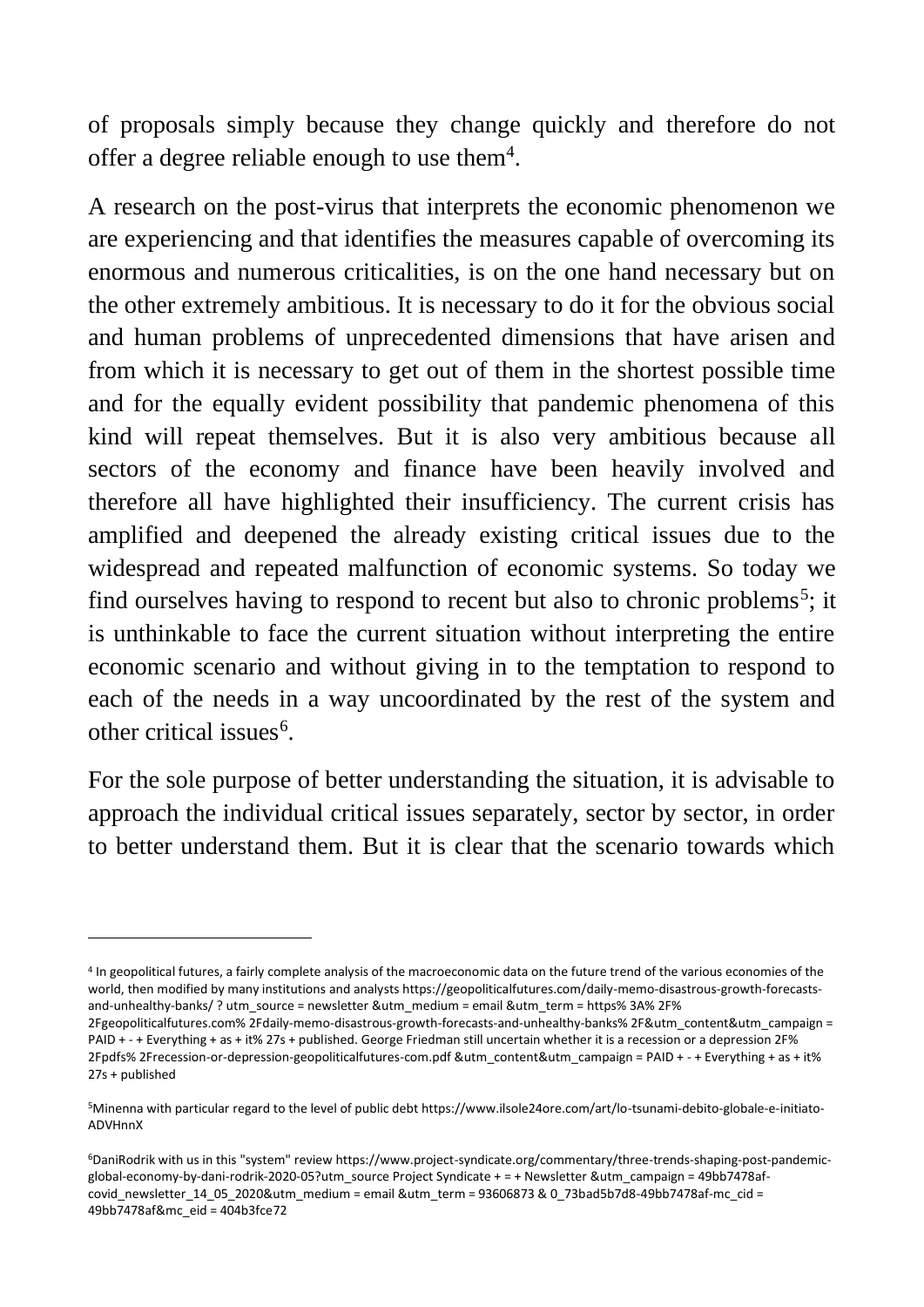we can go can only be inspired by a basic unitary criterion by choosing between the liberal system and the dirigist<sup>7</sup>.

It is also essential to ask whether governments and all governments do not want to overcome the crisis and how. In fact, some authors overshadow the possibility of interpreting certain political behaviours as part of a strategy aimed at strengthening state leadership using the opportunity offered by the pandemic to control citizens for higher collective interests associated with public health problems.<sup>8</sup>

We obviously rely on the genuine will of those who have the political power to overcome this moment by securing the economy already long exposed to many systemic risks; and we do it in the certainty of the common interest of large and small businesses, institutions and individuals, workers and capitalists, banks and savers to seek together a solution of mutual satisfaction.

For decades now there have been economies that benefit from consolidated structures and then are thrive and others that suffer from them. It is certain that the former look suspiciously at any modification of the current structure and therefore we can call them "conservative" while the others are looking for more or less vast changes.

There is also a widespread insufficiency of the doctrine engaged to elaborate them, different from those that inspired the economies that today we would call conservatives, that thus become the only ones that know

<sup>7</sup>Rohinton P. Medhora and Taylor Owen in this very significant article with which we hope for a new global governance considering that sooner or later the costs will have to be paid and a system to do so must be identified; the question of the "philosophy" which will inspire this macro international agreement which will govern the Planet as the Bretton Woods agreement of 1944 has opened up. A question of maximum danger because: A) it could favor the lobbies best equipped to carry out the right pressures; B) could fall victim to the limits of current doctrine. https://www.project-syndicate.org/onpoint/digital-bretton-woods-new-globalgovernance-model-by-rohinton-p-medhora-and-taylor-owen-2020-04

<sup>&</sup>lt;sup>8</sup>Kees van der Pijl outlines a very disturbing hypothesis and documents it for a long time https://geopoliticalfutures.com/daily-memodisastrous-growth-forecasts-and-unhealthy-banks/?utm\_source=newsletter&utm\_medium=email&utm\_term=% hps%3 %% 2Fgeopoliticalfutures.com 2Fdaily-memo-disastrous-growth-forecasts-and-unhealthy-banks% 2F&utm\_content&utm\_campaign = PAID +  $-$  + Everything + as + it% 27s + published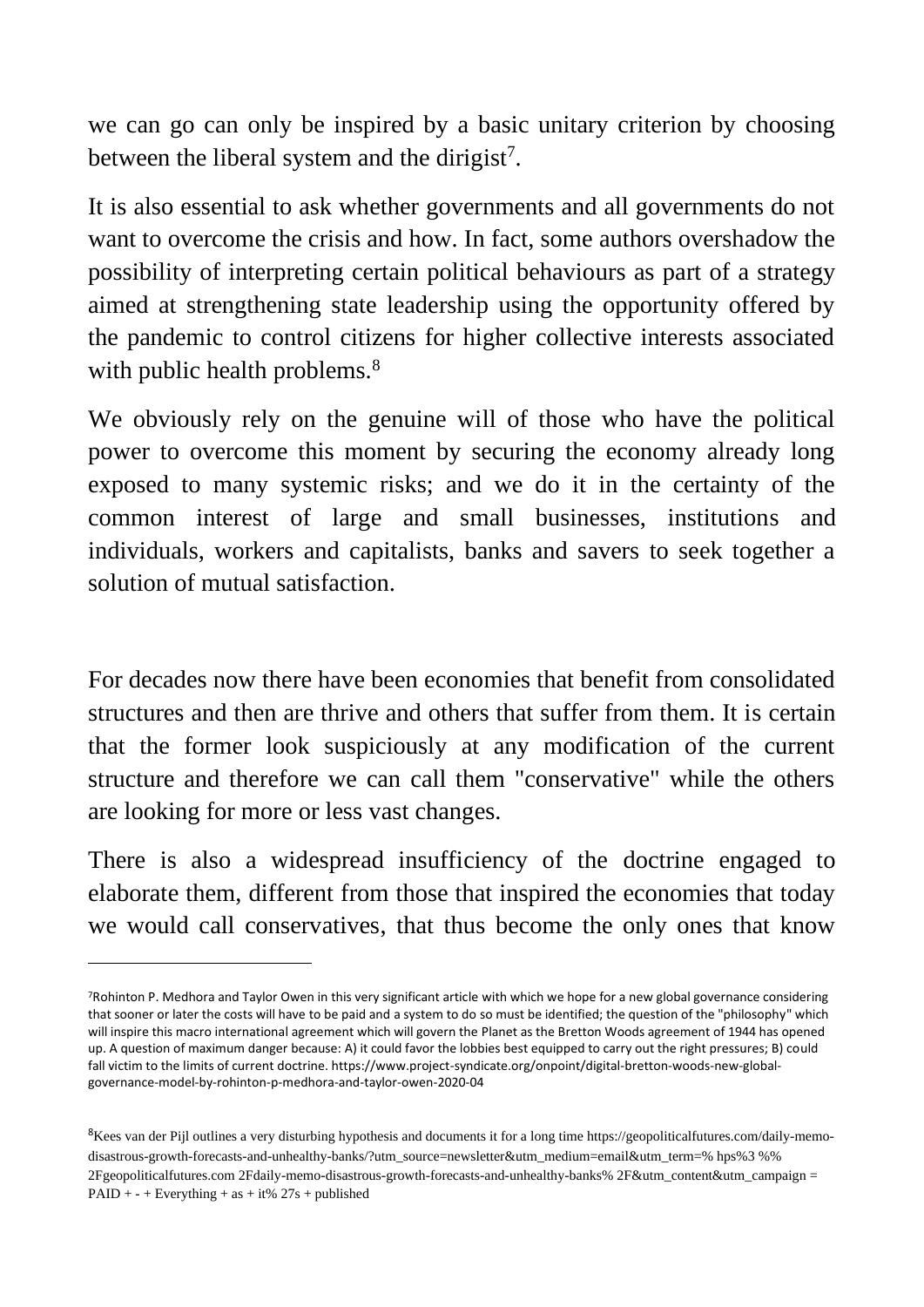what to want. We are in fact still in the phase in which someone asks for help or others leave (like the United Kingdom) from European supranational organizations without however being clear about the future scenario to prepare. Economies lagging behind in development in this situation have no chance of getting out of it and the pandemic confirms its inevitable fate.

To find a "systemic" economic crisis that can vaguely be compared to the current phase, we must go back to the historical depression of the thirties of the past century<sup>9</sup>. The social and economic difficulties and the disaster that hit the middle class produced a strong demand for decision-making which led to the further mourning and destruction of the Second World War. But it was the insufficiency of the measures put in place to face the crisis that determined and widened its scope and damage; the inadequacy of the policies of the governments that suffered the tsunami in the twenties led to their collapse and the end of the economic ideas dominant till then. Without a different idea ready and more suited to the new challenges that were born. Today, it is a great mistake to ask to tackle the Covid 19 crisis because in reality the problem is much wider than the immense one attributable to the consequences of the pandemic; the economy that emerged from the Lehman crisis had not yet found a place to settle itself and therefore the virus only amplified and accelerated a very serious process of implosion of the global economic system focused on the finance and the economy detached from each other and often conflicting<sup>10</sup>. That is, we must respond to the overcoming of neo-monetarism (and all related phenomena) and its limits that have been evident for decades. So it is not a question of going back to the before of the virus but of avoiding a depression due to the scarcity of responses able to counter the collapse of

<sup>&</sup>lt;sup>9</sup>Maurizio NovelliLemanik tries to predict the progress of the crisis

Not with us Cyrus Bina who identifies a great difference between this situation and that of the '29 in the causes that caused them. In fact, at the time there was a financial issue while now we have the collapse of production. Certainly we cannot fail to agree that the causes are different but the size of the crisis and, most importantly, the lack of immediately practicable and credible hypotheses to deal with it are common to the two historical cases. https://www.newcoldwar.org/oil-covid-19-and-the-globaleconomy/

<sup>&</sup>lt;sup>10</sup> In an interview with NourielRoubini, Cristiana Gagliarducci reports ten points that portend the coming crisis https://www.money.it/grande-depressione-in- Arrival-10-campanelli-allarme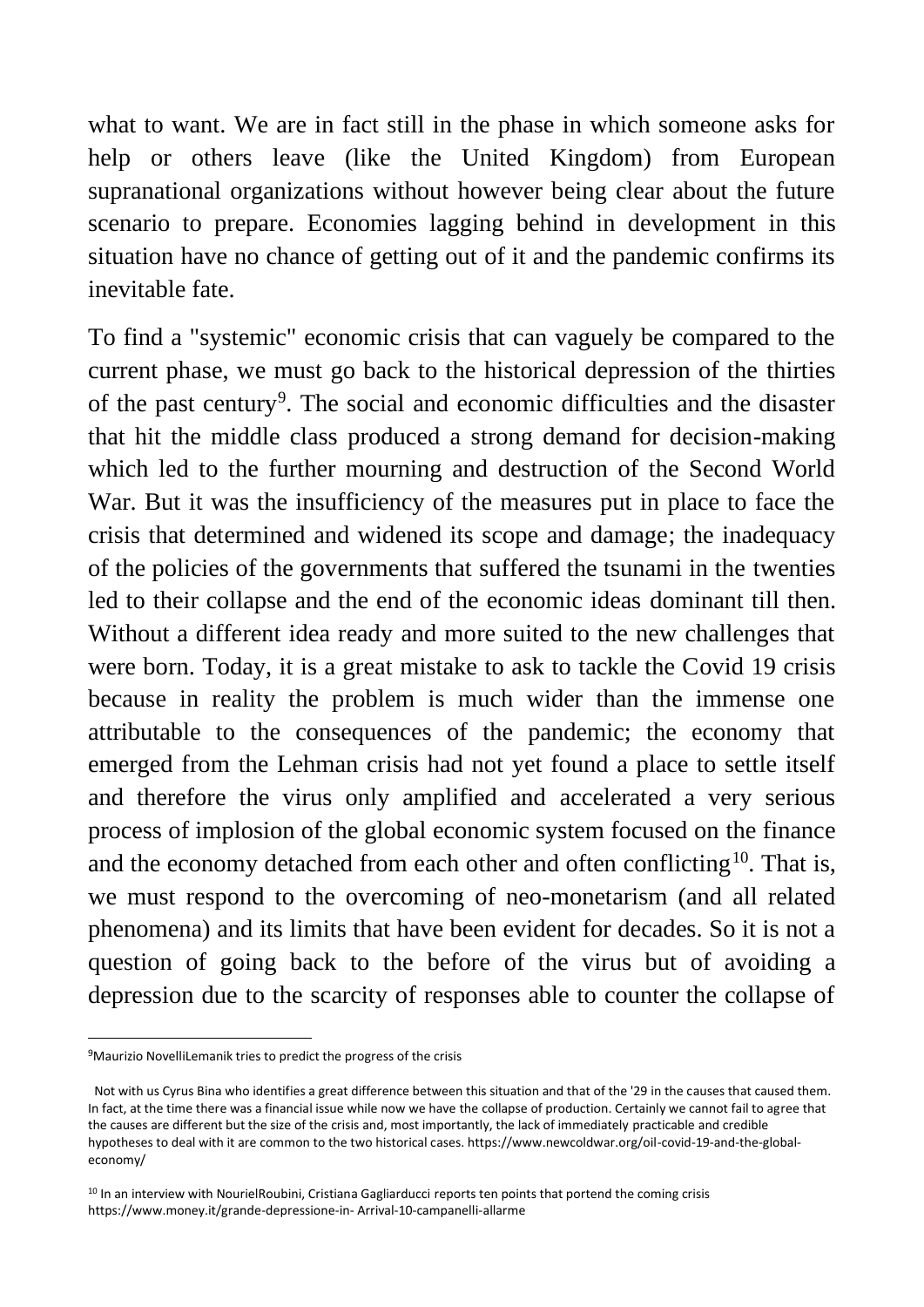the system; collapse that would have occurred due to the insufficiency of the current doctrine to produce a model of sustainable development, at least on its own legs. To put it bluntly without the interventions of the central banks we would still be in deep depression and without their careful presence we would immediately fall back; and a system that depends from those interventions is not an independent and selfsustainable system.<sup>11</sup>

# **The Money**

Since the great collapse of 1987, there has not been a single economic and financial problem of some significance that has not been addressed always with the same therapy: with a reduction in interest rates and an increase in the working capital. The result is a progressive increase in liquidity which moves massively, now in circulation, bringing with it an impressive destabilizing charge; at the same time, the profitability of the banking system has been for long very low and in contraction, exposing the banking system to extremely high risks. Furthermore, savings are not paid if not in a symbolic way and the real economy does not find sufficient funding. The level of share and bond prices in every part of the world is perceived as artificially high and therefore exposed to corrections also relevant as the erratic nature of the prices of these weeks and month shows. These all are circumstances actually detected by the economic and financial world (of professional and retail economics) and all to be corrected without further delays.

In this context, one cannot fail to talk about the gold market which seems to be much more than a safe haven asset (as they say and as they would like to believe by doctrine and politics) but still an essential point of reference for the understanding and the very life of the world of money. The trend of its prices is a precise indicator of the performance of the other components of the money market and of the real economy and offers us an

<sup>11</sup>Minenna on the immense effort of the fed[.https://www.ilsole24ore.com/art/l-immane-sforzo-federal-reserve-ADPhZFW](https://www.ilsole24ore.com/art/l-immane-sforzo-federal-reserve-ADPhZFW)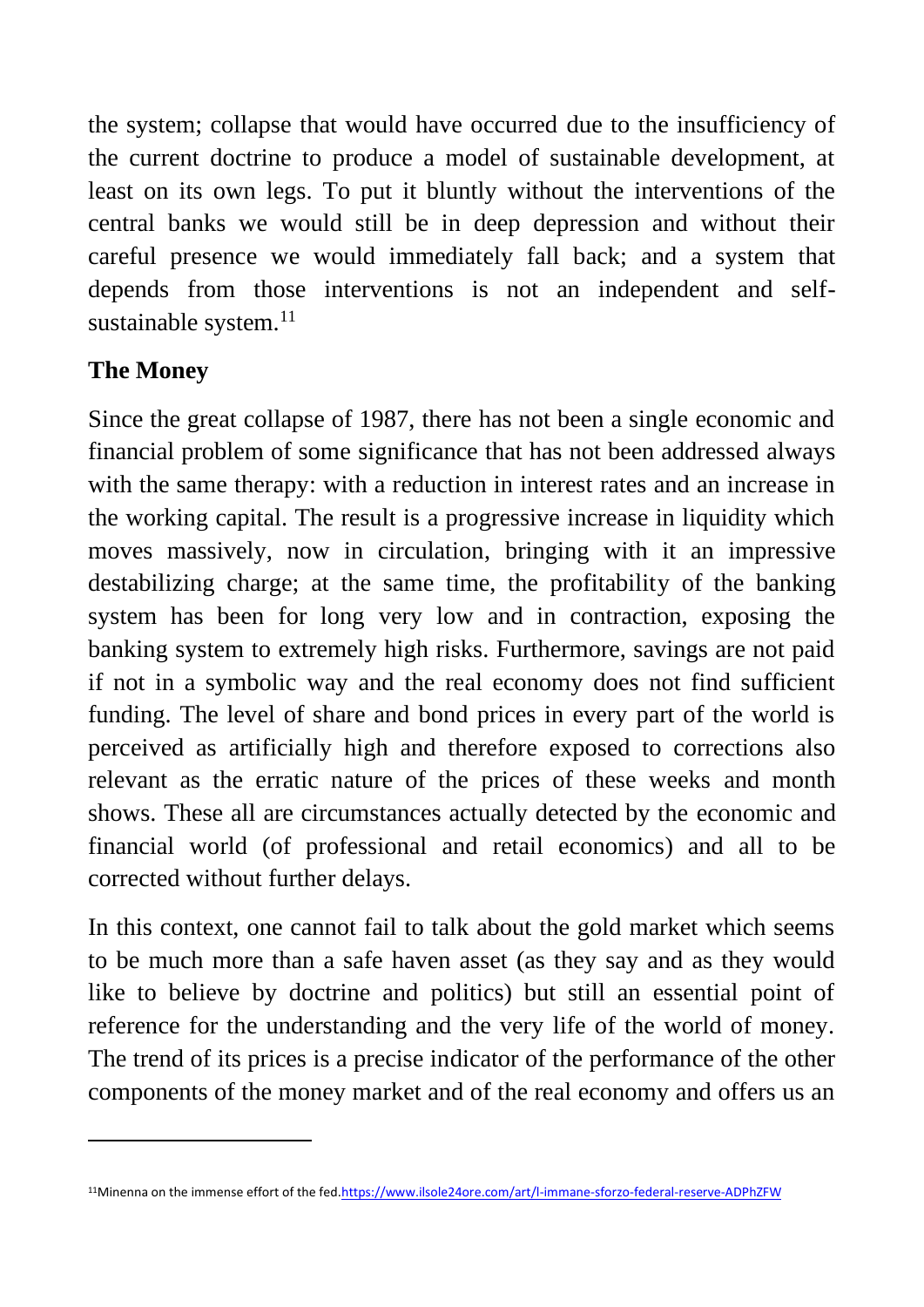interpretative element of the effectiveness of monetary policies and of the performance of the real economy that otherwise we would not have. Furthermore, the independence of those prices tells us that the potential number of operators operating there is much higher and much more independent of political influences than in other contexts. In the current contingency, the contraction in economic activity, the impetuous growth of unemployment, the forced closure of numerous companies could have led to the drastic reduction in prices; which we have seen for the market for other commodities effectively represented by the "negative" prices (20 April 2020) of the oil price recorded in a short period.<sup>12</sup>

In fact, all commodities are in their own way a kind of safe haven in periods of great inflation or in any case of excess liquidity and therefore they see their prices increase if the value of the currency decreases and the prices decrease in the event of a contraction in economic activity. The prices of food prices such as wheat recorded the influence of the news on the pandemic but they reacted well for the essentiality of their food use.<sup>13</sup>

But what should perhaps be more emphasized is that the trend of those prices tells us that the mass of operators in this market does not expect an economic recovery driven by the expansionary monetary policies of the Central Banks which would have strengthened the currencies; but fears that the liquidity flood decided in response to the Covid 19 crisis, remaining largely confined to the financial sphere, will induce more and more operators to take refuge in the purchase of gold even if for a short period; rational behaviour at least to avoid the negative rates that are paid to hold "safe" government bonds. This choice is all the more significant if you take into account the erratic nature and therefore the danger of the physical gold market.

In this sense, the trend in gold prices while being particularly erratic and therefore exposed to the most varied influences are an explicit rejection of the expansionary policies of the Central Banks and express growing

<sup>12</sup> For the oil price in 2020 https://www.fxempire.it/markets/crude-oil/overview

<sup>13</sup> For grain prices in Chicago https://www.money.it/Grano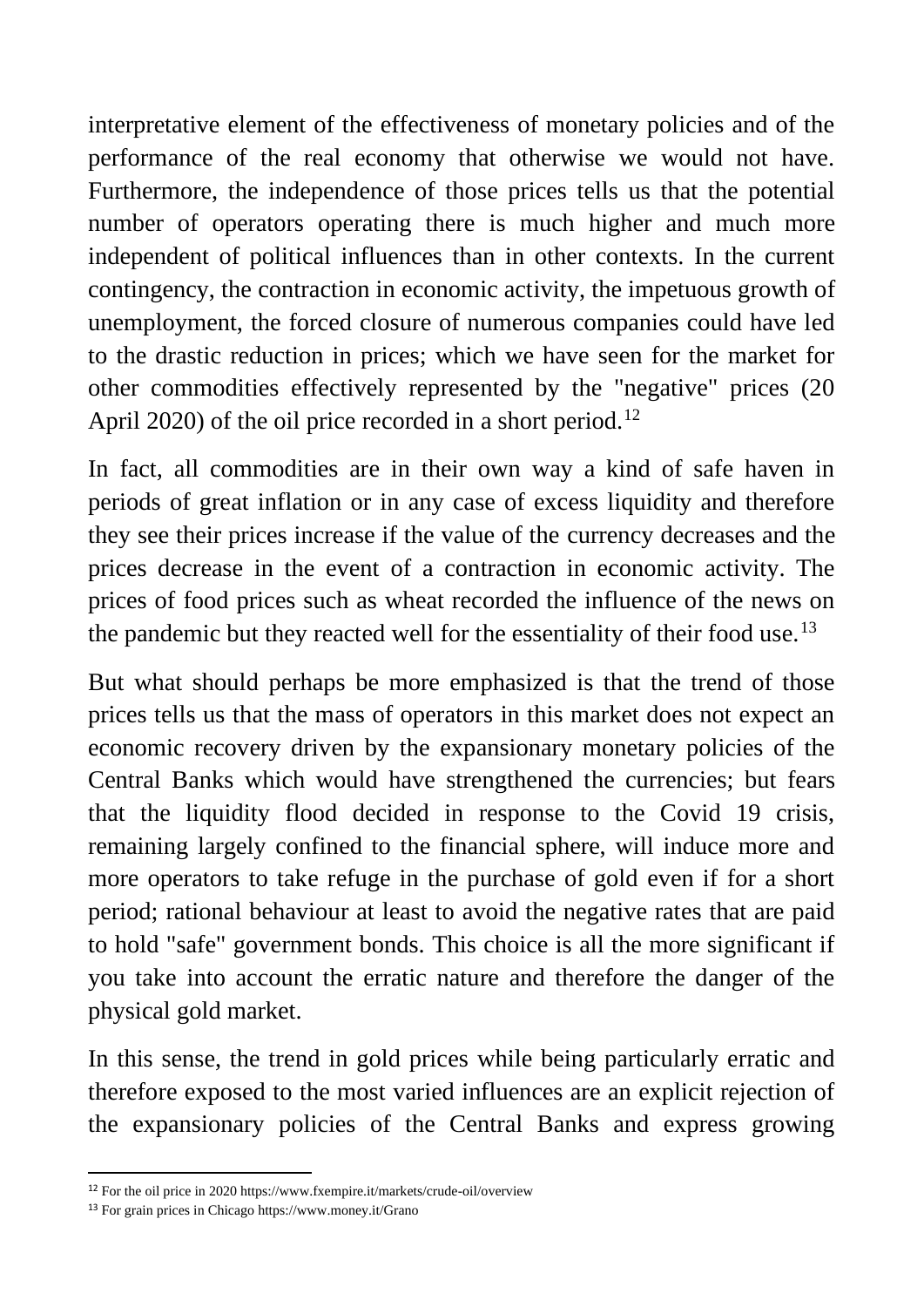concern about the outlets of the crisis; even in the most exclusive circles of international finance. Concern that obviously also concerns, if not more, the trend of securities prices which obviously also in this environment are not considered reliable and realistic.

But the fears of an aggravation of the ongoing crises that oppose the various powers cannot also be ruled out; What happens if the Sino-American clutches sharpen? Maybe by tricking Americans into freezing Chinese and Russian securities? And what about Middle Eastern frictions? These are extra-economic topics that are difficult to evaluate but which can lead to massive transfers of financial wealth towards the safe haven par excellence<sup>14</sup>.

In hindsight, all fears are based on an extreme dynamic that has affected international life which after half a century of cold war between two specific powers has now gone to a greater protagonism of more subjects with much more varied and innovative logics; thus originating the greatest unpredictability that is possible. In such uncertain situations, entrusting the entire responsibility for managing the economy to a few decision-making centers such as central banks is of extremely high risk precisely due to the absence of a "B" plan that is less dependent on the choices of a few even if they are genuinely concerned about common well-being.

## **Central Banks**

The temptation is, obviously very high, to proceed in this case as has been done in the past decades to sell new public and private securities to central banks. As said, this would accentuate the gap between actual values (much lower) and official values concretely practiced in the stock exchanges

<sup>14</sup> With us Daniel Roubini https://www.project-syndicate.org/commentary/global-tail-risks-remain-a-threat-in-2020-by-nourielroubini-2020-07?utm\_source=Project+Syndicate + Newsletter & utm\_campaign = 9e97c1898a-sunday\_newsletter\_02\_08\_2020 & utm\_medium = email & utm\_term = 93606873 & 0\_73bad5b7d8-9e97c1898a-mc\_cid = 9e97c1898a & mc\_eid = 404b3fce72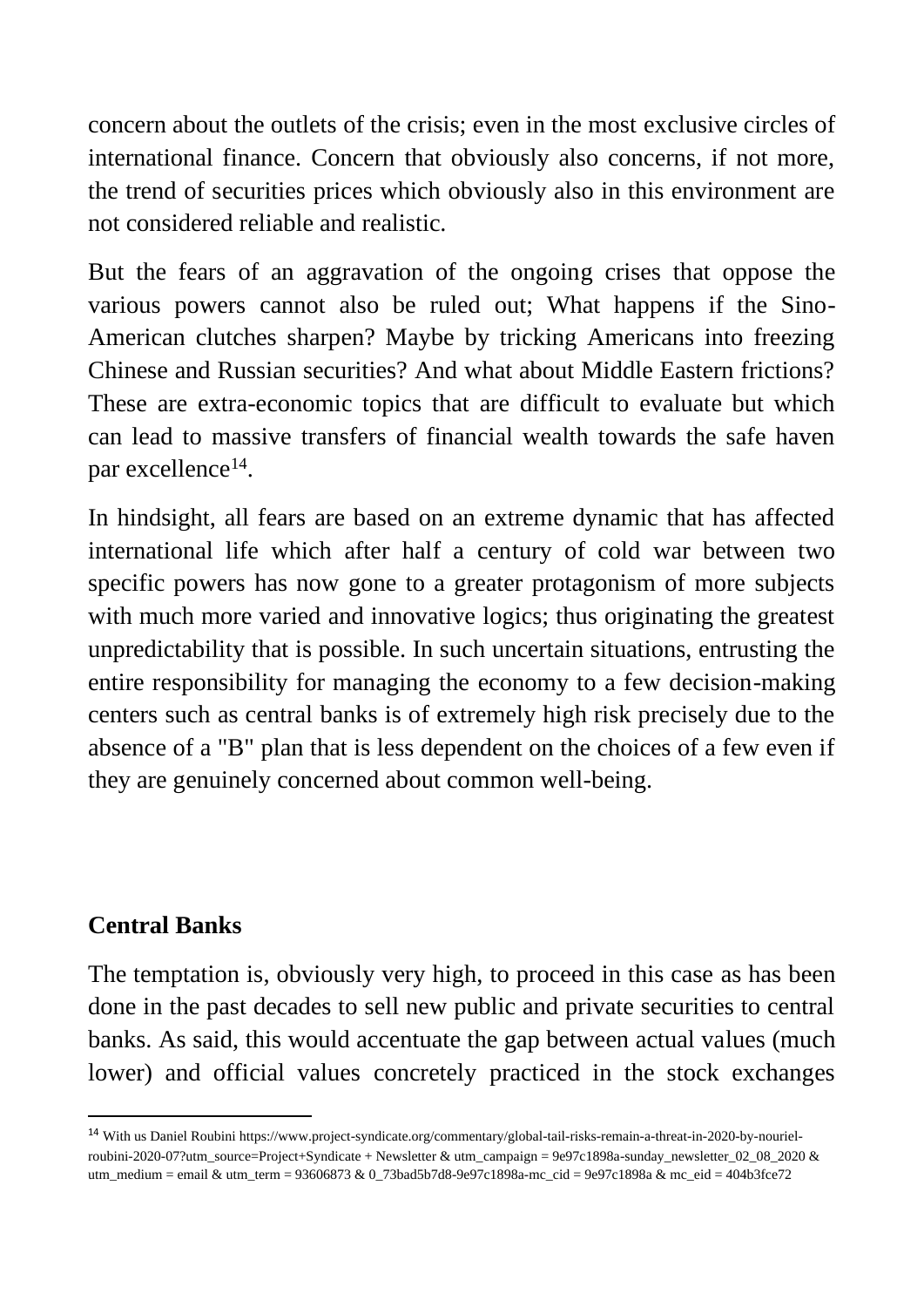(much higher) artificially supported by the interventions of central banks; which thus produce the notorious "bubbles". A divarication that moves private savings away from this location, value of savings, makes quotations particularly dependent on the interventions of the monetary authorities, links the same development to the interventionism of central banks and therefore accentuates the pyramidal nature of the system.<sup>15</sup> However, despite all this, the development does not start again due to the insufficiency of the intervention of the central banks which in fact has so far focused on finance and not on the real economy. This is a method error.

Moreover, in this activity the central bank of any country in the world does not distinguish between advanced and less advanced areas: the interest rate and the exchange rate towards the outside is the same for rich and less rich areas within the same monetary area; thus aggravating disparities in development. In fact, an interest rate designed to raise prices is too low for the most advanced areas (and therefore with higher inflation rate and nonexistent or physiological unemployment) and too high for those in full deflation (with falling prices and high unemployment  $1^{16}$ . Phenomenon that has been happening for years and that is already lamented in the euro area, precisely by the most prosperous economies, which are pushing for greater rigor, rightly fearing a resurgence of inflation inside themselves; however at the same time, in the same monetary area and precisely in the

<sup>&</sup>lt;sup>15</sup> This work by Kees van der Pijl is very significant, which warns against temptations to use interest in the defense of public health to limit freedoms and aim for a new world order favorable to the ruling classes. Temptations according to him never dormant and always ready to re-emerge. Theses that could lead to the conclusion of the will not to seek a democratic solution to the crisis but to remain for a long time under the threat of the pandemic which legitimizes fears and consequently illiberality of all kinds; in this perspective, the central banks become guarantors of the sustainability of the new authoritarianism. Which thus becomes long-term. In fact, they become in this perspective the keystone capable of financing the survival of public and private systems (large companies linked to politics) as they can finance any need with fresh money. Furthermore, that fresh money as the retail savings force clears greatly reduces the strength of financial organizations; there is no one who does not see how unlimited the strength of politics would become increasingly free even from the blackmail of financial markets ... even with the consent of the latter !!!. This thesis highlights the extreme concreteness of the non-authoritarian approach to overcoming the crisis and the not always positive role of the Central Banks. [https://www.newcoldwar.org/health-emergency-or-seizure-of](https://www.newcoldwar.org/health-emergency-or-seizure-of-power-the-political-economy-of-covid-19/)[power-the-political-economy-of-covid-19/](https://www.newcoldwar.org/health-emergency-or-seizure-of-power-the-political-economy-of-covid-19/)

<sup>&</sup>lt;sup>16</sup> Dani Rodrik and Stefanie Stantcheva note the total obsolescence of the current job market and the need for its global rethinking https://www.project-syndicate.org/commentary/new-social-contract-must-target-good-job -creation-by-dani-Rodrik-and-stefanie-Stantcheva-2020-06? utm\_source = Project Syndicate + + Newsletter & utm\_campaign =  $3701897a95-$ 

covid\_newsletter\_18\_06\_2020 & utm\_medium = email & utm\_term =  $0$ \_73bad5b7d8-3701897a95-93606873 & mc\_cid = 3701897a95 & mc\_eid = 404b3fce72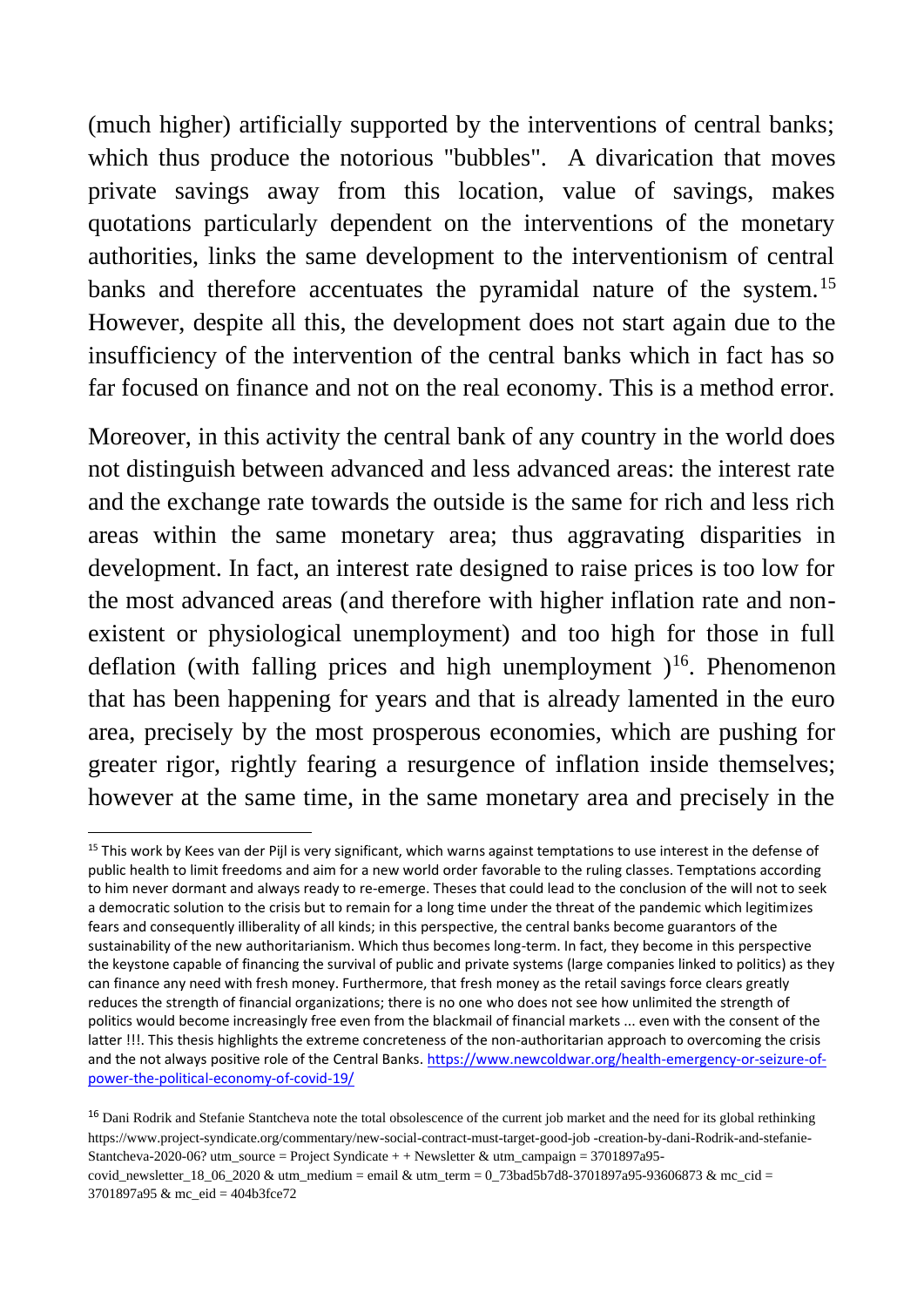areas with the highest unemployment, lower interest rates and greater liquidity in circulation are requested precisely because the existing one (low for the rich) is unsustainably high for them<sup>17</sup>. The same thing has to be said for the change towards the outside. Therefore, the system that sends the entire monetary policy to the decisions of a supranational authority as well as being prone to unnatural centralization of power does not produce and cannot produce the expected effectiveness; cannot produce it for lack of precision of policies so general and wide. All this means that in this situation produced by covid19 and characterized by deflationary pressures of unprecedented size, the entire action of central banks is destined to prove insufficient. This is a structural downside of every unitary xxxxxx monetary policy waged to several different economic realities.

Moreover, doubts about the action of the Central Banks and in particular of the European one are emerging with an unexpected force due to the uncertainty on the distribution of the burdens and the advantages so as to move the European and German Courts in direct antithesis with each other and without an apparent way out and much less an hypothesis of shared mediations.<sup>18</sup>

The German theses oppose the enlargement of QE outside a very rigid proportionality (typical of the Teutonic mentality) where the ECB statute attributes it a precise role, the anti-inflationary one and no other. This from Covid is a valuable experience that can lead us to look for new answers that we should have had found in the original setting up of the Central Banks. If in fact it is true that the identification of the unitary monetary policies that the central banks put in place is directly descended from the unitarity of the inflation / deflation data, it is also true that that unitary data

<sup>&</sup>lt;sup>17</sup> Jayati Ghosh on the huge differences of affection of the same phenomenon in the various economies of the world https://www.newcoldwar.org/the-pandemic-and-the-global-economy/

<sup>&</sup>lt;sup>18</sup> Katharina Pistor on the recent judgments relating to the action of the ECB https://www.projectsyndicate.org/commentary/german-constitutional-court-ecb-ruling-may-threaten-euro-by-katharina-pistor- 2020-05? utm\_source = Project Syndicate + + Newsletter &utm\_campaign = 2ad6876daf-

sunday\_newsletter\_10\_05\_2020&utm\_medium = email &utm\_term = 93606873 & 0\_73bad5b7d8-2ad6876dafmc\_cid = 2ad6876daf&mc\_eid = 404b3fce72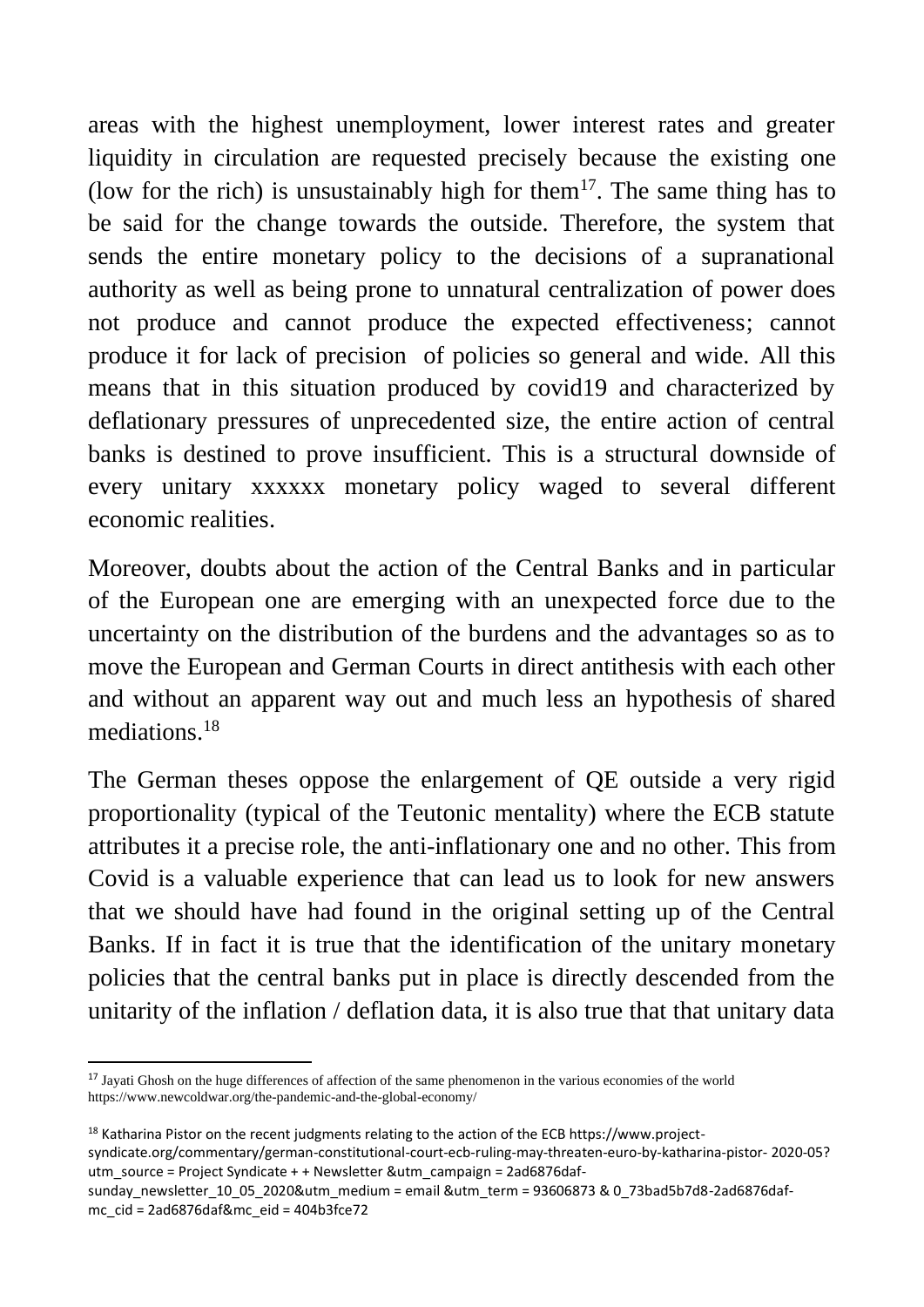collected is nothing more than an average of the specific data of the various territories . Something that is self-evident: European inflation is nothing more than the average of local inflation and it is not doubtful that economic macro-areas such as the United States, China, Russia, .. contain huge differences within themselves; which is also true in national economies such as the British or Italian ones where rich areas exist that attract entrepreneurial initiatives, capital, labor force and public investments and less advanced areas that instead export production factors and raw materials to benefit of the richer areas; all in an environment that is monetary unitary. So we see an interest rate, a foreign exchange rate, a quantitative policy knowing that the positive effects will all be almost entirely to the advantage of the rich areas while the others will only benefit from "transfers" if and when the public budgets they will allow it and if and when political choices (dictated by electoral reasons) will determine it. This is a history of decades, never denied by anything. The weight of areas lagging behind in development is found in public budgets and, often, in the social stability of lagging economies. The solution to this perverse vicious circle and a new, more realistic, approach to central bank policies has always been awaited and Covid has greatly aggravated the drama of this serious shortcoming. The tsunami that started from the planetary lockdown affects the companies which in turn unload their problems on the stakeholders, expanding the critical issues; cash and budgetary problems are transformed into layoffs, partially and temporarily absorbed by national welfare, which in turn affect the business world by expanding the force of the malevolent wave by hitting the less wealthy areas within the unitary monetary areas; but they also affect those external to them but partner in international trade. Thus the crisis in the wealthy areas of Germany (just think of the automotive industry for example) is transferred to the component manufacturers of the economies immediately adjacent to the United Europe and linked to it by the supply contracts. Thus the difference in wealth and income between areas and subjects widens without a trend reversal.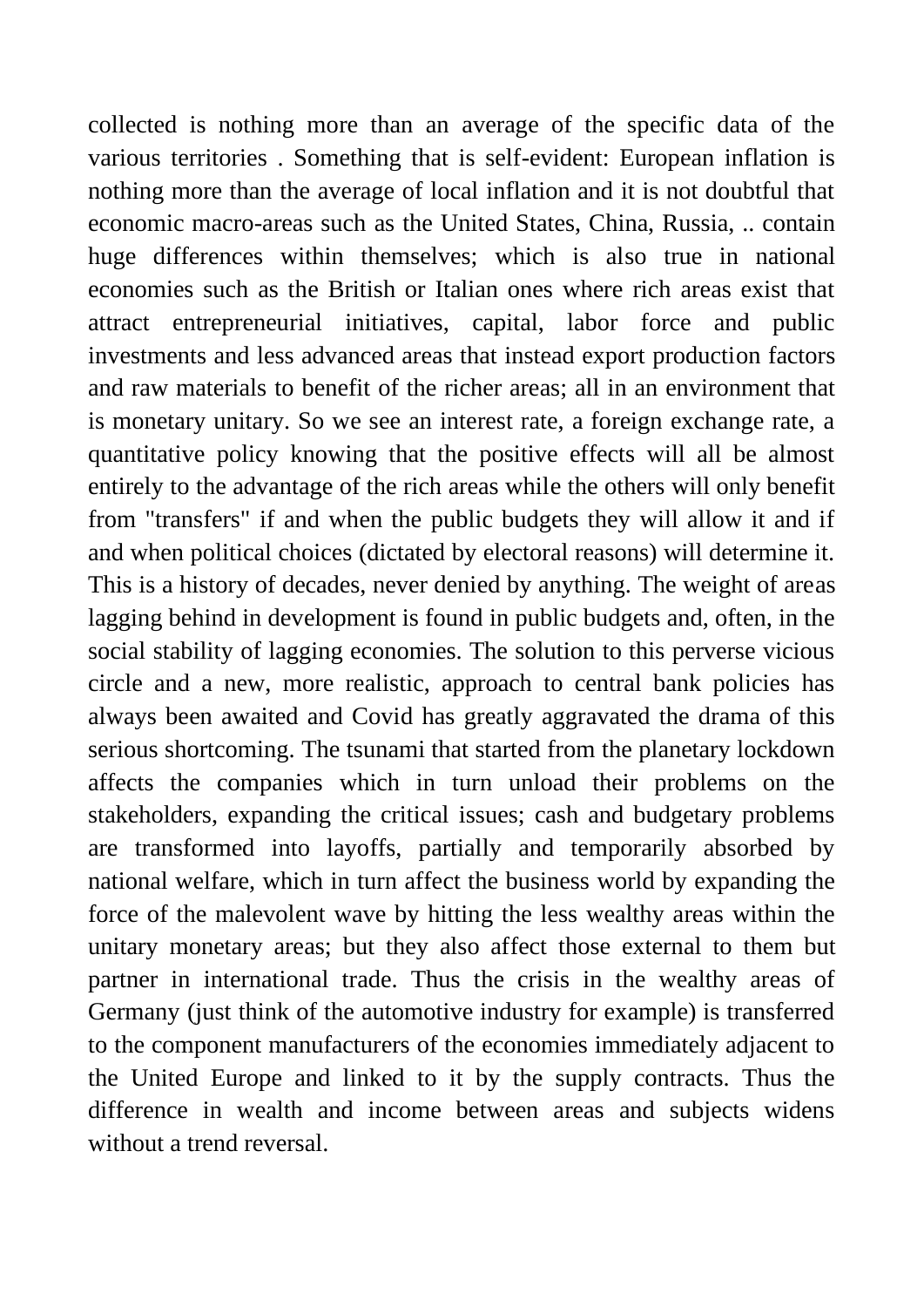But if the parameter used for economic policy decisions is the inflation / deflation rate recorded in the various areas within the individual monetary spaces, the interest rate charged must and must be specific to each homogeneous economic area in the bigger unitary currency area; and the unitary one can be only an average of the rates really applied in the individual economic areas making up the bigger unitary macro area.

This hypothesis has always found an objection - partially founded - as it was argued that the interest rate is the result of the meeting between demand and supply of savings and therefore imposed by the market which thus favored the most dynamic areas. But today the interest rate has dropped entirely from above and imposed by the monetary authorities and therefore can only be changed if desired. Nor is the argument of the greater riskiness of the investments made in the poorest areas valid; circumstance (the riskiness) that is not only true but aggravated by the uniqueness of the interest rate and the uniqueness of the exchange rate towards the outside; then not only is it not a sufficient argument but it is a reason to contrast this adverse circumstance wich is one of reasons of the differences in the rate of development. So this challenge is the foundation of the phase that will be opened after Covid.

Just as the inflation rate of a currency is the average of the inflation rates of the areas where this currency is used, so the unitary interest rate dropped from above is and can only be an average of the interest rates applied in the single individual areas. So, the Central Banks are called to provide liquidity to the national central banks and to the credit companies that request it at different rates according to the allocation in the space of the collateral provided by the requesting banks.<sup>19</sup>

It is also clear that two areas with different inflation / deflation rates (in different areas) with different unemployment rates cannot have the same interest rates; but this is a further improvement the realization of which is

<sup>19</sup>Kenneth Rogoff 2020 unknowingly gets very close to our theses in this short article https://www.project-

syndicate.org/commentary/advanced-economies-need-deeply-negative-interest-rates-by-kenneth-rogoff-2020- 05? utm\_source = Project Syndicate + + Newsletter &utm\_campaign = 2ad6876daf-sunday\_newsletter\_10\_05\_2020&utm\_medium = email &utm\_term = 93606873 & 0\_73bad5b7d8-2ad6876daf-mc\_cid = 2ad6876daf&mc\_eid = 404b3fce72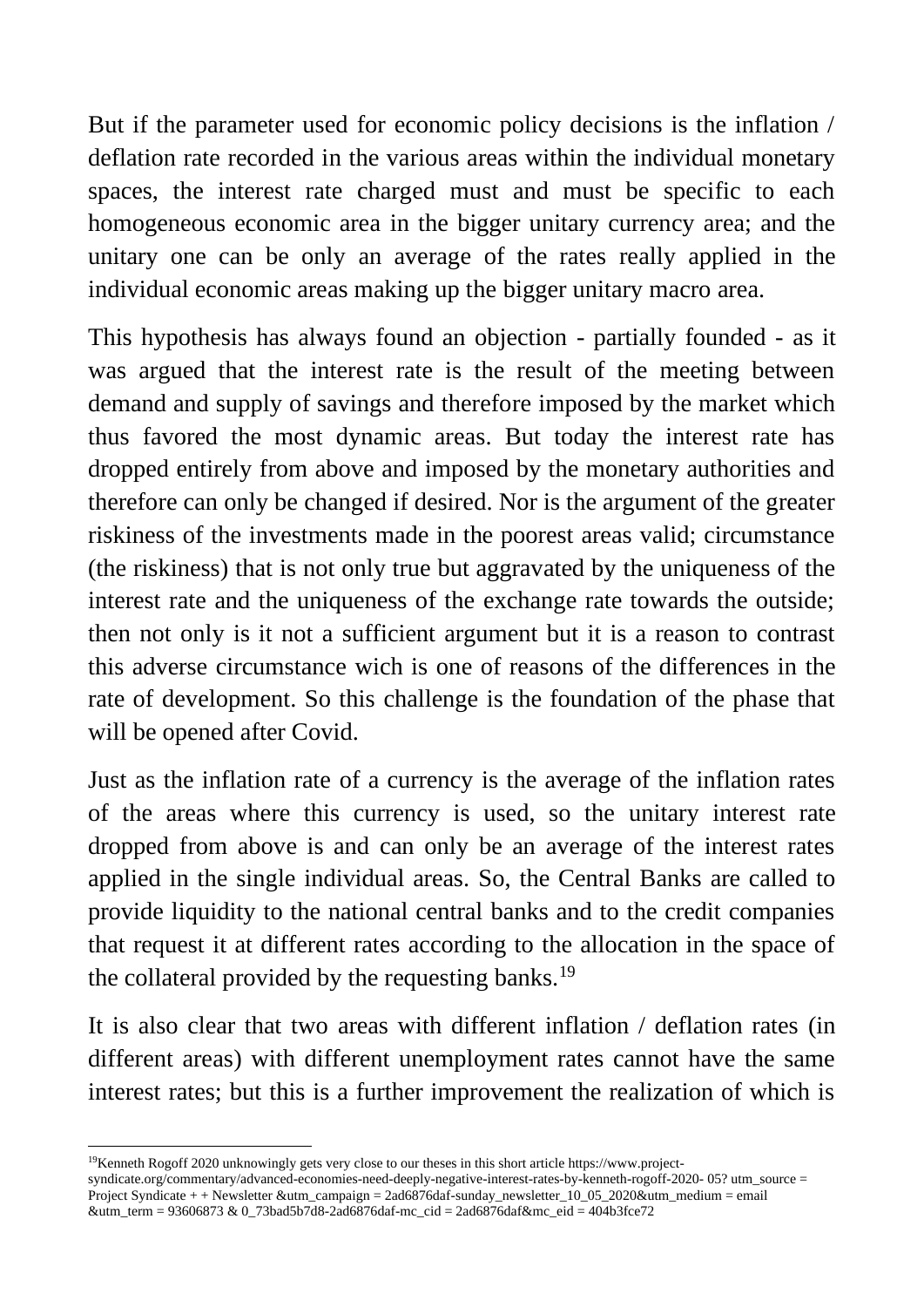still very far from being taken into consideration. Here we need to underline the fundamental importance of the interest rate lever in responding to the problems of previous and consequent development to the Covid 19 phenomenon and therefore real both inside and outside the monetary macro areas.<sup>20</sup>

That lever is decisive to revive development by totally breaking with the current practice of new money provided for the exclusive benefit of financial institutions and public budgets without a connection with the real economy and therefore far from the places and people who can revive development; thus indirectly damaging both public budgets and the financial institutions themselves apparently benefited by the new waves of liquidity.

Is it an economic "aid"? that is, a disbursements of money in favour of companies allocated in the areas further back in development? Maybe to the detriment of the others? Is this a distortion of the spontaneous allocation of resources and therefore a serious damage to the freedom of enterprise and to the regular functioning of a free market? no, precisely because the unity of the interest rate - arbitrarily wanted as unique for different realities - is a serious distortion of the free allocation of resources that if the areas had different currencies they would have different exchange and interest rates which would be the result of the balances internal between the demand and supply of existing means. Moreover, if the current monetary and credit policy model were to persist, the difference between the growth rates would translate into a reduction in the remuneration of the factors of production; starting with wages, rents and profits; aggravating sine die the differences in an endless screwing; as indeed it is happening. So the unity of monetary and credit policy far from promoting the harmonious development of all areas that use the same currency favour the widening of differences and deepen their social issues. But the most relevant aspect is given precisely by the experience of Covid

<sup>&</sup>lt;sup>20</sup>http://documenti.camera.it/leg17/resoconti/commissioni/stenografici/pdf/050614/audiz2/audizione/2015/03/26/leg.17.stencomm.dat a20150326.U1.com050614.audiz2.audizione.0001. pdf Pisano on pages 12 and 13 and SebastianoBarbanti on page 17 on the differentiation of interest rates in a single monetary area in the Chamber of Deputies hearing of Draghi 26.3.2015 and Barbanti on the uniqueness of foreign rating agencies compared to the EU.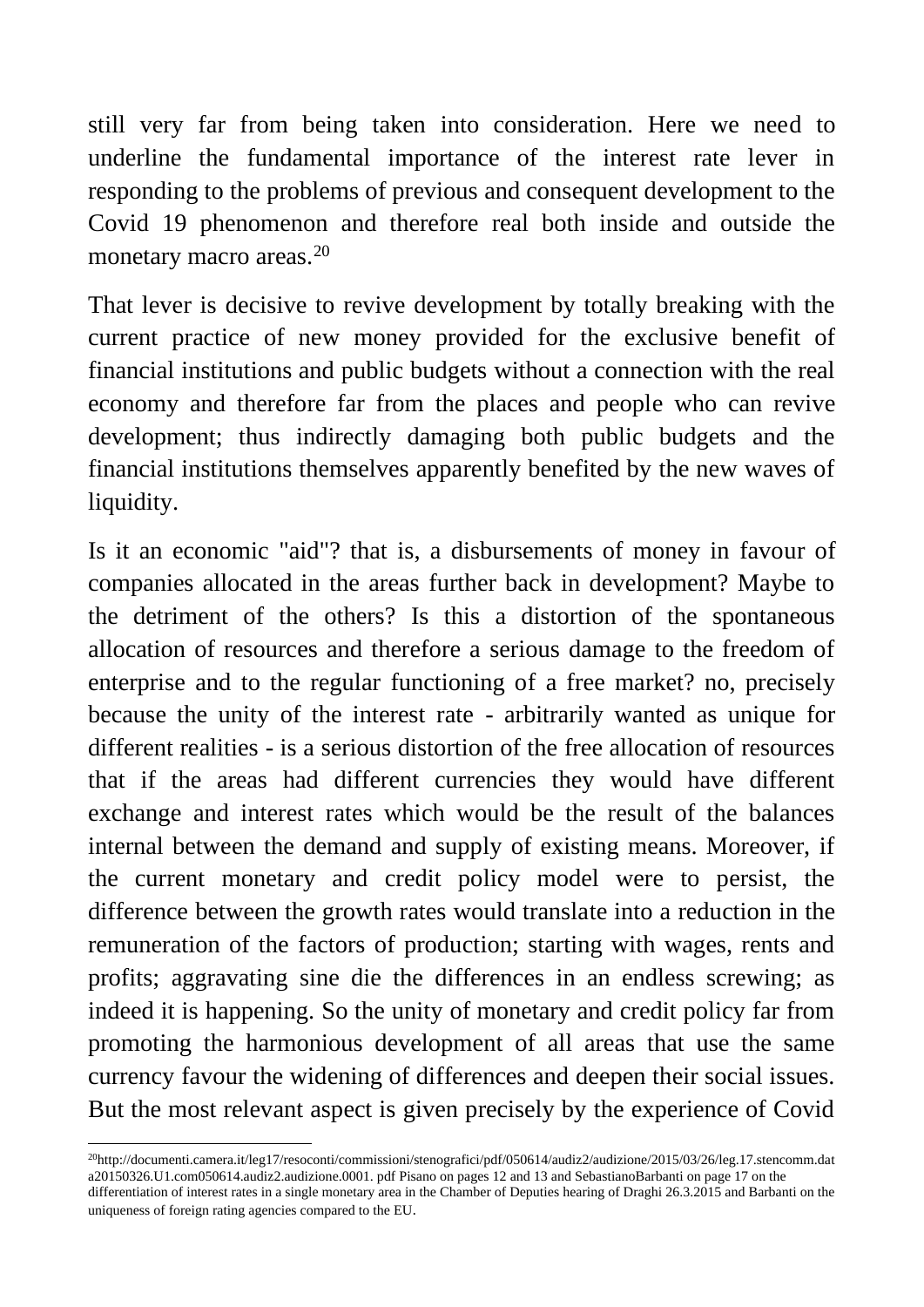19; in fact, the territorial articulation of the presence and action of the Central Banks in a large monetary area allows the monetary authorities to intervene differently in the individual areas affected by the pandemic; and this is always true in every part of the world and at any time whatever the reason for the aggravation of differences.<sup>21</sup>

Being unaware of this proposal, the re-exhumation of a form of Marshall Plan intended to replicate for some areas that experience which is attributed a significant role in post-war reconstruction is still widespread<sup>22</sup>.

In the first place, that Plan was not as generous as we want to remember today, much less decisive; even if it contributed a great deal to recovering self-confidence and in its future for entire populations, it could not be replicated today both for the size it should have and for the fact that the Central Banks already have sufficient means (even if their institutional task must often be better achieved) and finally for the bureaucratic cage that exists today and then not; the costs of the bureaucracy which in the socalled advanced countries are maximum, constitute a ballast which cannot be neutralized in any way by liquidity injections. Finally, this idea of the Marshall Plan would be a real transfusion of liquidity in favour of some areas, disadvantaging the others which would then be called upon to simultaneously pay and suffer competition from the companies benefited from the transfer of money.

To conclude and looking to the past, the transfers of resources have never decreed the economic take-off of an area but, at the most, the setting up of some companies that have thus guaranteed little or a lot of employment for

 $21$ With us Martin Wolf on the FT. Furthermore, the authoritative commentator, now almost historical, of the FT declares that Germany would have irreparable damage from leaving the Euro (which he should decide if the ECB decides to spend more money where it is needed and less in Germany where it is not needed) thus indirectly claiming that its prosperity depends directly on the sacrifice and contribution of the other European partners and on the lack of third parties of the rules of the Treaties evidently *Con noi Martin Wolf sul FT .* In addition, the historic chief economist of the FT declares that Germany would have irreparable damage from the exit from the Euro (so that he would have to decide if the ECB decided to spend more money where they are needed and less in Germany where they are not needed) thus sustaining indirectly that his credit for the capital of the European Union and as a contribution to the . Martin Wolf, The shape of the recovery is not a given but must be decided, Financial Times, July 2 2020.https: //www.italiaoggi.it/news/il-financial-times-boccia-mes-ed-eurobond- e-says-that-the-euro-will-save-only-if-the-ECB-will supply-currency-created-2441674

 $^{22}$ JayatiGhosh focuses heavily on the role of the IMF and SDRs in its global business https://www.newcoldwar.org/the-pandemicand-the-global-economy/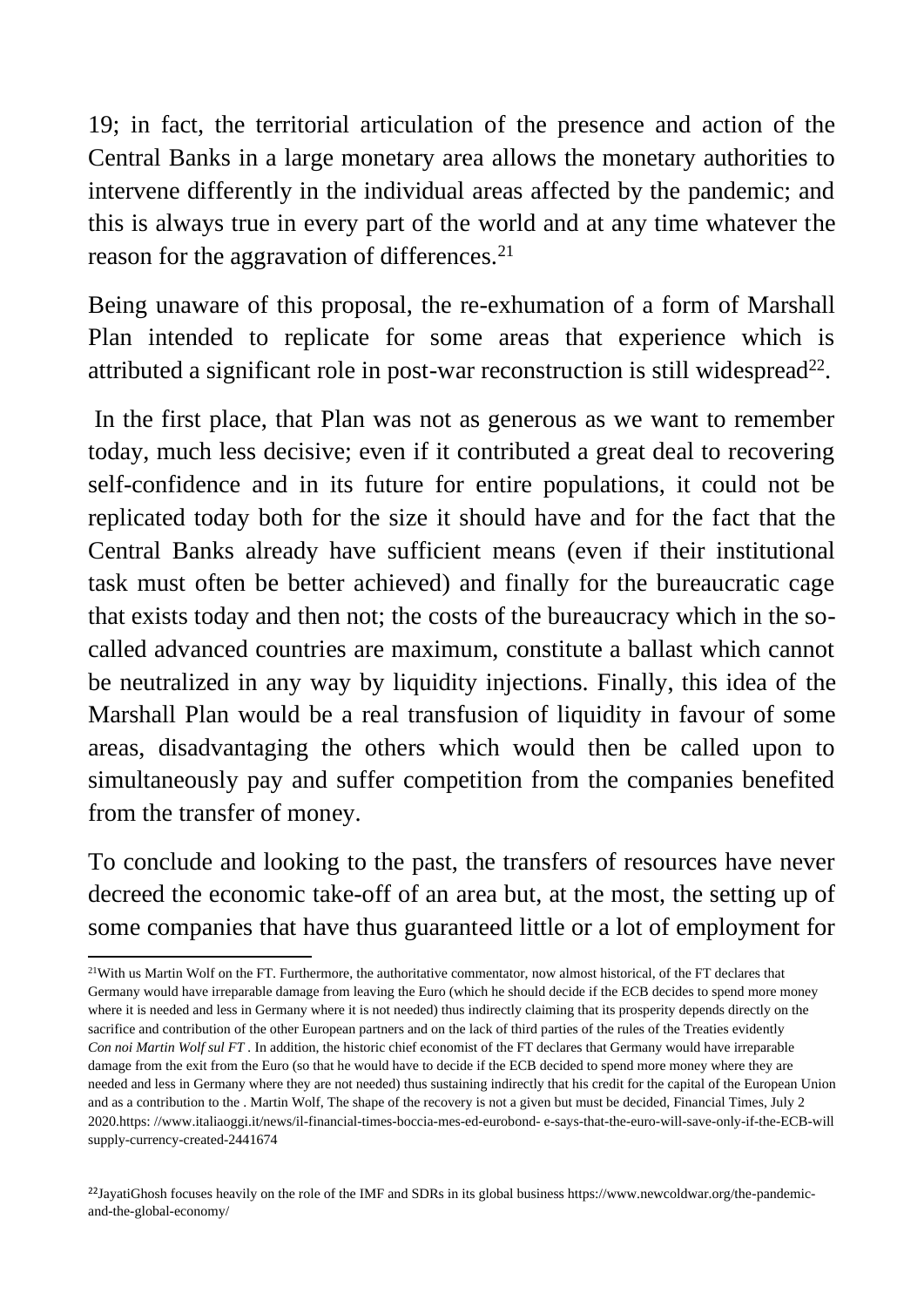a limited period of time; we can say that this experience and this doctrine must be considered ended in failure in every part of the world.

Certainly it can be objected that the Central Banks do not have the task of restarting development which usually is instead the task of public national institutions. In fact, here we have not spoken of development but of contrasting inflation/deflation. However, it does not escape anyone that this contrast cannot be achieved without playing a leading role in promoting growth. Nor is it conceivable that Central Banks refrain aprioristically from any behavior that affects growth; nor can it be overlooked what has already happened in western economies in past decades when the approaching of the financial apocalypse before and after economic forced the central banks to intervene convinced in supporting the credit system and the credibility of sovereign debt issuing states. And this "expansive" and salvific role has been clamored by all social and political parties for lack of other possible options and we are still at the same point today. Finally, we cannot hide the economic repercussions of the monetary and credit policies of the monetary authorities, which cannot fail to exist and are strongly desired.

In this sense, sovereign debt management policies towards central banks must also be interpreted, which is another central topic. In fact, even worse is the question of the additional debts (in addition to those already existing) that could be contracted with Central Banks. Are they to be considered irredeemable?<sup>23</sup> If yes, it must be declared openly so as not to count them in the calculation of the internal debt; if not, it is better not to contract them for the future as - especially in areas lagging behind in development - they will never be honored. It must be said that in the first case (that of irredeemability of the securities held by Central Banks) in no rich economies xxxxxxx it is possible that the existing public and private debt maintains a minimum of credibility in the financial

<sup>&</sup>lt;sup>23</sup>In "Qui Finanza" an editorial communicates that the hypothesis is now a topic of debate and work https://quifinanza.it/soldi/rivolution-bce-spunta-idea-bad-bank-e-cancellation-debit / 373667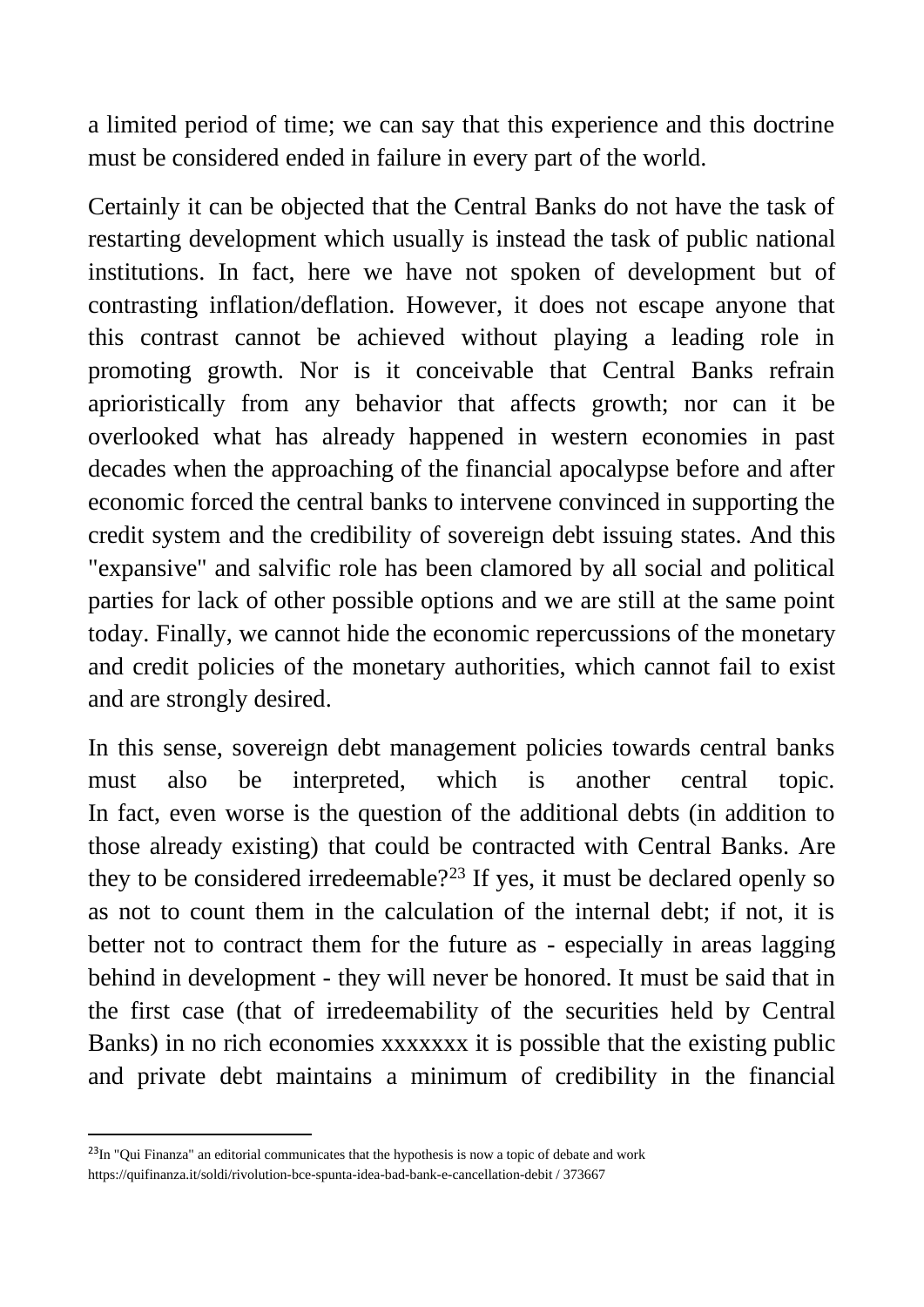markets, while in the second it is absolutely excluded that public debt can be honoured. Nor does the matter change for the debts that should be contracted towards international or non-private organizations other than Central Banks: it is certainly better not to contract them<sup>24</sup> if they should provide for the return even at a remote moment in time or some condition in the management of internal economic policies. In fact, these debts are contracted to counter the growing current deflation but also to put in place the conditions - at least increase of level of liquidity - for a level playing field with other economies with the same currency; something that is thwarted only by the prospect of return or conditionality. It is a serious omission.

There are those who do not see how these reflections - substantially obvious and inherent in the nature and therefore due to the action of the monetary institutions - must be clarified immediately to return to the markets those certainties that they currently do not have and which serve to restart development.

Some argue, fundamentally, that the purchase by the monetary Authorities of slices of public or private debt which thus becomes irredeemable means that a transfer of money that creates an undue enrichment for those who receive them, an injustice for those who remain excluded and an extreme discretion - certainly unacceptable - for the Authority carrying out the operation.

In other times, securities were transferable and therefore constituted a form of liquidity that was "created" when they were used. The transfer of a check, a security, a commercial paper was and is or would be a form of payment if both contractors accepted it and therefore a form of money creation when, how and how much a component of the system wants it. The abolition of this transferability has, in fact, centralized the creation of money and its use in the hands of the monetary Authorities (which is a form if not of authoritarianism, at least of leadership). These can neither

<sup>24</sup>With us Martin Wolf https://www.italiaoggi.it/news/il-financial-times-boccia-mes-ed-eurobond-e-dice-che-l-euro-si-salva-solo-sela -bce-will supply-currency-created-2441674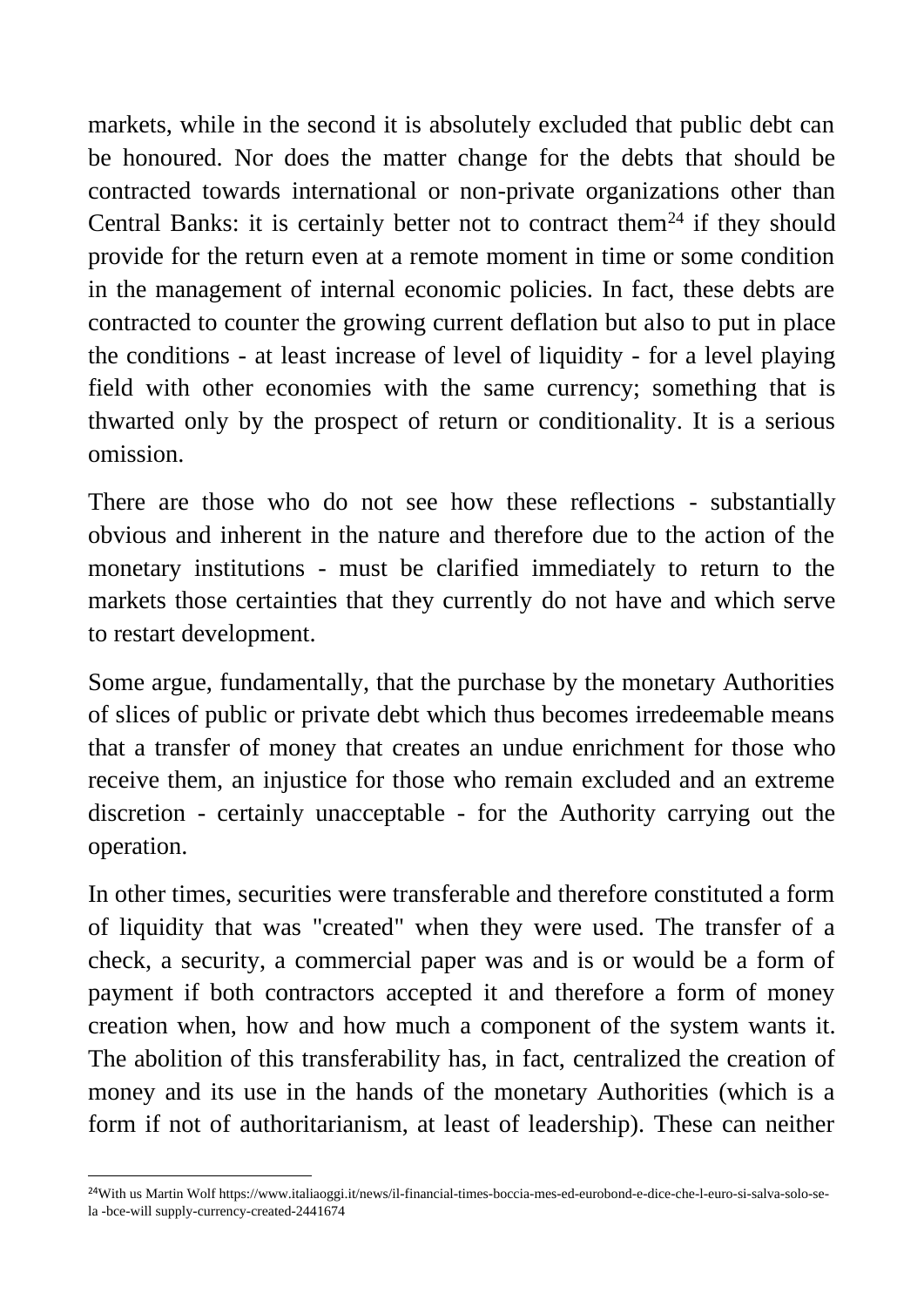through the credit system nor, directly, offer credit to retail customers in an equally timely and satisfactory way as the economy would spontaneously do, thus creating micro credit crunches and macro credit crunches that escape statistical surveys and are basically forgotten. Periodically we become aware of shortages of liquidity, often very great and we try to remedy with new forms of auctions or offers of liquidity. In fact they are partial and imperfect replacements of those liquidity that the system would have created spontaneously based on the trust given to the individual bargaining and at the specific moment.

But all the analysis incontrovertibly say that those forms of providing additional liquidity are necessary. A less elitist and fairer concept of the creation of liquidity by the Central Banks would lead to the distribution of real helicopter money which would allow, "from below" (ie assigning the new currency directly to the individual citizen), the creation of additional demand , new liquidity, new additional profits for small, medium and large enterprises, and new revenue for state bureaucracies. The greater effectiveness of this process is evident for all components of the economy and finance, instead of the one that transfers money directly to the big banks and to the state behind the fiction of the purchase of securities on the market, against this universally shared thesis it must be said that it is also evident that distributing money to the population is not the most educational thing to do.

Having violated that part of the natural law which provides for the owner's intangible right to transfer and/or possess a title without having to explain or inform anyone, has produced this very serious problem of functioning of the distribution of the new liquidity that is not known now how to solve.

In summary: from a legal point of view, the securities held by the monetary Authorities must be considered irredeemable and unsaleable for the obvious reasons mentioned and therefore should not be included in the list of existing debt. Central Banks for their part must provide new liquidity by leveraging the differentiation of the rates and the mass of liquidity to be entered, preferring to do it at lower rates where deflation is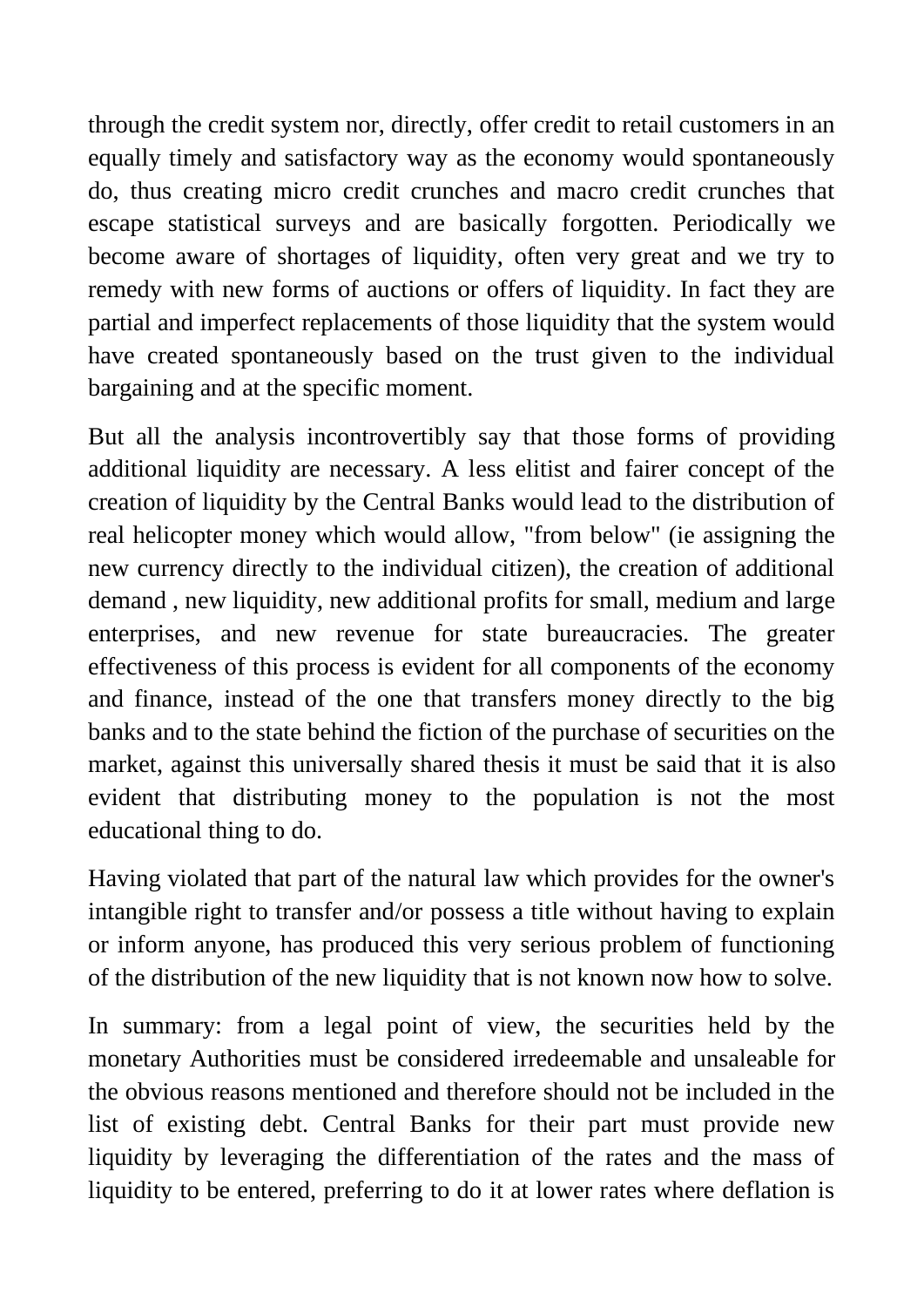higher and at higher rates where inflation is higher. The use of this second lever allows the first to be used in exceptional cases and in modest quantities and in any case much more modest than it does today.

The excessive modesty of interest rates in the areas most lagging behind in development can lead to mortifying savings beyond all decency. In this, the legislation must provide for the retail saver to approach to buy securities even at higher risk in order to pulverize the risk and ensure good profitability.

# **The bonds**

In addition to the modest interest rates, as said, savers have had their portability and physicality abolished, thus greatly reducing their palatability. The clear separation between abstract ownership of securities and their material possession is a very serious vulnerability to property rights as such and therefore potentially capable of producing ever increasing disaffection between savers and the world of banks and finance; as it actually happens.(see the last paragraph) In the current phase, it is in everyone's interest that savings in current accounts and those xxxxxx that invested in transferable securities regain mobility to tone demand without going through massive sales on the securities markets; the recovery of physicality and transferability cannot be postponed any longer since this natural right has been compressed for decades, with the consequences seen of a striking departure of the financial sphere from the real one. However, that mobility allows greater liquidity of the system where, how, when and how much is needed without waiting for injections of liquidity (artificial and therefore dangerous because a herald of "bubbles") from above that not only do not arrive but, when they are decided, they turn to the financial universe and only indirectly and imperfectly to the real economy. Nor is the argument of traceability and therefore of anti-money laundering that is in no way limited by transferability and in any case cannot be an argument to limit a founding right of modern civilizations.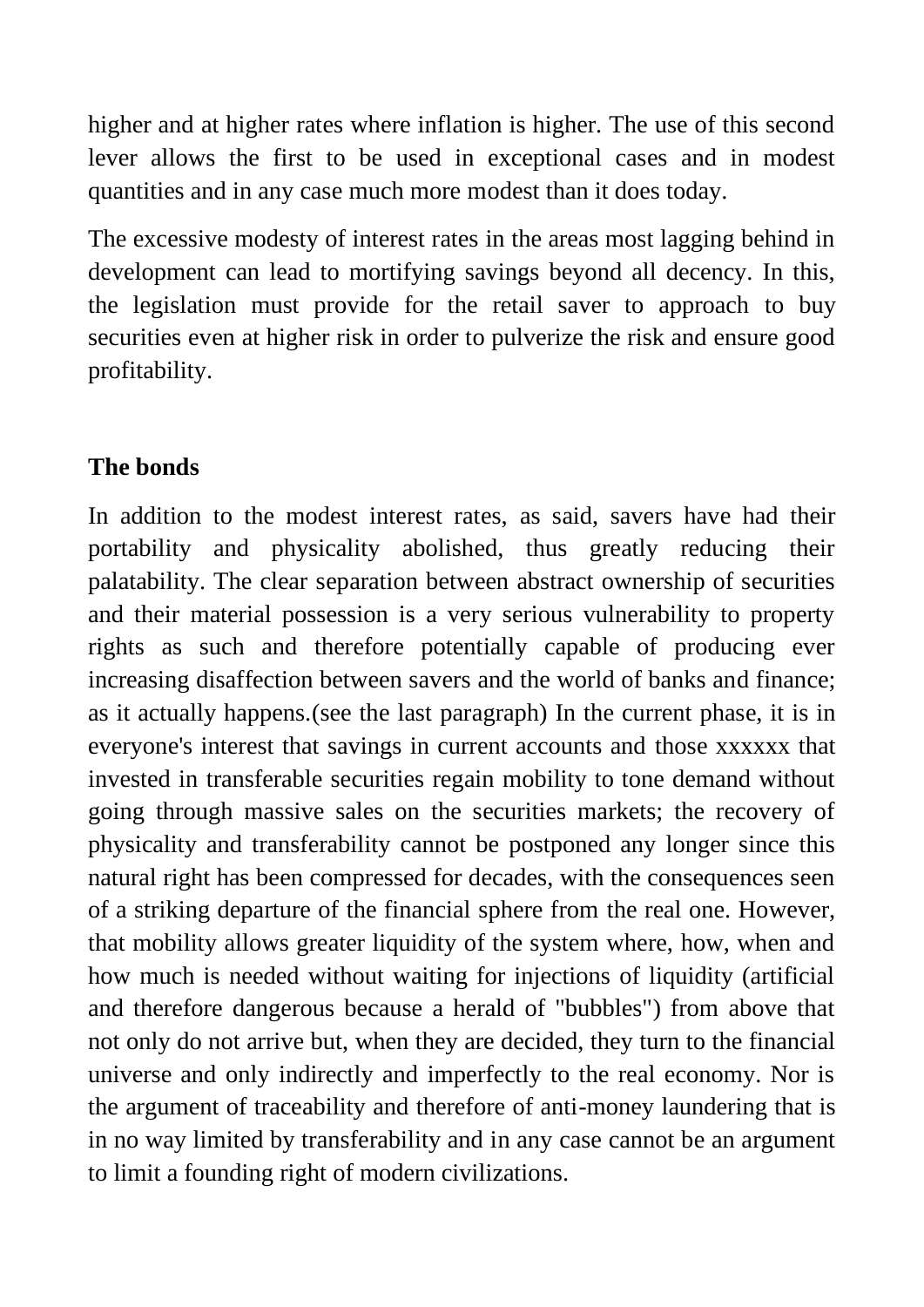All this means that internal savings can be used to restore sustainability to the entire economy and to the financial system itself. These are large sums rendered useless by illiberal laws and underpaid by the flood of liquidity that has flooded the market several times, making it so unusual today. However, it is quite clear that it is enough for that savings to move very little to raise both the price level and the tone of the economy. The advantage for small businesses, for large companies, the level of tax revenue and the sustainability of share and bond prices is not only large but "systemic" and that is structural in time and space.

# **The credit**

So we go on to note that the banking system has been proceeding for decades towards a continuous corporate concentration of banks with mergers and acquisitions to save costs (starting with personnel costs). Services decrease in quality, entire categories of businesses and families are excluded from the use of banking services, competitiveness between banks decreases by increasing the costs of their services. Small businesses and the level of unemployment suffer most, especially in the economically weaker areas and states. Not only is this suffering not fair but it gradually empties the outlet market of large companies, mortgaging the future development of the entire economy.

The modesty of credit sector profitability pushes banks to make profits with commissions and with investments in public securities; the former increase the costs for the real economy while the latter make banks increasingly dependent on the level of public debt whose level and reliability depends on tax revenues… generating in this way an insane alliance between public institutions and the credit system; alliance that makes the state less and less free to defend citizens' interests and more and more similar to an authoritarian system. It is absolutely evident that the persistence of these difficulties favours this alliance which certainly does not resolve anything and without indicating any way out able to remove the causes of this problem.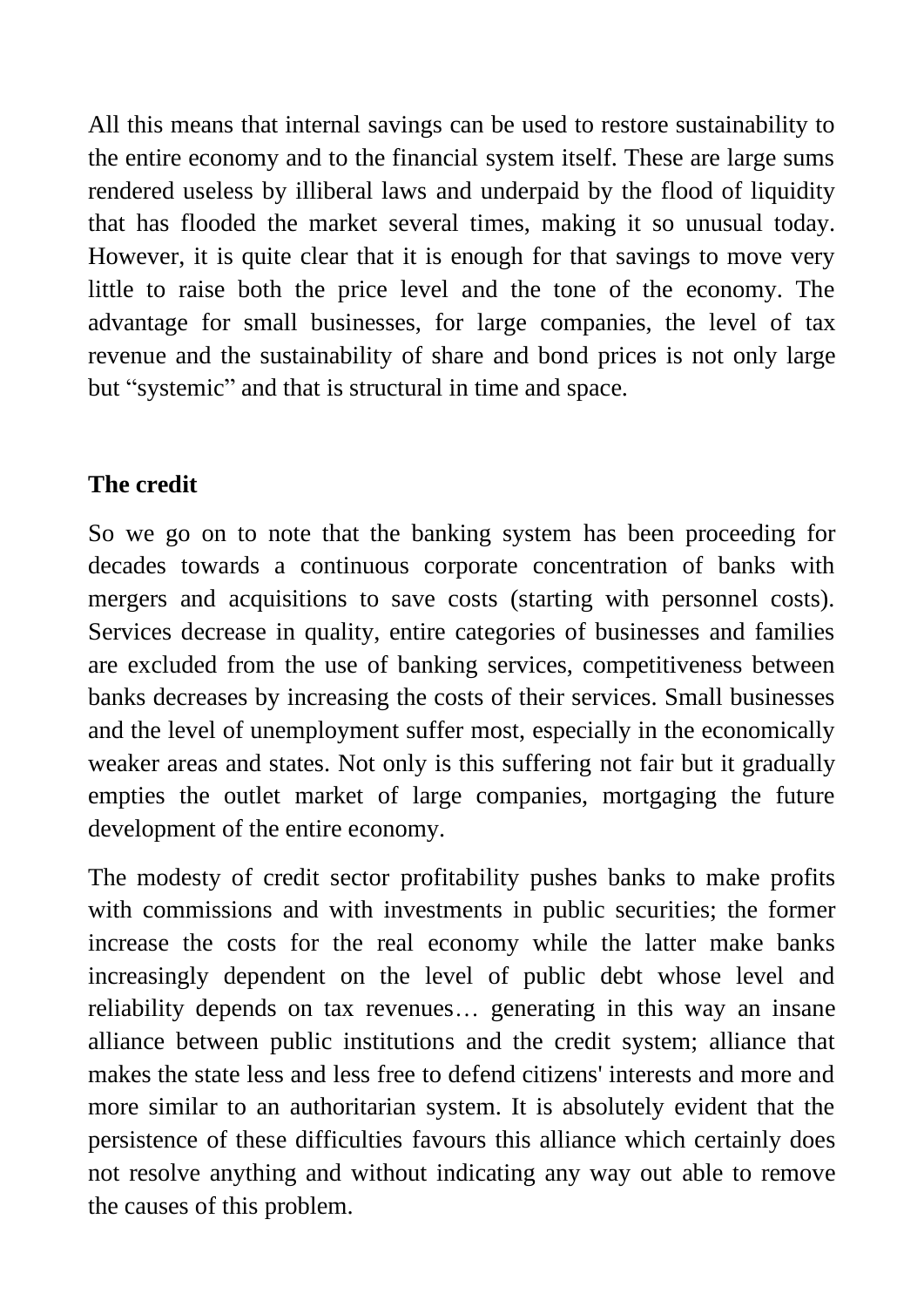## **The context**

It is absolutely clear, not only at the level of a single economy, that it is necessary to rethink the relationship between banks on the one hand and small businesses and citizens in general on the other - today too unbalanced in favour of the banks - which produces suspicion and, in many cases, removal of important market shares from banks. This is a condition that produces a heavy burden on the functioning of the economy in that portion of the market which, due to its size and capillarity, can produce the recovery that is to be promoted and which the covid crisis19 does not allow to delay. Moreover, this condition is macroscopic precisely in the areas most lagging behind in development where it becomes an essential component of both underdevelopment and latent authoritarianism in a widespread manner in those economies. The presence of a large network of flourishing small and medium-sized enterprises is an indispensable condition for giving the democracy of the institutions and regulations an effective substantiality…. The pursuit of greater respect for the smallest customers cannot fail to be the task of the government authorities and cannot fail to be an indispensable minimum condition for any non-authoritarian economic development. It should be pursued with the introduction of new bank contracts in which the interests of customers should be better protected automatically and simply.

At the same time, it is better to prepare ourselves for worse scenarios than those hypothesized today<sup>25</sup>. Indeed, it is probable or at least possible that the arrest of the economic activity imposed by the pandemic will produce an anomalous growth in outstanding and bad debts; at the same time, the need for liquidity and more generally for financing for the restarting of economic activity will be increasing. Phenomena that must be

<sup>&</sup>lt;sup>25</sup> Robert J. Shiller represents two contemporary pandemics very well and therefore two contemporary anxieties: that of the virus and that of the economy that feed on three levels of gravity to which we would add a more likely quarter still common to all three of those represented by him. namely that of a chronicization of the phenomenon and therefore of a new "normality" that imposes our ability to live with the probability of unpredictable shocks of this or other type; "Chronicity" that could be desired by those parts of institutions that believe they have utility and interest in limiting individual freedoms and increasing the level of social control at least to limit increasingly frequent protests and dissent. https://www.project-syndicate.org/commentary/how-covid19 pandemic-affects-financial-market-narratives-by-robert-j-shiller-2020-03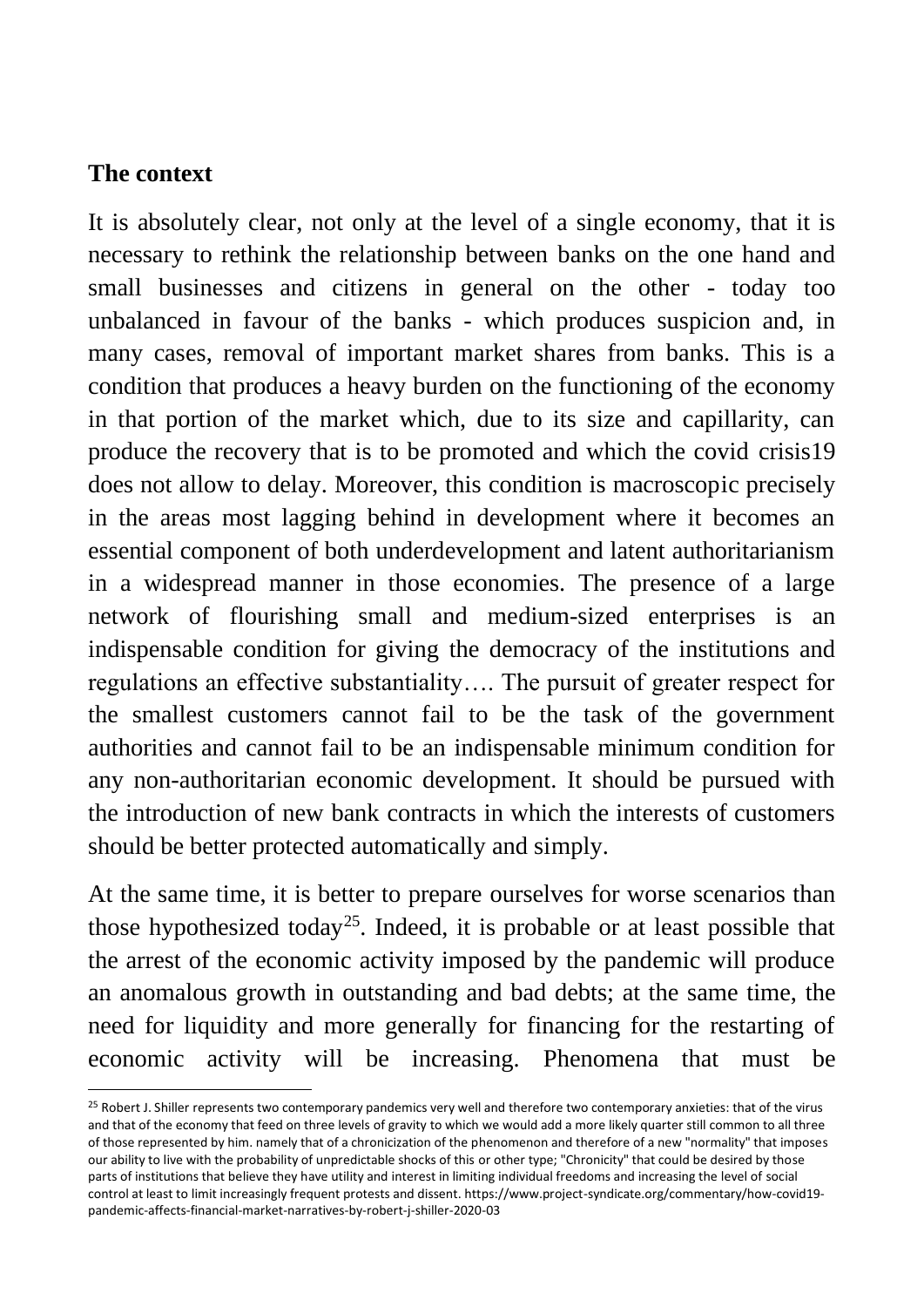hypothesized as repeatable even several times in a year and therefore it would be necessary to legislate continuously to introduce the necessary measures to contain critical issues.

The concomitant effect of these three probable phenomena (we repeat in summary: growth of not honoured loans, demand for new liquidity and new loans) can be satisfied (in teory) by Central Banks but will produce a new need for additional banks' own equity, especially the larger ones.<sup>26</sup>

These are needs that are difficult to quantify but certainly of enormous importance. However, this need will be present in every part of the planet even if in a different way from area to area. However, here we cannot speak only of the smaller companies but also of many of the larger ones. To date, the airlines, passenger maritime, all automotive, energy, tourism, .. are in desperate conditions and it is not clear how it can recover and what will happen to return to the already difficult conditions in which people were struggling in the past years; especially in light of a demand that no one has thought of toning<sup>27</sup>.

## **The possible answers**

Strong could be the temptation to proceed with authoritarian interventions to induce or force savers to participate in the capital increases that will be offered; the proponents of the bail in will rise again convinced of the inevitability of their hypothesis; needless to say, it would be a further step backwards in the effective democracy of the next economic system and a total failure of the sustainability of the credit system; with a blow to savings from which we should never get out again.

If there is not freedom to choose the western capitalist economy will not exist.

<sup>&</sup>lt;sup>26</sup> just for an example the trend of unpaid payments in Italy already in the first trimester 2020 in:

https://www.startmag.it/economia/come-andrà-intesa-sanpaolo-unicredit-mps-e-non-solo-con -the-npl-post-covid-report

 $^{27}$ JayatiGhosh represents the situation in many countries https://www.newcoldwar.org/the-pandemic-and-the-global-economy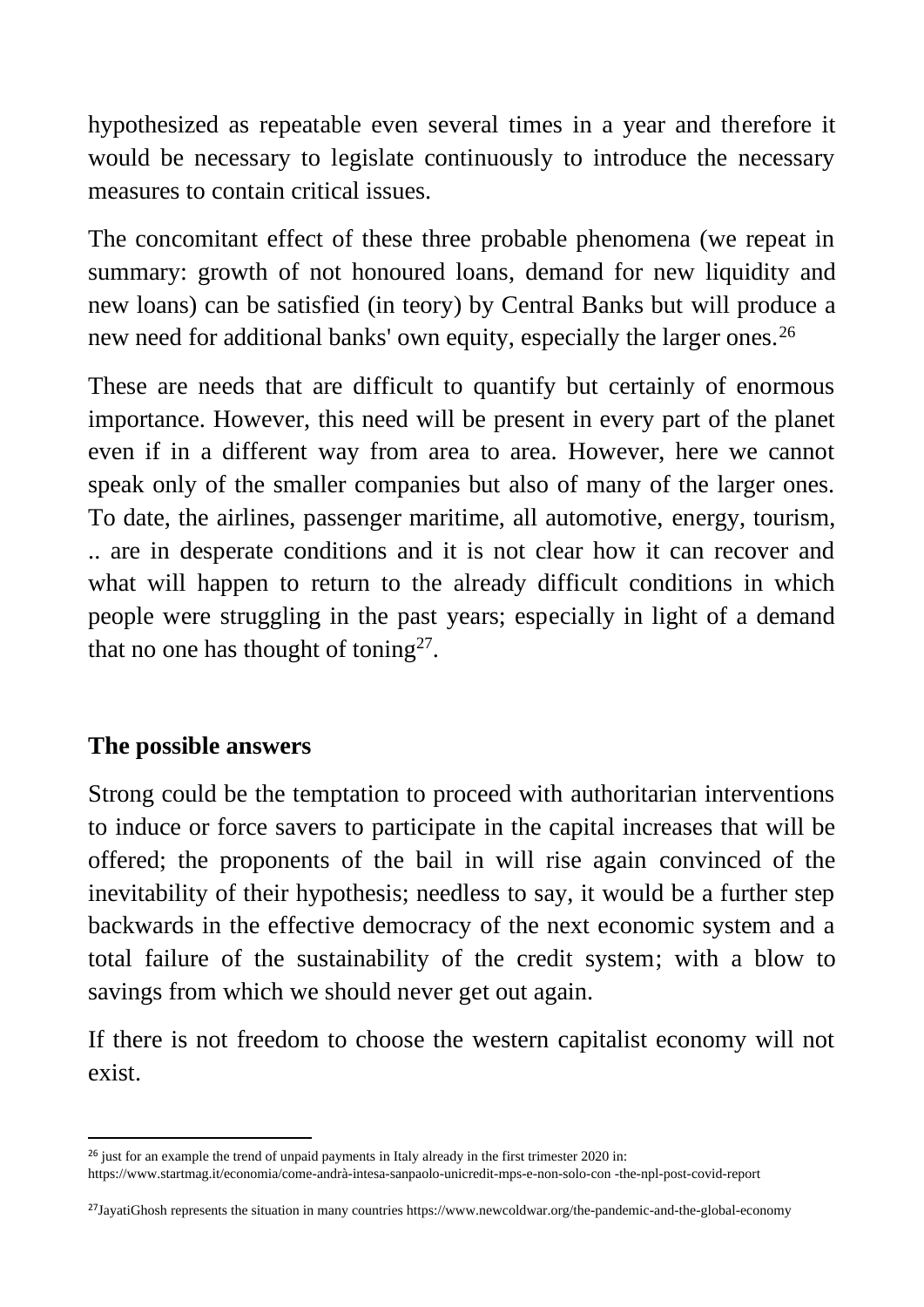Even worse is to be said for the hypotheses of funds (or "aids" or interventions) created from nothing with public money from one or more states destined for "system" banks; funds that, although veiled in demand by many large banks, they would only reiterate and formalize the dependence of the economy on the policy from which one would like to exit by publicizing the costs of unnaturally large companies without having also foreseen the publication of their profits; all without even having addressed the question of the goodness of future management and the reduction of their size, wich is the true origin of their fragility and ungovernability.

Another possibility is to involve Central Banks in the refinancing operation of large and small commercial banks, but the contraindications are no different.

Many - especially in the USA - are the operators and scholars who take refuge in this hypothesis as a unique and saving open and cheap way. Others warn against the contraindications produced by insisting on this practice which was born as "unconventional" to become, with the passage of time, the only existing possibility; that is, from treatment to be administered in exceptional cases, it has now become a drug to which we are totally addicted unable to find viable alternatives. Beyond the numerous more or less qualified opinions on the individual sectors involved, the need remains not to add emergency therapies to emergency therapies but to bring the system back to a normality; normality done with a system of laws able of automatically responding even to difficult challenges while remaining in a long period regulatory framework reliable and sure; that is, a shared and known right in each economy and in all major economies; right not imposed but shared because it actually responds to the real needs of each and every one. In fact, depending on the discretionary intervention of even authoritative entities (such as Central Banks) means entering in a system irrevocably dependent on those authoritative entities and therefore potentially undemocratic.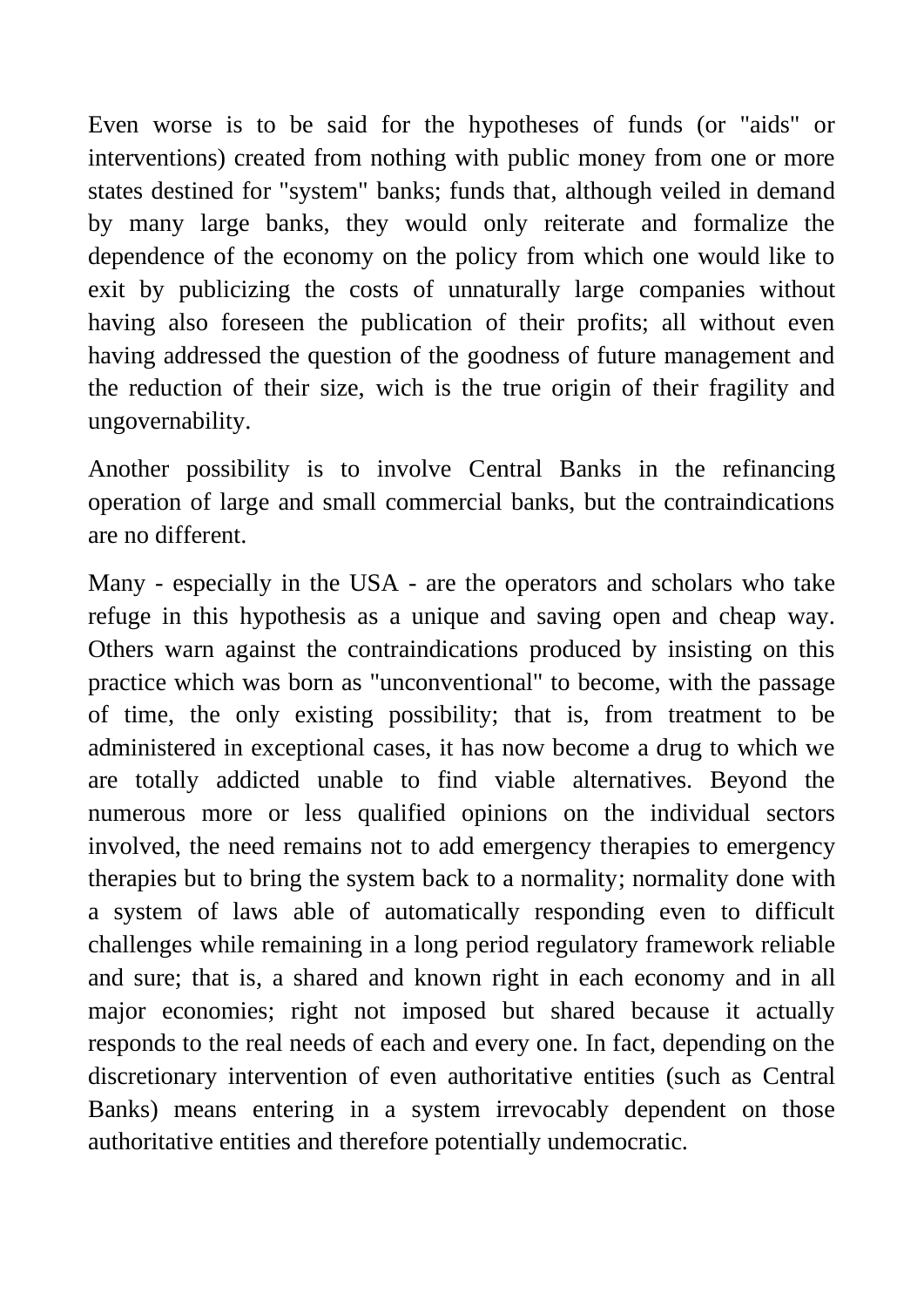Finally, further the possibilities already mentioned, one could think on a purely voluntary basis to propose savers to profitably participate in the revitalization of the economic and credit system; proposal that can materialize in a hybrid security between action and bond that is closer to the interests of savers, especially retail, and that finally pays private and professional savings, both retail and professional; the size of the necessary means is impressive but not only do the sufficient financial means exist but it would be a path capable of restoring credibility and therefore sustainability to the entire sector. This is a matter of strategic importance that deserves a specific study and an ad hoc study for the particularity of the sector and for its importance in the economy.<sup>28</sup>

The bond we are talking about is highly waited by the world of savings which today rewards the rulers of large funds and strongly penalizes small savers.

In realty the latter are actually (and always) the cornerstone of the market.

In fact, in order to be truly independent from the interests of a few players, the "market price" needs many and often very many operators who share a specific valuation which is precisely condensed into a price. If the mass of small savers withdraws, the price (and the market) becomes increasingly "thin" and exposed to uncontrollable variations and in any case dependent on a few operators. Everyone knows that the world of shares is characterized by a marked difference in power between small shareholders and large players. Formally the saver is recognized the right to vote which he hardly ever exercises - and therefore has no value for it if not negative since the possible bad management is also attributable to himself. Then, a hybrid security is required which provides for the abolition of the right to vote in exchange for a guaranteed (from an independent fund set up ad hoc) minimum return; title obviously convertible into precise time windows into normal actions; this would be a way to at least partially protect the small saver from adverse changes in prices (greatly reducing

<sup>28</sup>With us Minenna<https://www.ilsole24ore.com/art/industria-e-infrastrutture-ripartire-risparmio-privato-ADr4DCR>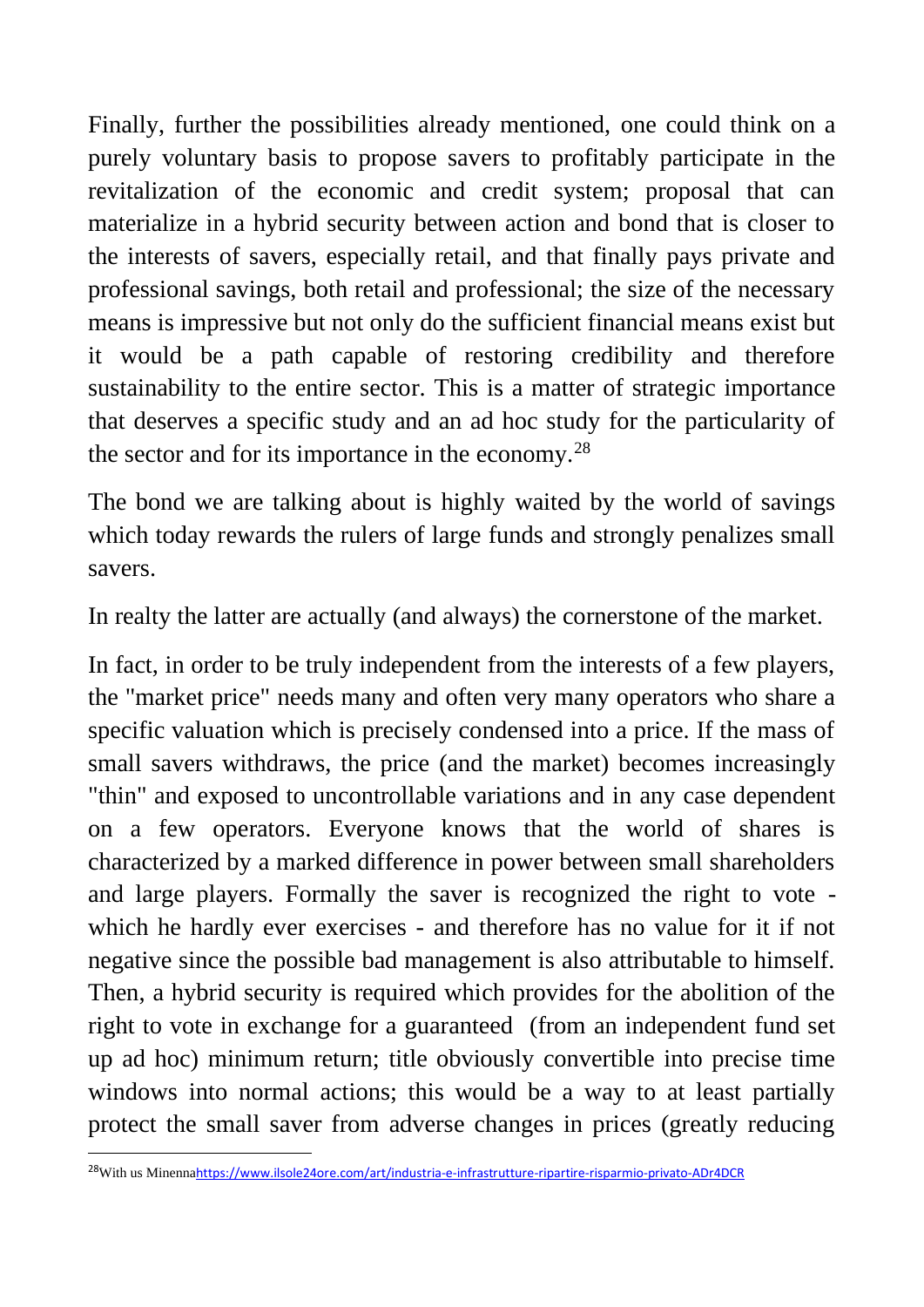the risk) and, more importantly, rebalance the enormous difference in power between the retail saver and the large investor who controls the company of which the little one is a shareholder. It goes without saying that this formula is able to return to the savings market an essential vitality for its survival and therefore allow even large companies where the saver is crushed by the strength of management to obtain fresh savings to continue the business in the ways imposed by contingency.

Certainly these are not measures that can easily be introduced spontaneously by companies even if it is clearly evident that it is also in their interest that they should be introduced. Public institutions are more likely to take on the task of launching a standard formula around which to create concrete operational realities. The role of these new formulas are not only essential to meet the needs that emerged following the pandemic but are also suitable for areas lagging behind in development, especially in the banking sector which shuns operating in the less wealthy areas and concentrates on the more prosperous ones aggravating so dramatically the situation of social difficulty of the most disadvantaged areas and also the peripheral ones of the big cities. In any case, the asymmetry of strength and information that separates the world of retail savings from finance has produced disaffection if not suspicion and hatred between the two parties and therefore it is necessary to rebuild the relationship of trust as soon as possible.

The asset management industry has believed and still believes that it can do (replace itself in) this work and become a monopolist in the management of retail savings. This interpretation has also led to the concentration in ever fewer hands of growing masses of money whose management has less and less profitability and greater risk without prospects precisely for the Central Banks policy of reducing interest rates. What is true for both bond and equity funds; the traditional distinction between high and low risk is also much less clear than it was in the recent past. The dramatic nature of this situation allows us to say that the "industrial" or "massive" management of savings, far from being decisive,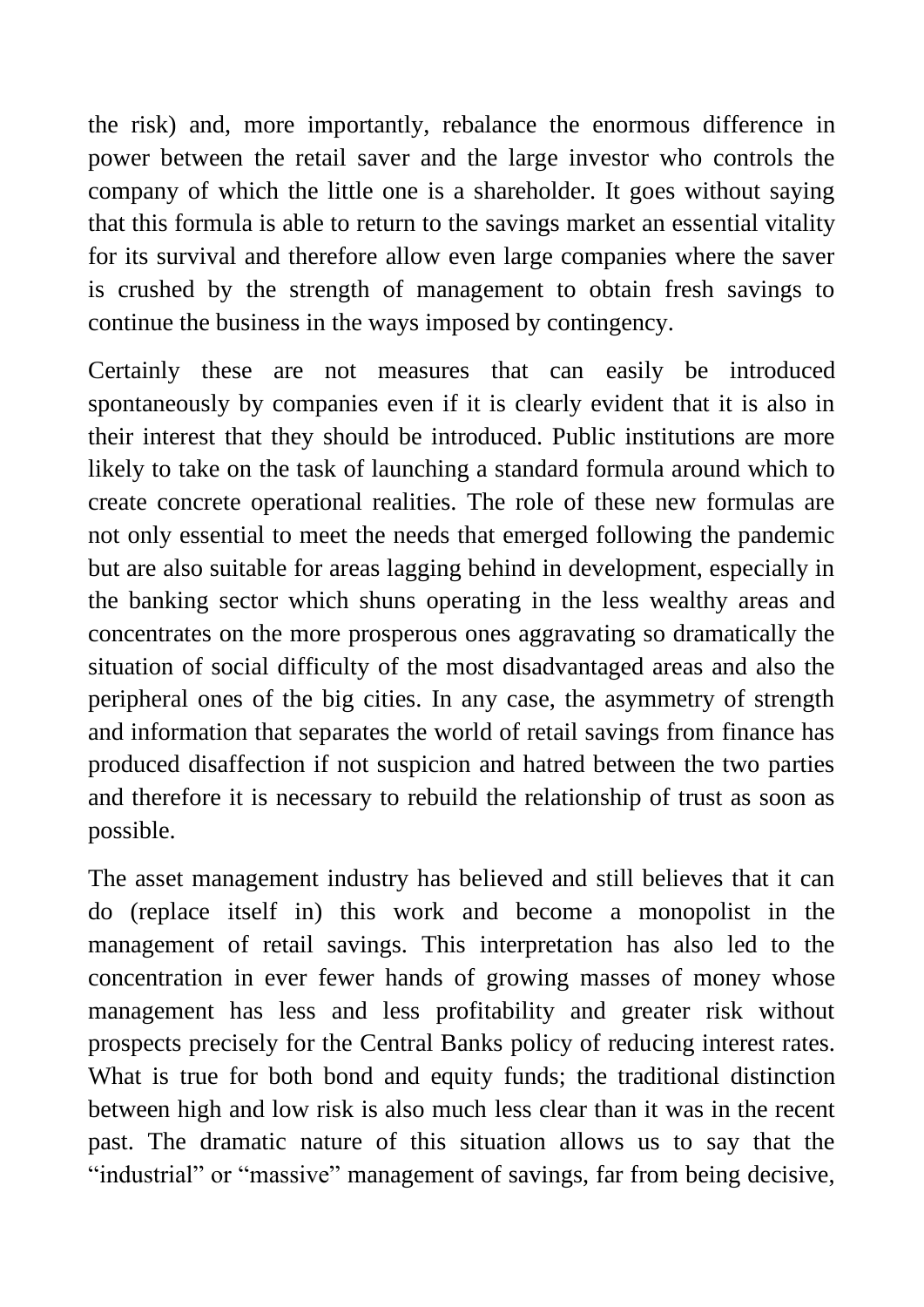is itself in need of finding a solution strategy. The creation of a security that is different from stocks and bonds and that is also "simple" and that is without unintelligible codicles for non-professionals is a way that allowing the convergence between retail investors and savings users is destined to respond to growing critical issues.

The new and intermediate hybrid security model between share and bond has the following characteristics: A) it is perpetual, B) it can be converted into ordinary shares in pre-established periods, C) it has a guaranteed minimum fixed dividend to which is added - when distributed - a dividend integration, D) the option takes place at the discretion of the saver, E) does not have the right to vote at ordinary and extraordinary shareholders' meetings. There is the question of the guarantee arises that puts the saver away from bad management or bad economic trends: who offers it and with what costs and who's burden. A derivative at the expense of the issuer would be enough, but it is much better to provide an investment fund accessed by savers of all kinds whose yield can be used in cases provided to cover the unpaid yield. The fund is a financial "infrastructure" for the sector and for the areas that will introduce it.

## **The debt of businesses and families**

A distinct problem from that of banks 'assets is that of the banks' customers. Covid has shown that unpredictable adversities are always lurking and must be faced. In addition, the economy can no longer take on long-term commitments as the unpredictabilities adversity xxxxxx are increasing. Neither the banking system nor the public system can afford to expose the economy or even just part of it to incalculable risks. All this requires a profound rethinking of contracts between banks and customers. The insurmountable stakes are: maintenance or reduction of the level of risks borne by the banking system, toning of the level of operating margins for banks, increase in disbursement and lengthening of maturities, reduction of costs for businesses and households as an expansion of the economy .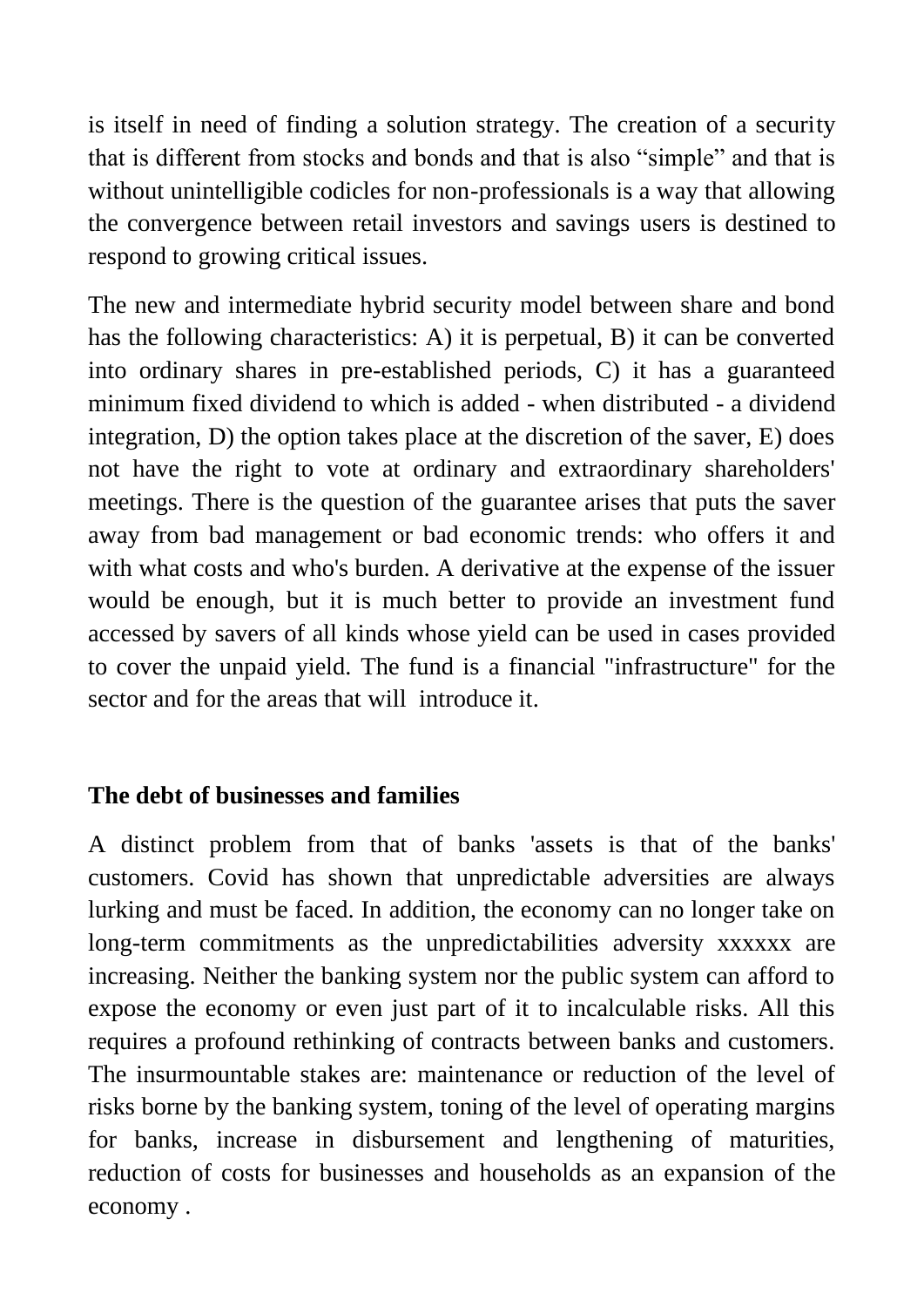These are, as we can see, conflicting points between them and therefore a composition between diverging interests is needed. Moreover, capital is no longer a limited resource as the economics texts have taught us. The expansionary activity of the Central Banks wanted and has in fact produced the reduction of interest rates by widening the offer of liquidity for purchases of securities. The result was both the thinning of margins for credit operators, and the reduction of refreshment for savers, both the artificial growth of prices, and the need to find solvent capital users; the latter point becomes vital for the survival of the banking system and for all finance. It is clear that this is an internal contradiction: if the profitability of the money has fallen, it will not be possible to find a profitable position. Often some strong powers pushes governments to increase their debt position precisely to place the pharaonic liquidity made available after the repeated liquidity inflows of the Central Banks and it is done using any type of medium. But the problem is far greater than the possibilities of the same states which, on the contrary, are grappling with the free fall of tax revenues (in relation to GDP) both following Covid 19 and due to a phenomenon that has already existed for decades and further worsened with the crisis of 2008/2009 and for this have no availability in the balance sheet to pay further debt service charges.

## **Apparently an irresoluble problem**.

The first thing to do is to promote a small cultural revolution in credit management by detecting the centrality of the payment of the interest with respect to the return of the capital. In fact, by separating the two components of the loans, it is understood that while the credit system has an interest in maintaining and not reducing the perception of interest, it has no reason to have the return of capital. So the key is postponing the extension of the deadlines both in an anti-unexpected and therefore antirisk key, but also in a defensive key of the level of interest income for the banking system. Therefore, especially in the light of the experiences we have had following the pandemic, the concept that provides for the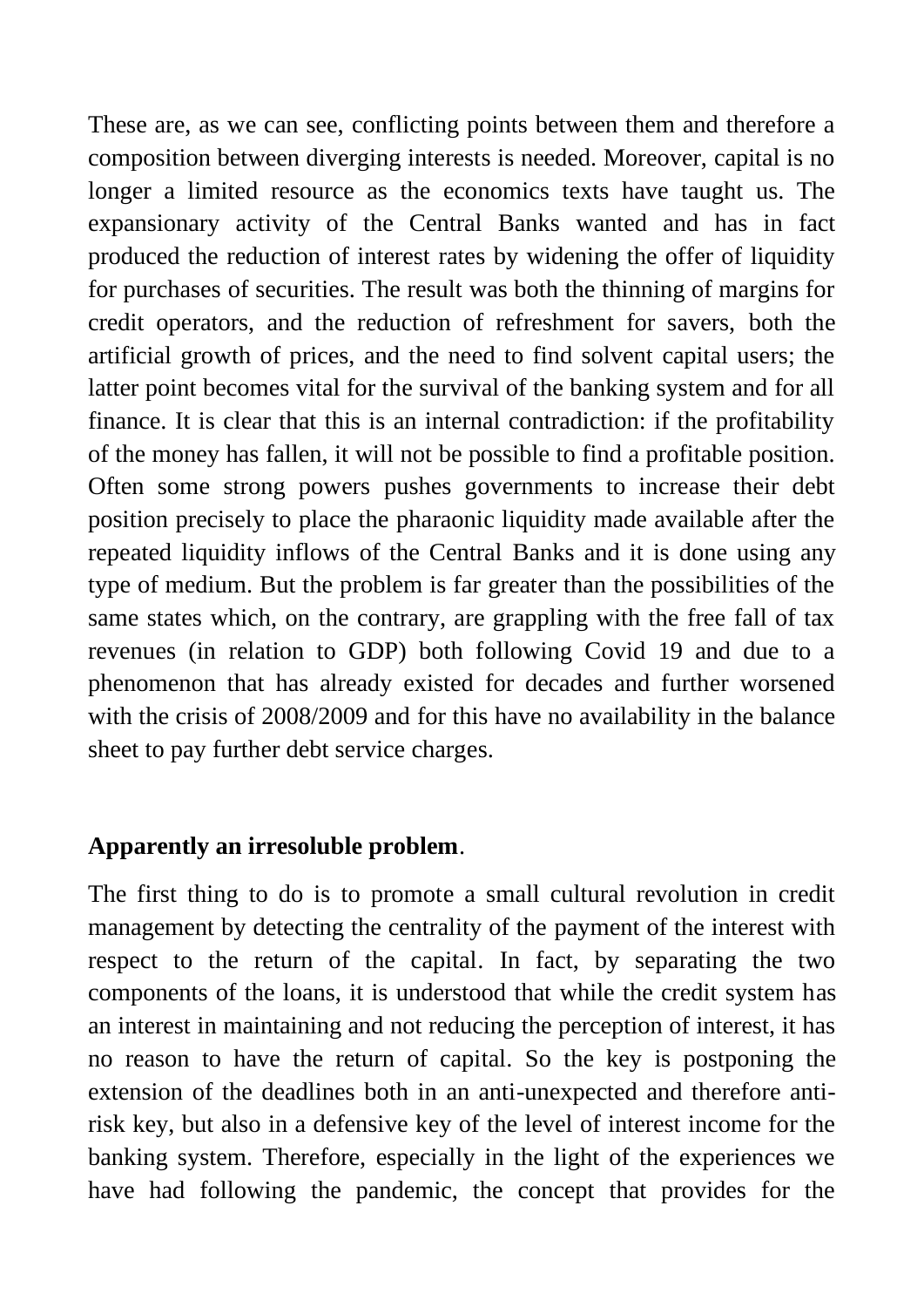absolute rigidity of the return dates of the amounts lent must be reviewed. The debtor must be granted the right to extend the terms and therefore omit the return of the capital while keeping the payment of interest fixed<sup>29</sup>.

In this way a greater automaticity is introduced in the management of the credit relationship to the full advantage of the customer, but also in advantage of the bank and the public institutions which are not called upon to help myriads of companies struggling with specific and varied problems; creating further problems for the public budget.

There is a different question of the guarantee that must assist existing and / or contracted retail and corporate debt. In extreme cases such as those that may be recurrent in epidemics (but also other events) it is advisable to create a pulverized capital fund that has this function and that can intervene if and when it is needed certainly not by distributing resources but allocating them profitably where it is needed. But this deserves a separate study.

The post Covid 19 will certainly not resemble the previous period and these innovations are suggested precisely by the phenomena we detect.

## **Finance**

.

The supranational integration of financial markets has meant that every financial phenomenon spreads across the planet in virtually real time. The concentration of companies in large agglomerations - financial, banking and industrial - exposes the entire economy to the erratic trend of the shares prices; prices in turn heavily dependent on the ratings of rating companies which end up possessing immense power. Public debt securities are entirely dependent on the level of tax revenue of the citizens of the issuing state which guarantees the payment of interest and the return of

 $^{29}$ In Italy, also upon our pressure, a rule was introduced in Law 190/14 art.1 paragraph 246 which provides precisely this and which was subsequently used in the agreements between Banks and Companies to face the liquidity crisis. Today this principle applies to all businesses of all sizes and to all banks. It is very important in this regard to note that the banks in Italy have wanted to maintain discretion in granting this method (also with the support of the Supervisory Authority) and therefore have frustrated part of the positive effects of this new concept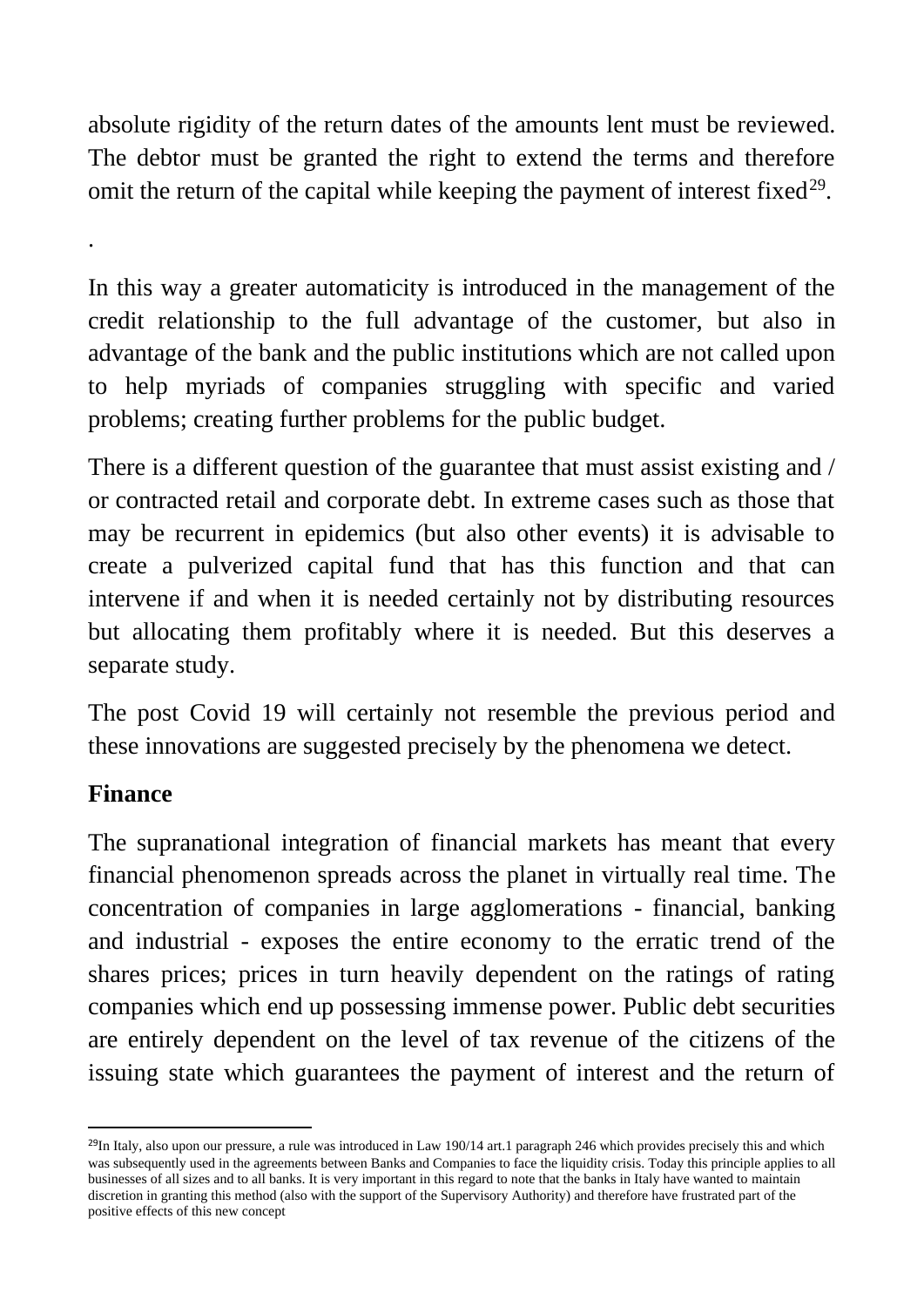capital on expiry. And when the level of revenue does not appear sufficient as it happens when an entire economy stops, it is necessary to resort to the actions of the central banks to support their prices and reduce the spreads thus feeding the problems already highlighted in the first point. But without proposing anything to remove the causes and without answering the question of the extreme freedom of movement of capital. Recent developments in econometric studies have developed portfolio management techniques that allow at the financial corporationes to make often large profits without ever entering the real economy. It is what is often called turbofinance. Obviously it is pure speculation that periodically produces periods of corrections of even abrupt prices which are so dangerous and ample to induce the monetary authorities to intervene to save companies too large to fail; so the monetary authorities intervene both to correct the economic imbalances produced by Covid, and to correct the "irrational exuberances" of the speculators of international finance ... who thus end up being rewarded or at least to believe and make believe they can get away with it always and in any case. This rigidity is too great for the survival of any system and must be overcome by proposing alternative models.

## **The globalist model**

Moreover, the covid 19 crisis has cast an immense shadow on the globalist model and the associated extreme freedom of movement of capital.<sup>30</sup>

Physical production carried out in several places and then assembled in one place and sold even in another one has shown all its fragility and danger in addition to the difficulty of management in times of pandemic

<sup>30</sup>This study by Minenna is very interesting https://www.ilsole24ore.com/art/crolla-commercio-globale-e-solo-l-incia-ADvsKYU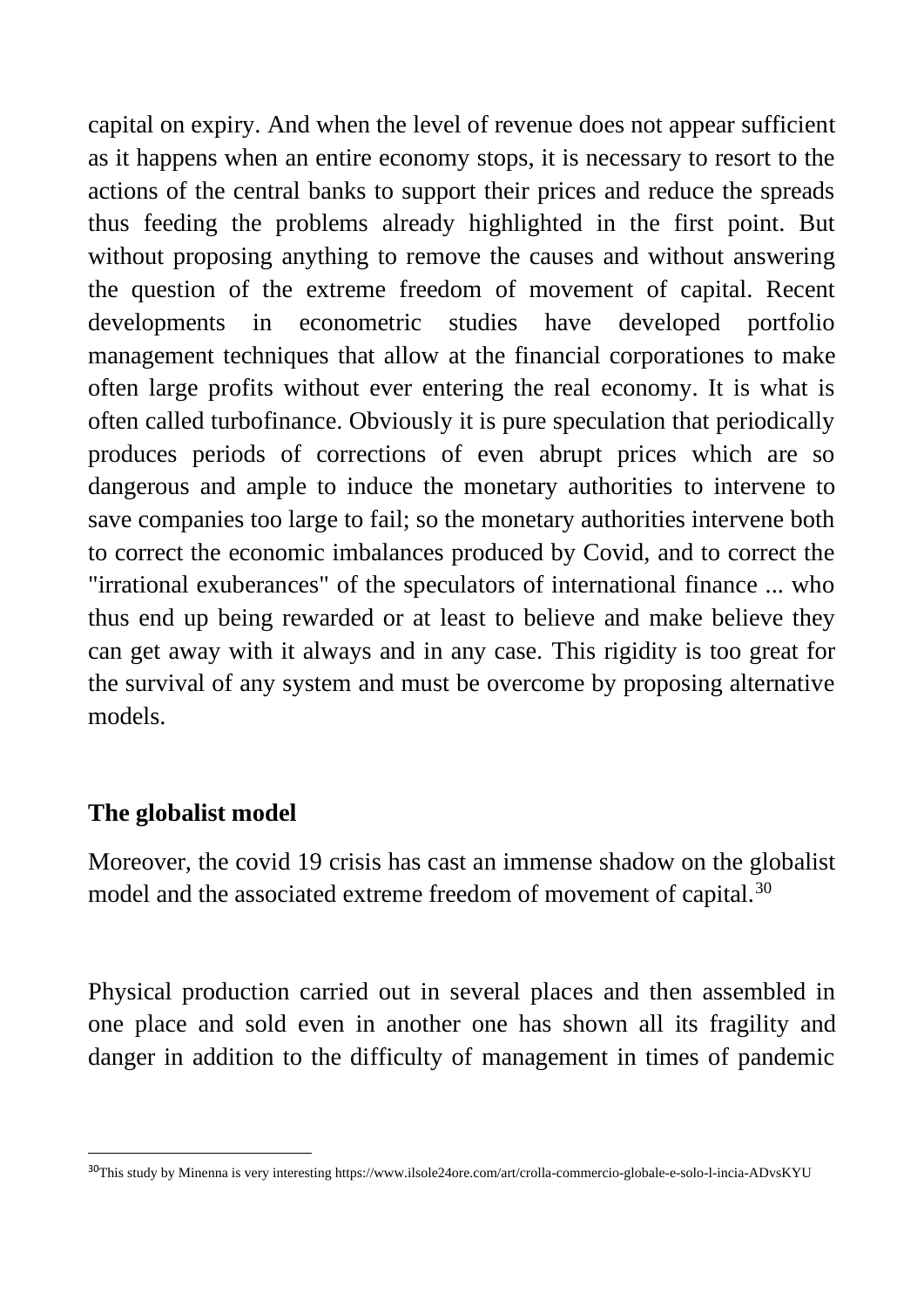crisis; crisis that no longer seems to be a remote hypothesis, or limited and circumscribable, nor difficult to replicate.<sup>31</sup>

So the immediate future will see specially larger enterprises review this planetary work organization with repatriations of entire businesses or sectors of them. The countries that have benefited from the globalization and the organizations, especially the financial ones that have expanded all over the world, will have every interest in cutting their business by macro areas or, even better, specific homogeneous areas within it.<sup>32</sup>

Here too, finance will suffer a tsunami of large proportions deriving from the loans disbursed and not honoured - very similar to that already experienced ten years ago - but much more insidious. The instrumentation developed by the economic, financial and monetary Authorities of the whole world is certainly more refined than that of ten years ago but, as mentioned, it is substantially always the same thing referring to the intervention of the Central Banks with all that this will entail . A sort of liaison has formed between large companies, large banks (specially investment banks), politics and Central Banks that allows these large organizations to survive adversity and their own inability to adapt to changing economic conditions by exploiting the weaknesses of politics and own persuasion force. It is clear that all this happens at the expense of the rest of the economy and private savings.<sup>33</sup>

To summarize: larger economic organizations (too big to fail) can pass on their problems and costs to others.

 $33$ Fabio Basagni exposes a very negative view of the current phase https://www.affarinternazionali.it/2020/05/la-madre-di-tutte-lerecessioni

<sup>31</sup>With us Mohamed A. El-Eria[nhttps://www.project-syndicate.org/commentary/covid19-deglobalization-two-priorities-by](https://www.project-syndicate.org/commentary/covid19-deglobalization-two-priorities-by-mohamed-a-el-erian-2020-05?utm_source=Project+Syndicate+Newsletter&utm_campaign=49bb7478af-covid_newsletter_14_05_2020&utm_medium=email&utm_term=0_73bad5b7d8-49bb7478af-93606873&mc_cid=49bb7478af&mc_eid=404b3fce72)[mohamed-a-el-erian-2020-05?utm\\_source=Project+Syndicate+Newsletter&utm\\_campaign=49bb7478af](https://www.project-syndicate.org/commentary/covid19-deglobalization-two-priorities-by-mohamed-a-el-erian-2020-05?utm_source=Project+Syndicate+Newsletter&utm_campaign=49bb7478af-covid_newsletter_14_05_2020&utm_medium=email&utm_term=0_73bad5b7d8-49bb7478af-93606873&mc_cid=49bb7478af&mc_eid=404b3fce72)[covid\\_newsletter\\_14\\_05\\_2020&utm\\_medium=email&utm\\_term=0\\_73bad5b7d8-49bb7478af-](https://www.project-syndicate.org/commentary/covid19-deglobalization-two-priorities-by-mohamed-a-el-erian-2020-05?utm_source=Project+Syndicate+Newsletter&utm_campaign=49bb7478af-covid_newsletter_14_05_2020&utm_medium=email&utm_term=0_73bad5b7d8-49bb7478af-93606873&mc_cid=49bb7478af&mc_eid=404b3fce72)[93606873&mc\\_cid=49bb7478af&mc\\_eid=404b3fce72](https://www.project-syndicate.org/commentary/covid19-deglobalization-two-priorities-by-mohamed-a-el-erian-2020-05?utm_source=Project+Syndicate+Newsletter&utm_campaign=49bb7478af-covid_newsletter_14_05_2020&utm_medium=email&utm_term=0_73bad5b7d8-49bb7478af-93606873&mc_cid=49bb7478af&mc_eid=404b3fce72)

<sup>&</sup>lt;sup>32</sup>Richard N. Haas on discontented with globalism https://www.project-syndicate.org/commentary/deglobalizaton-discontents-byrichard-n-haass-2020-05?utm\_source=Project+Syndicate+Newsletter&utm\_campaign=3ce69c95d3-sunday\_newsletter\_17\_05 = email &utm\_term = 0\_73bad5b7d8-3ce69c95d3-93606873 &mc\_cid = 3ce69c95d3&mc\_eid = 404b3fce72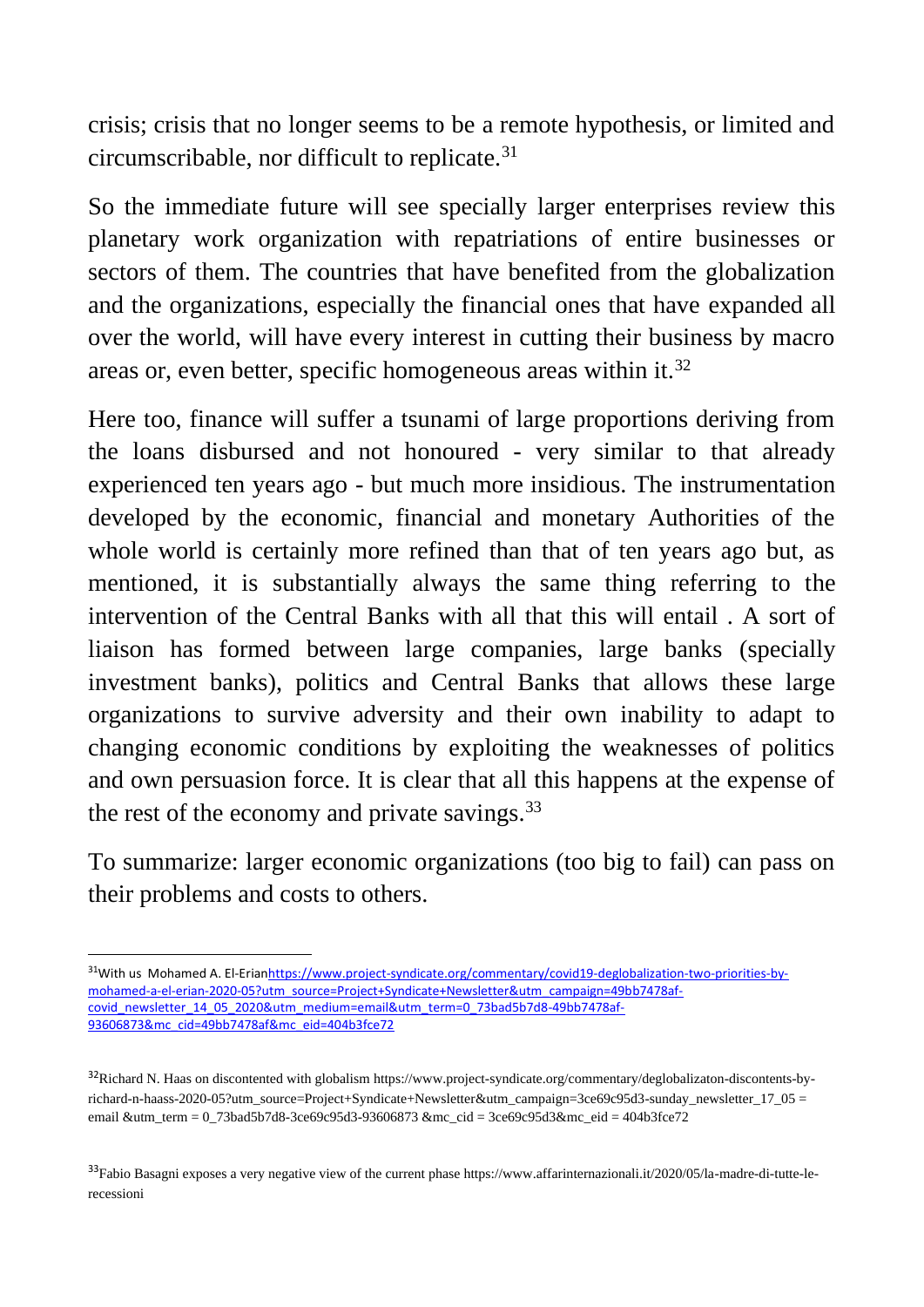### **Securities values**

Moreover, those massive and repeated interventions generated an artificial overvaluation of the securities, both equity and bonds. Nor is it known the level that these courses would have spontaneously, that is without the support of central bank intervention.The actions of the Central Banks directly impacted public debt securities and, in cascade, the rest of the securities market as well. Here we have to deal with public debt securities whose performance indirectly influences all finance.<sup>34</sup>

At several levels, the rapid exit from this condition of dependence of the securities markets on the interventions of the central banks is hoped, but the attempts made in the recent past before the advent of the pandemic have not produced the desired result not only in the markets but also in the real economy. So the challenge, already difficult before the pandemic, has become almost impossible, aggravating and accelerating the phenomenon of dependence on public intervention.

Following the pandemic, significant parts of the academies and operators consider the expansionary interventions of the Central Banks a normal component of economic policy in every part of the world and an instrumentation now necessary and therefore desired and sought. Insisting on distorting the markets of their role and living with quotations explicitly influenced by institutional interventions, even desired by primary market operators, has led to a structural dependence of finance and the economy on monetary institutions from which it is not known how and when to get out of it . So the attempt to provide the markets with their original role is a vital challenge for the entire West that Covid 19 has made notpostponable. However, it is clear that this challenge can only be overcome with techniques that return the saver who buys public securities

<sup>&</sup>lt;sup>34</sup>Editorial of The Economist on the situation of stock and bond prices before and after the covid

https://www.economist.com/leaders/2020/05/07/the-market-v-the-real-economy?cid1=cust / ednew / n / bl / n / 2020/05 / 7n / owned / n / n / NWL / n / n / EU / 468836 / n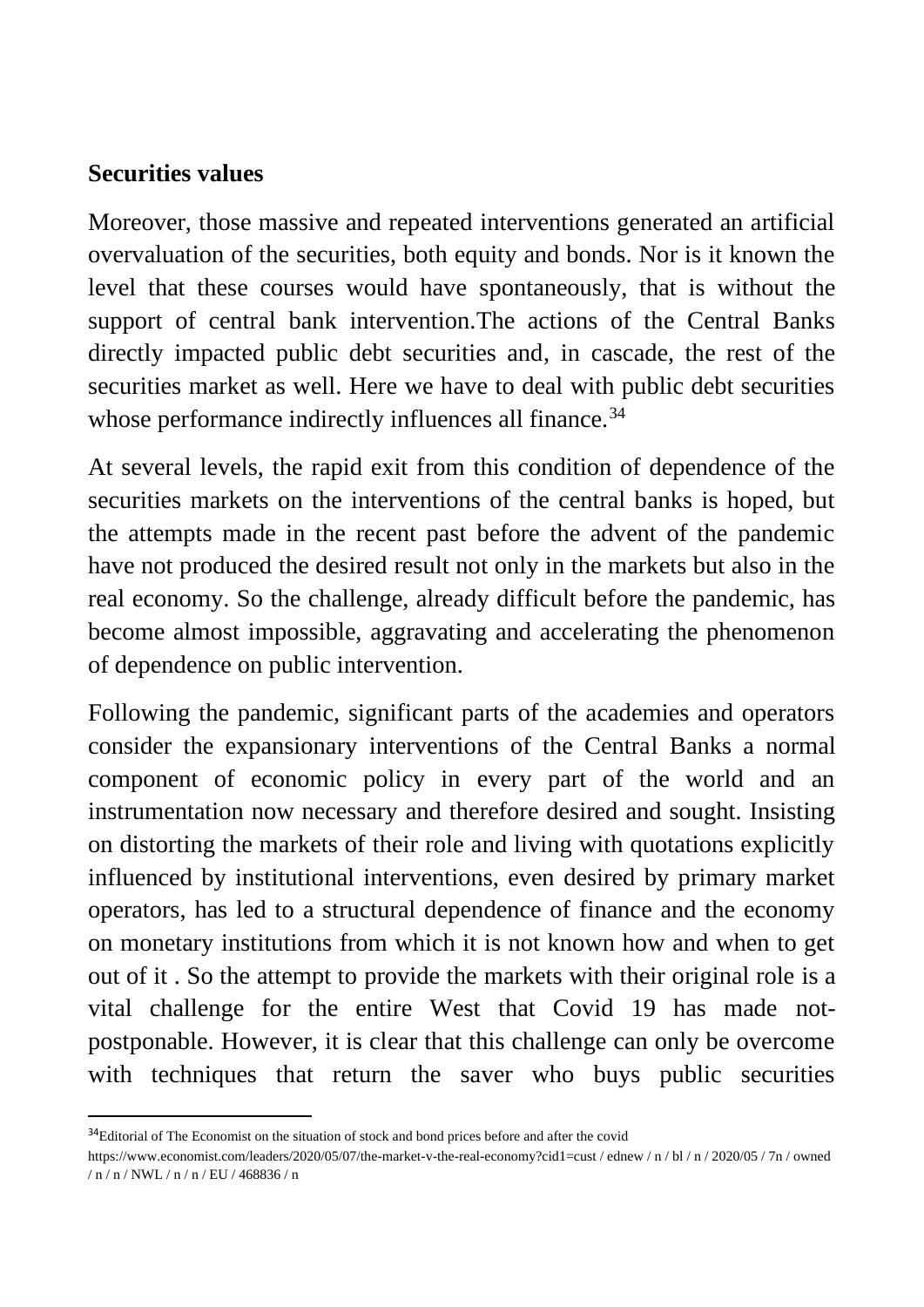profitability and security lost over the years. A low but positive interest rate paid to the retail saver who invests in public debt securities is an essential minimum condition which must be accompanied by an additional guarantee compared to the current public guarantee at least on the minimum expected return; useful for this purpose would be to introduce a public bond freely transferable with a particularly advantageous tax system; the security that would be created, having all these characteristics, would be a legally new security and closer to the needs of the saver even if it had very remote or unexpired maturities.<sup>35</sup>

The times are very short and an *ad hoc* study is required, starting from small financial or banking realities that act as forerunners for the major realities that will have the greatest needs<sup>36</sup>.

#### **The Basel agreements**

Finally, one cannot fail to consider the possibility of a more frequent return to emergency conditions both for the return of infections and for the advent of others also in the remote future. All the stress tests put in place in the recent and less recent past by the monetary authorities have proved insufficient, not to say naive, in front of the reality of the planetary blockade of the economy today. Therefore, the bank's reliability should no longer be based essentially on the size of its assets (patrimonial guarantee which, however, is never actually activated in cases of need) but also on the size and quality of the loan portfolio. This means immediately reviewing the Basel agreements which, as can be see, have very little

<sup>35</sup>Savona Consob is with us on perpetual securities https://www.lastampa.it/economia/2020/06/16/news/consob-mattarella-il-ruolodel-mercato-e-centrale-per-la-ripresa -of-country-1.38973450

<sup>&</sup>lt;sup>36</sup>George Soros with us on the unredeemable titles https://www.project-syndicate.org/onpoint/the-crisis-of-a-lifetime-by-georgesoros-and-gregor-peter-schmitz-2020-05?utm\_source = Project + Syndicate + Newsletter &utm\_campaign = fffbdba8e5 op\_newsletter\_2020\_05\_11&utm\_medium = email &utm\_term = 0\_73bad5b7d8-fffbdba8e5-93606873 &mc\_cid = fffbdba8e5&mc\_eid =  $404b$ .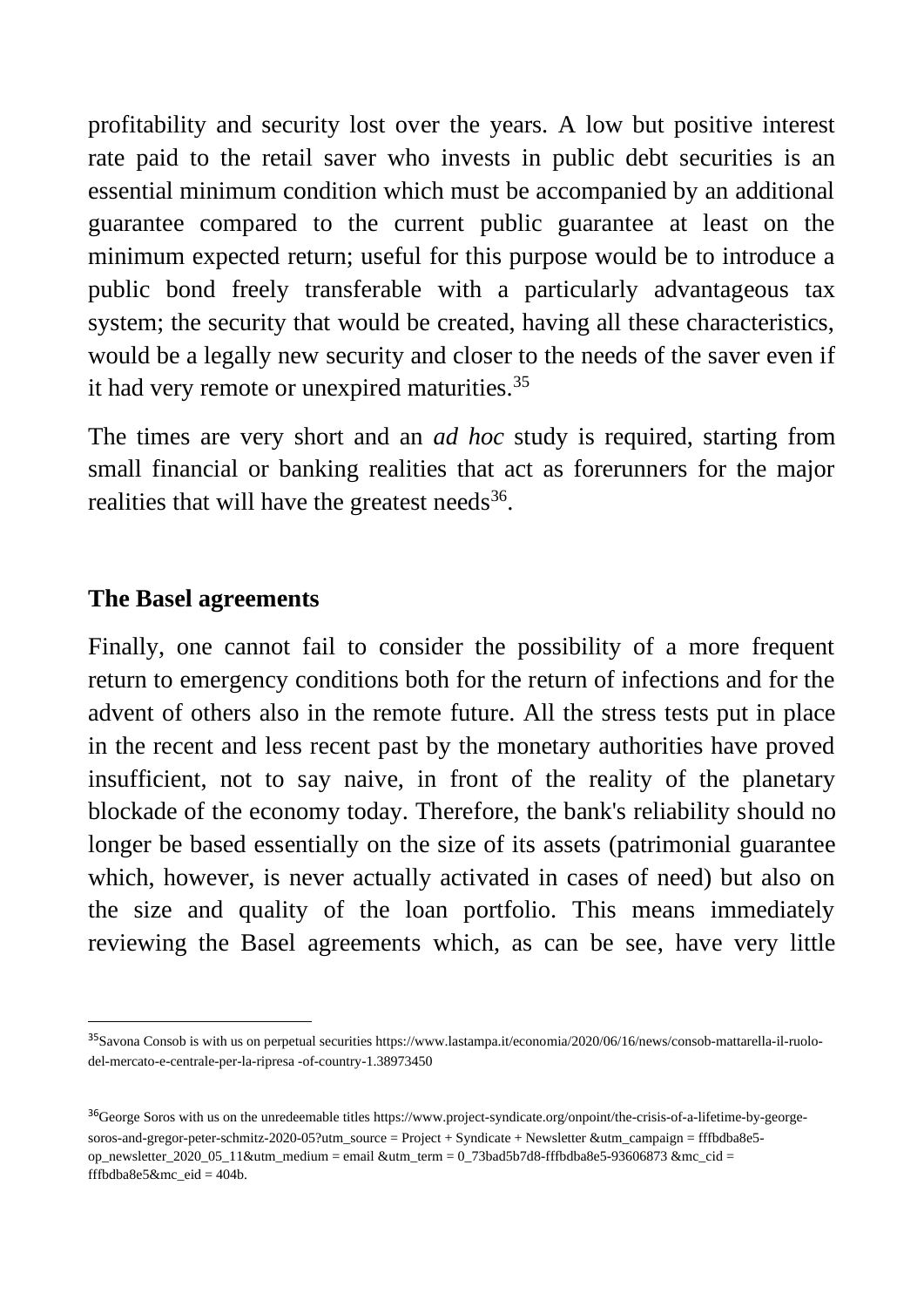contributed to giving the system the guarantees they expected, nor, and that is what experience proves to be vital, the necessary flexibility

## **Public finance**

In the economies of continental dimensions, the uniqueness of the currency and therefore of its interest rate and its foreign exchange, strongly favors the richest areas and businesses at the expense of the less fortunate ones, widening the differences and excluding entire registry and social classes from production processes. A phenomenon that replicates itself on a planetary scale throwing entire states and sub continents into poverty. To date, this malfunction visible in every advanced state (from Great Britain, to France to the duality of the Italian economy), in every economy lagging behind in development and severely aggravated by the pandemic<sup>37</sup>.

At the same time, crises like that of Covid 19 lead populations to instinctively ask the ruling classes for greater decision-making, leading to sympathy for authoritarianism. Authoritarianism that becomes the only hope - if there are no other reliable solutions - even for the middle classes when they are pushed into poverty or out of the economy. These are macro phenomena that involve millions of people and immense interests and therefore determined by complex and profound forces that have impacted the foundations of the economy the therefore the economic and social human rights in force in the individual economic systems. The simultaneous removal of decision-making centers (increasingly "technical" and less engaging than public opinion) from the electorate produces a lively perception of antidemocraticity of technostructures and therefore the contraindications of authoritarianism become more mild and acceptable in the collective imagination

<sup>&</sup>lt;sup>37</sup>Martin Wolf clearly expresses how the uniqueness of European rules benefit Germany (i.e. the stronger economy) to the detriment of the other https://www.italiaoggi.it/news/il-financial-times-boccia-mes-ed -eurobond-and-says-that-the-euro-will-save-only-if-the-ECB-will supply-currency-created-2441674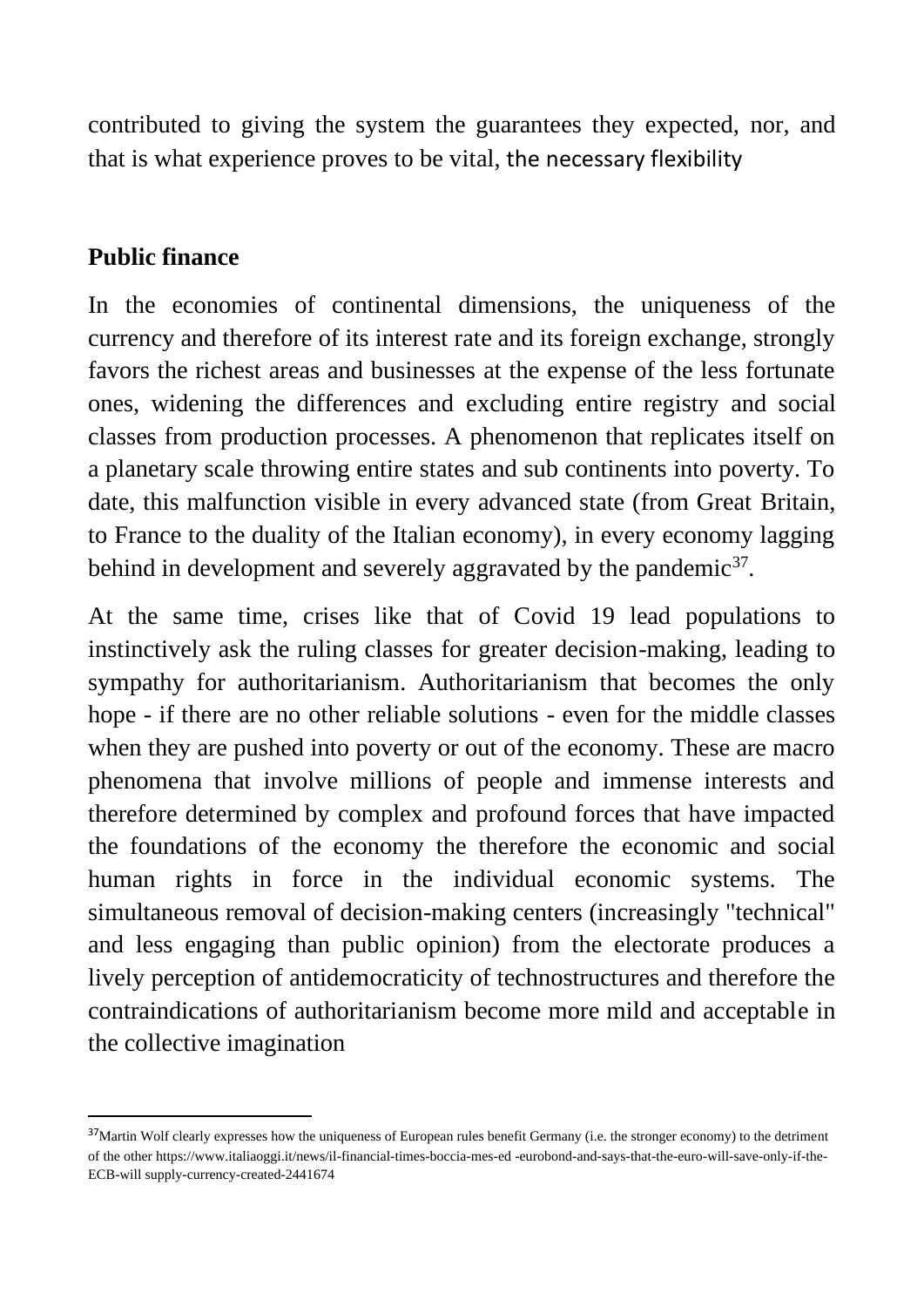## **Technostructures**

The unpopularity of today's form of management of what are known as technostructures or burotechnostructures that dominate entire continents without answering anyone, has rewarded a widespread rejection for anything that comes from them in an increasingly large and impotent population; and this also happens in spite of the pounding work of persuading the media all over the world in favour of these technostructures. The risk of falling into an equal and opposite dirigisme, to that of technostructures - that called populism - is very high, not to say close to certainty.

Public finance is a huge cost for communities and a ball at the foot for the economy and public budgets. The covid 19 crisis further aggravated this situation as the public liquidity and investment needs - which grew exponentially in a few days and, probably in the process of further growth - puts the finances of advanced countries in a path that leads directly to default. To avoid this, authoritarian choices will have to be made if you do not access highly innovative concepts that burotechnostructures do not understand and do not want to understand.

The authoritarian economic choices are: withdrawal from current accounts and deposits, reduction of public wages and pensions, forced credit, actions on existing bonds ... additional or property-related taxes. All -like many other possible ones of the same type- severely restrict the size of the economy and its ability to restart; in addition to shifting economic policies towards authoritarianism.

## **The situation of public budgets**

Furthermore, it should not be overlooked that the tax revenue collection is destined to drastically decrease in the short and medium term, always without considering further negative effects of events that today are not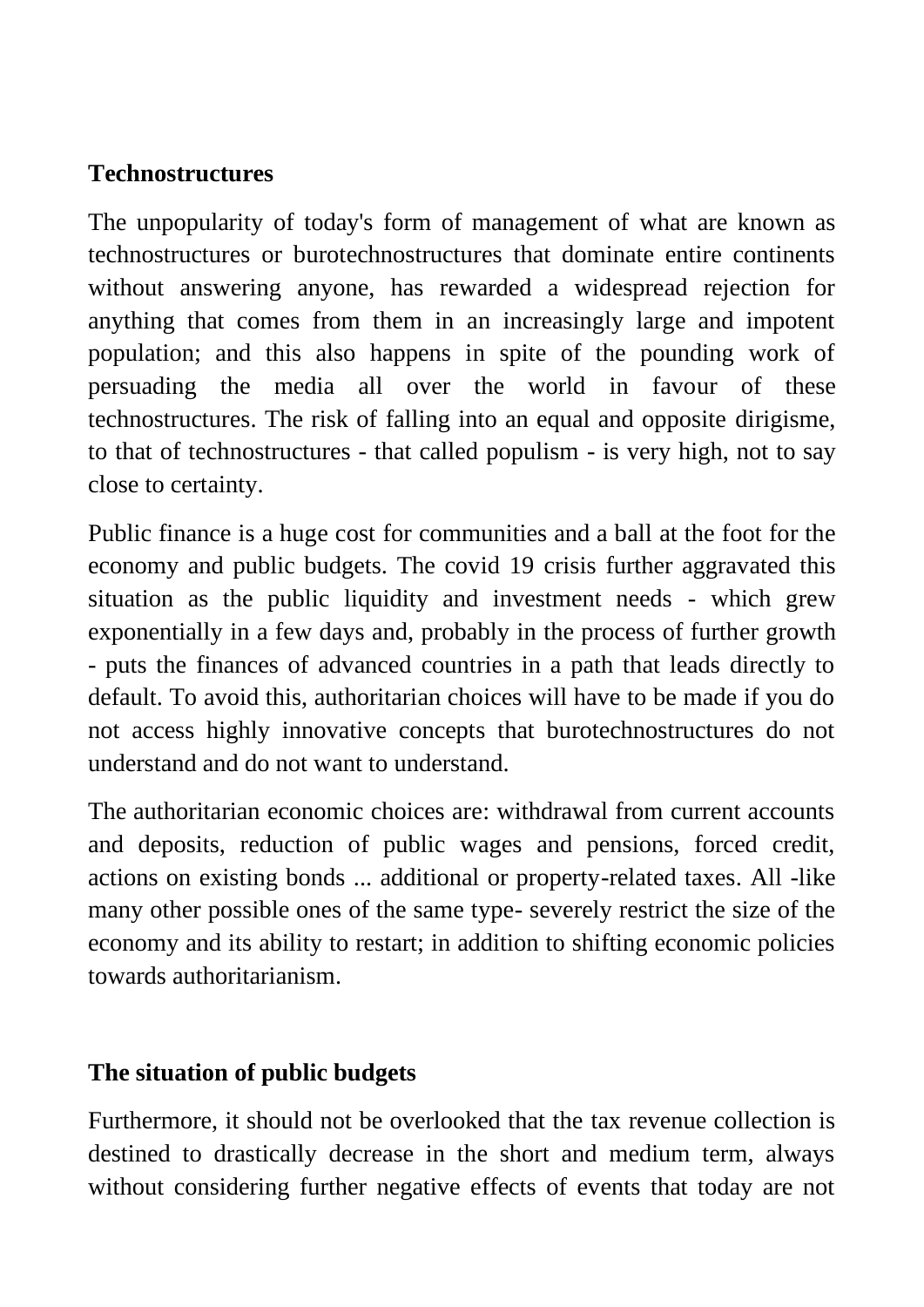foreseeable or considered improbable. Furthermore, the reduction in revenue occurs due to the collapse of the private portion of the economy and in particular of the smaller companies. At the same time, public expenditure (which for a significant part is destined for current expenditure, ie to pay wages) remains intact; in addition to this part is added all that expenditure due to the assistance that has become necessary for the pandemic. This immense additional shortfall to the pre-existing deficit cannot be financed in debt either because of the high level of debt already existing in many economies or because of the poor credibility of the future sustainability of public finances, given the unlikely recovery in the short or medium term. Here too, the financing of the old maturing and new incoming debt will be very unlikely to be financed with inflows of external "aid", that is, credits from other and more prosperous economies both because no economy will be exempt from these problems and due to the planetary dimension of the problem itself. Nor is the price known in terms of interest or other political conditions imposed for the provision of these "aids".<sup>38</sup>

So we go back to looking at the intervention of Central Banks with the relative constraints; a central question arises: are the credits raised in favour of Central Banks with their disbursement of newly minted money to be considered irredeemable or not?

The point is not abstract in that, if so, the debt should not be counted among the existing debt and therefore the new debt could expand much more than the reverse hypothesis. But even from a strictly economic point of view the mission of the central banks at this stage is aimed at stopping the heavy recession and the vertical collapse of prices connected to the fall in economic activity and therefore should not be expected a return (the

<sup>&</sup>lt;sup>38</sup>Very significant the position of Martin Wolf on the Financial Times represented by TnoOldani on "Italia Oggi" which is in favor of the interventions of the Central Banks directly specifying not only the erroneousness of the various negotiations on Mes and others but also of the position of the German Constitutional Court and Germany's exit from the Euro which would be a catastrophe for them https://www.italiaoggi.it/news/il-financial-times-boccia-mes-ed-eurobond-e-dice-che-l-euro-si -Save-only-if-the-ECB-will supplycurrency-created-2441674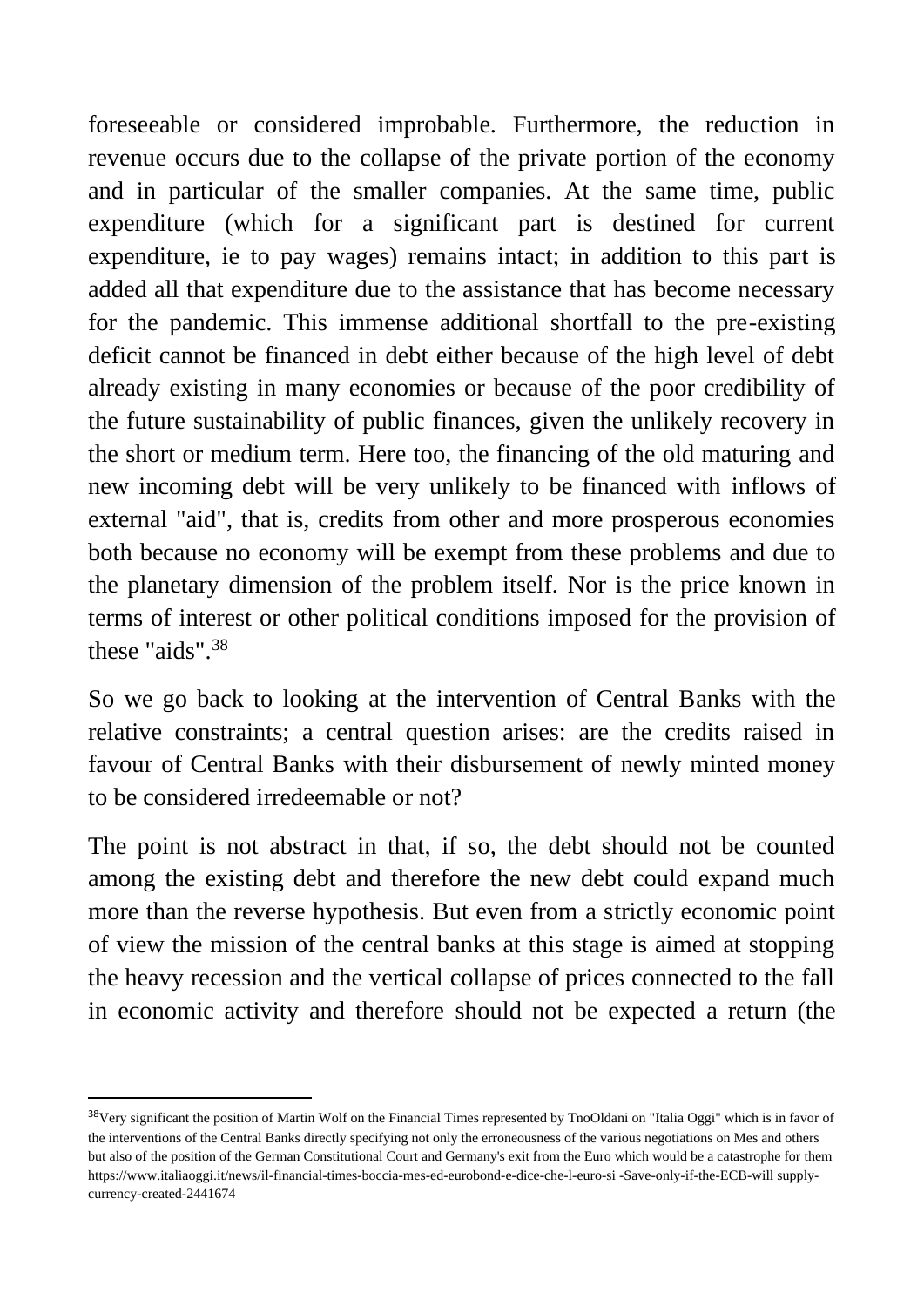payment of the bond at the expiring date) that would produce a gain of the Central Bank, a sort of profit coherent with its mission. <sup>39</sup>

In fact, having purchased securities with new money and then having collected them on maturity produces an asset that was not there before and which is either cancelled from the accounts to offset it with the existing credit or is a profit. In both cases, a supplementary tax burden by the issuing state of those securities is not justified in order to repay a created and not "sweaty" money supply. The same goes for interests. A declaration by the European Central Bank (like any other) confirming the irredeemability of the securities in its possession (which, it must be remembered, are of all the states of the euro area) would be a huge step forward in recovering the sustainability of public budgets; with beneficial indirect effects on the entire European and global economy and finance. It is important remember that the Central Banks at the expiring dates buy other bond of the same amount of the expired ones; in this way they are in according with our opinion.

However, even the intervention of the central banks remains dropped from above and is certainly not a "system" but is purely discretionary and therefore not only not "automatic", but also late, partial or excessive, and, as regards the legal status of his action and of the titles in his possession, not respectful of an existing right but creative of a right that, to be such, should be written before and outside the contingencies.  $\overline{a}$ Public finance must try to free itself from the generosity of the single protection of the central bank and deserve a wider and more spontaneous credit from the impersonal domestic and international savings market. For a more sustainable public finance.<sup>41</sup>

<sup>39</sup> 20 rigorous policies to be reviewed in covid times http://temi.repubblica.it/micromega-online/ue-e-bce-non-e-cosi-che-si-supera-lacrisi-appello-di-67 -economisti /

<sup>40</sup> "The Economist" of 7 May on the thesis differences on the legitimacy of the interventions of the ECB

https://www.economist.com/europe/2020/05/07/germanys-highest-court-takes-issue-with-the-european-central -bank? CID1 = cust / ednew / n / bl / n / 2020/05 / 7n / owned / n / n / NWL / n / n / EU / 468836

<sup>41</sup> Savona is with us on perpetual bonds https://www.lastampa.it/economia/2020/06/16/news/consob-mattarella-il-ruolo-del-mercatoe-centrale-per-la-ripresa-del -country-1.38973450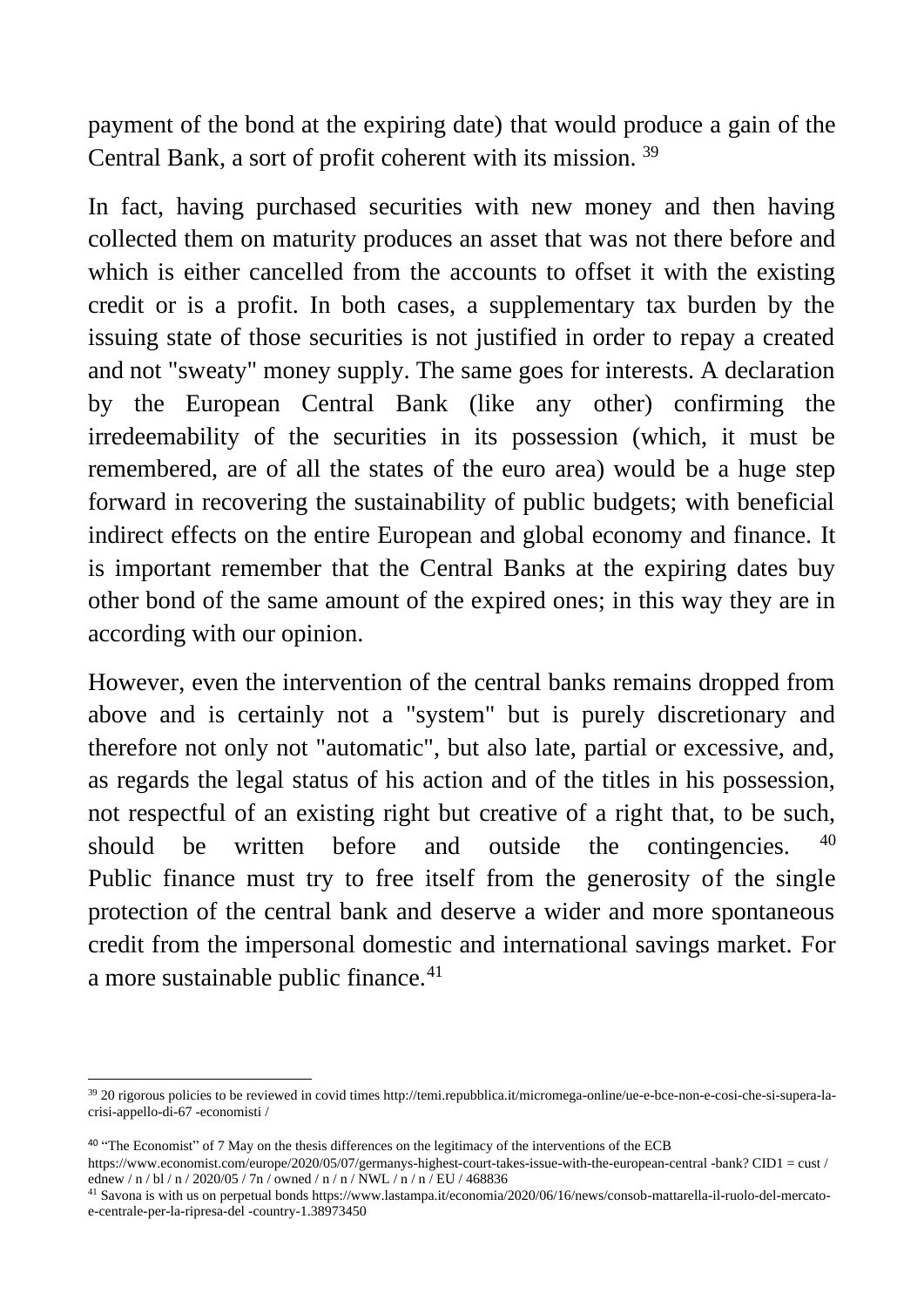From all that we have said, we infer that the credibility and sustainability of future public budgets will have to acquire certain certainties: the irredeemability of the securities held by Central Banks, the voluntary conversion of public debt securities into others with a more remote maturity and higher yield, the guarantee of these securities must not be exclusively delegated to tax revenue but also to other forms of collateral, the bond market will have to go back to being "true", that is, to quote the value of the securities based on their supply and demand and therefore be liquid for each amount of securities traded.

## **The real economy**

The globalization of the real economy has massively moved important slices of production to distant places making each market dependent on distant factories and on the quality of finished products in continuous decline. The contagion of Covid 19 produced a significant shock in the productions that were arrested *ex lege*, but also in the demand for the sudden increase in unemployment in every part of the world. <sup>42</sup>

At the same time tax revenue, also collapses in every state, eliminating or reducing any public national instrument to counter the highly recessive consequences of contagion as enlargement of the public investments, and as development (or not reduction) of the level of the consumtion <sup>43</sup> We are therefore experiencing three very strong shocks, all of which are highly recessive: supply, demand and tax revenue, together they are an immense danger which must be answered immediately.  $44$ 

# **The three shocks**

<sup>42</sup> Minenna on the double shock https://www.ilsole24ore.com/art/deflazione-globale-ecco-l-eredita-pandemia-covid-ADPH3fZ

<sup>&</sup>lt;sup>43</sup> Plamen Tonkev represents very well the consequences of this situation in the greatest context of planetary expansion of the Chinese economy and of what happens in the economies crossed by the silk road. This results in a very strong slowdown of that program of further supranational integration of the economies and of a strong increase in the economic weakness of the less strong countries https://thediplomat.com/2020/04/the-belt-and-road-after- COVID-19/

<sup>44</sup> 23 Nouriel Roubini with us on the size and exceptionality of the crisis https://www.project-syndicate.org/commentary/greaterdepression-covid19-headwinds-by-nouriel-roubini-2020-04?utm\_source=Project+Syndicate+Newsletter&utm\_campaign = 64d8372856-sunday\_newsletter\_03\_05\_2020 & utm\_medium = email & utm\_term = 0\_73bad5b7d8-64d8372856-93606873 & mc\_cid = 64d8372856 & mc\_eid = 404b3fce72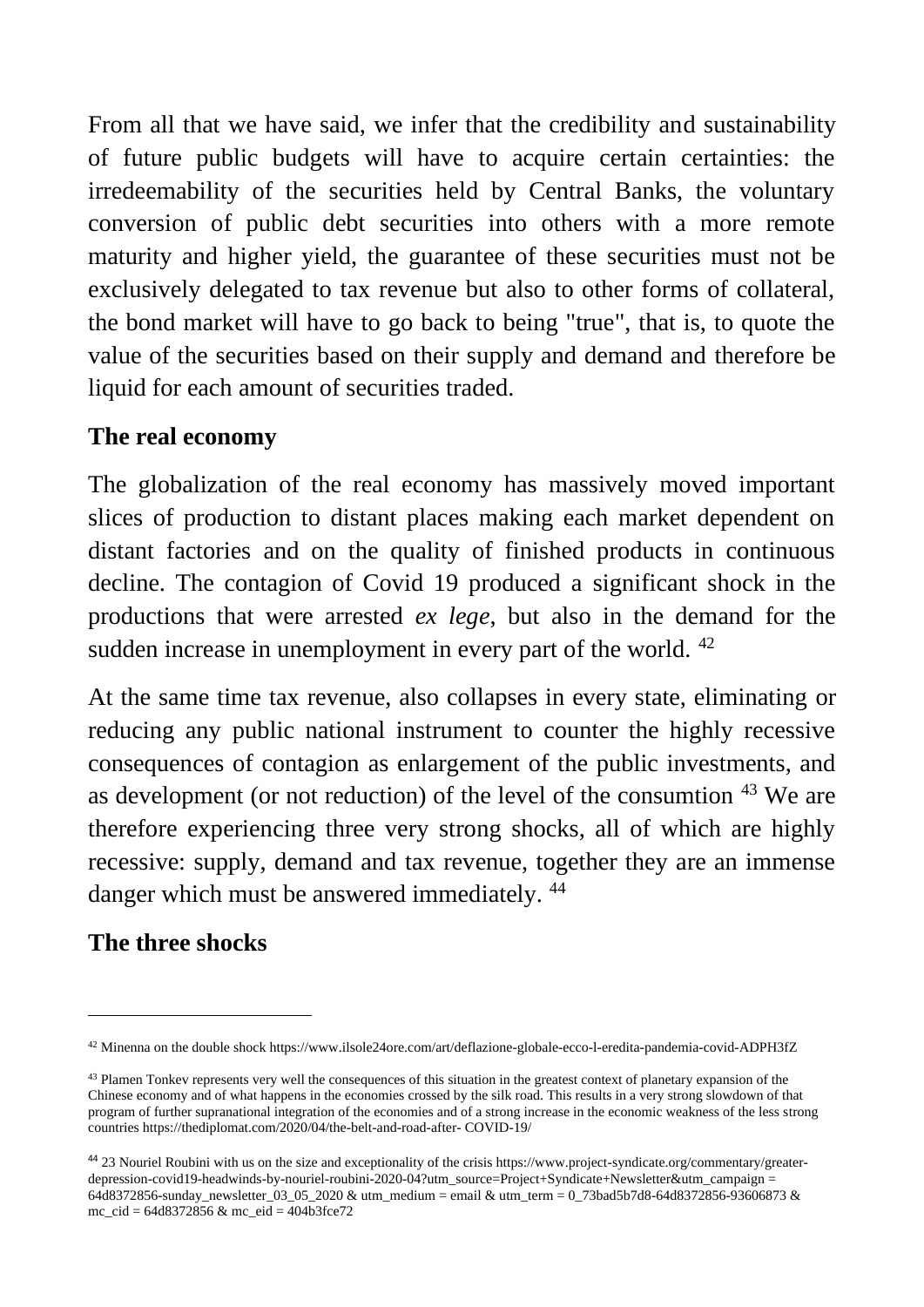The answer to the three said shocks is not easy to identify. <sup>45</sup>

The dominant doctrine today has no exhaustive answers. Instinctively, liquidity is expanded in favour of businesses, but no consideration is given to ways of returning. In fact, it is not known what could make it easy (for families or companies) the return in five or six years, given the existence of a demand shock. Even the distribution of non-refundable allowances not only does move the problem from the recipient of this aid to the disbursing state (accentuating the coverage problems already amplified by the drop in revenue), but it is never "right" (perfect in quantity, time and beneficiary) and that is commensurate with the actual damage and loss of profit suffered due to the virus. This creates injustices and frequent cases of excessive and undue benefit. So these are empirical measures dictated by instinctive need to "hurry up" which is never the best way.

But it is clear evidence that in doing so, in addition to the just mentioned the limits, is omitted the consumption without which the productions will remain unsold. Consumption needs a very bigger relaunch.

In fact is not known how to relaunch consumption which has always been an independent variable that has never been considered limited; which today is to be considered very low and much lower than the already insufficient one we recorded before the pandemic. Reduction of consumption also favoured by the growth of unemployment and in any case of the uncertainty that will be impressive. Consumption that even in the hypothesis of enlargement induced by generous public interventions (with all their limits) it could be oriented towards import given the comatose state of local businesses and the structural problems that have stratified in decades in favour of foreign production.

<sup>45</sup> Michael Spence and Chen Long on the insurmountable difficulties of using statistics effectively and immediately

https://www.project-syndicate.org/onpoint/pandemic-economy-data-visualizations-by-michael-spence-and-chen-long- 2020-06? utm\_source = Project Syndicate + + Newsletter & utm\_campaign = c2e06cf2f5 op\_newsletter\_2020\_06\_01 & utm\_medium = email & utm\_term =  $0\overline{7}3ba$ 

d5b7d8-c2e06cf2f5-93606873 & mc\_cid = c2e06cf2f5 & mc\_eid = 404b3fce72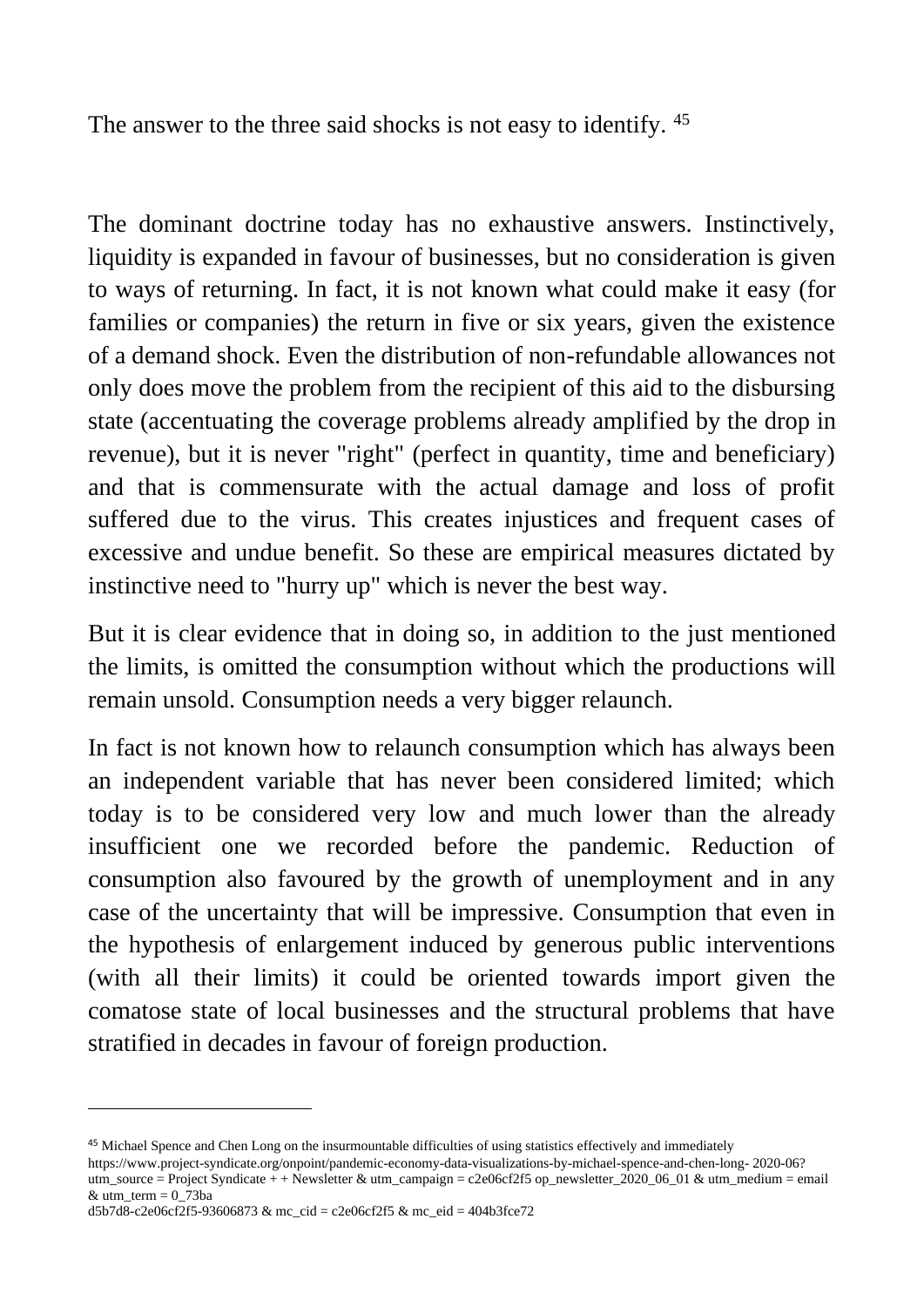The idea of helicopter money for the benefit of businesses but, also and more directly, for the direct use of consumers, that resurfaces in conjunction with the crises, is not shelved and is also actually implemented in some cases in the world. Can be the right proposal for the dimension can have. Certainly we will proceed to distribute "new" money, that is not from real work according to techniques that will improve in a different way from state to state; here too these are policies that make the trend of consumption highly dependent on paternalist policies dropped from above; a circumstance which therefore accentuates the leading or paternalistic characteristic of the system that will emerge from the current crisis. Unfortunately, there is no different idea in current economic doctrine and therefore the three phenomena mentioned will certainly be addressed in this not scientific way. However, the effectiveness of these policies is not certain, nor does it drop in a suitably widespread manner among the population; moreover, less virtuous behaviors are rewarded.

# **A drastic paradigm shift is needed**.

Furthermore, like a mountain, there remains the "injustice" of continuing to pay public salaries, leaving the cost of the pandemic to be suffered only and exclusively by the entrepreneurial categories almost as if the virus has selected its victims among the entrepreneurs, saving the employees ... which are also forced to stay at home. This is a very serious thing in the collective imagination and is the source of possible social conflicts. Nor can a reduction in public wages be imagined, which would have a strongly recessive connotation. This is an open question and it is the only one that would legitimize an intervention in favour of all the social categories by the Central Banks; intervention that would take the form of a share of the income directly from the Central Banks in favor of individual citizens; intervention that would not be a force on the markets and would alleviate the unsustainable burden on public budgets of costs not corresponding to relative advantages. As already mentioned above, this would be the only form of helicopter money not only "right" but also consistent with the doctrine that would see such a thing as the "right" monetary inflation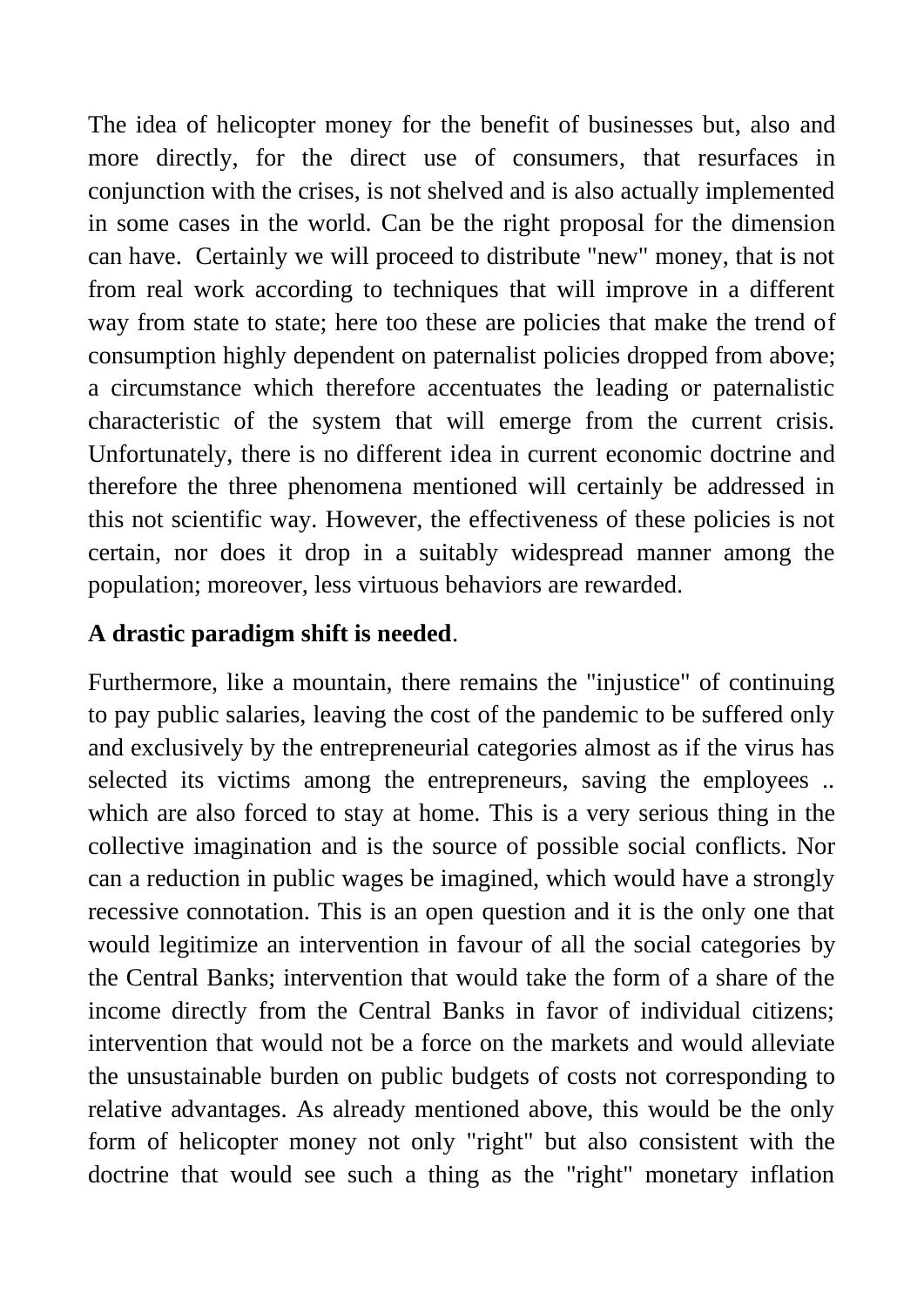grafted into the productive categories: public and private employees and workers autonomous. Conception as opposed to the current inflation practice introduced only in finance which only tones the prices of securities (thus further separated from the price level in the real economy) the course of which thus emerges, in fact, inflated without the productive categories being able to benefit. However, this way would certainly bring an indirect advantage to stock prices (corporate first and then public), due to the obvious advantage that the real economy would have and which would immediately apply to the financial one. The savings offer would also be toned accordingly with clear advantages for the relative market and for the world of credit.

But there is another less innovative path that looks with particular interest on the "supply side" which is an integral part of the economy and which leverages credit.

The hypothesis of a "large credit agreement" that introduces for the debtor retail the right to the suspension of the payment of the capital, in the economies where the French amortization is used, (about who we have already spoken) is a system that allows to A) safeguard the level of the profits of the banks, B) to avoid periods of extremely dangerous growth of watchlist loans and C) to maintain liquidity in circulation much better than the helicopter money would do. Not only that, but it would create that greater balance of forces between customer and banks that today alienates citizens from banks by introducing a new collaborative idea without which the two contractors remain opposed and therefore potentially conflicting. Both businesses and consumers could thus respond to inexperienced and unexpected needs… safeguarding banks accounts, national product, jobs, and normal life at the economy.

## GLOBALISM AND AUTORITARISM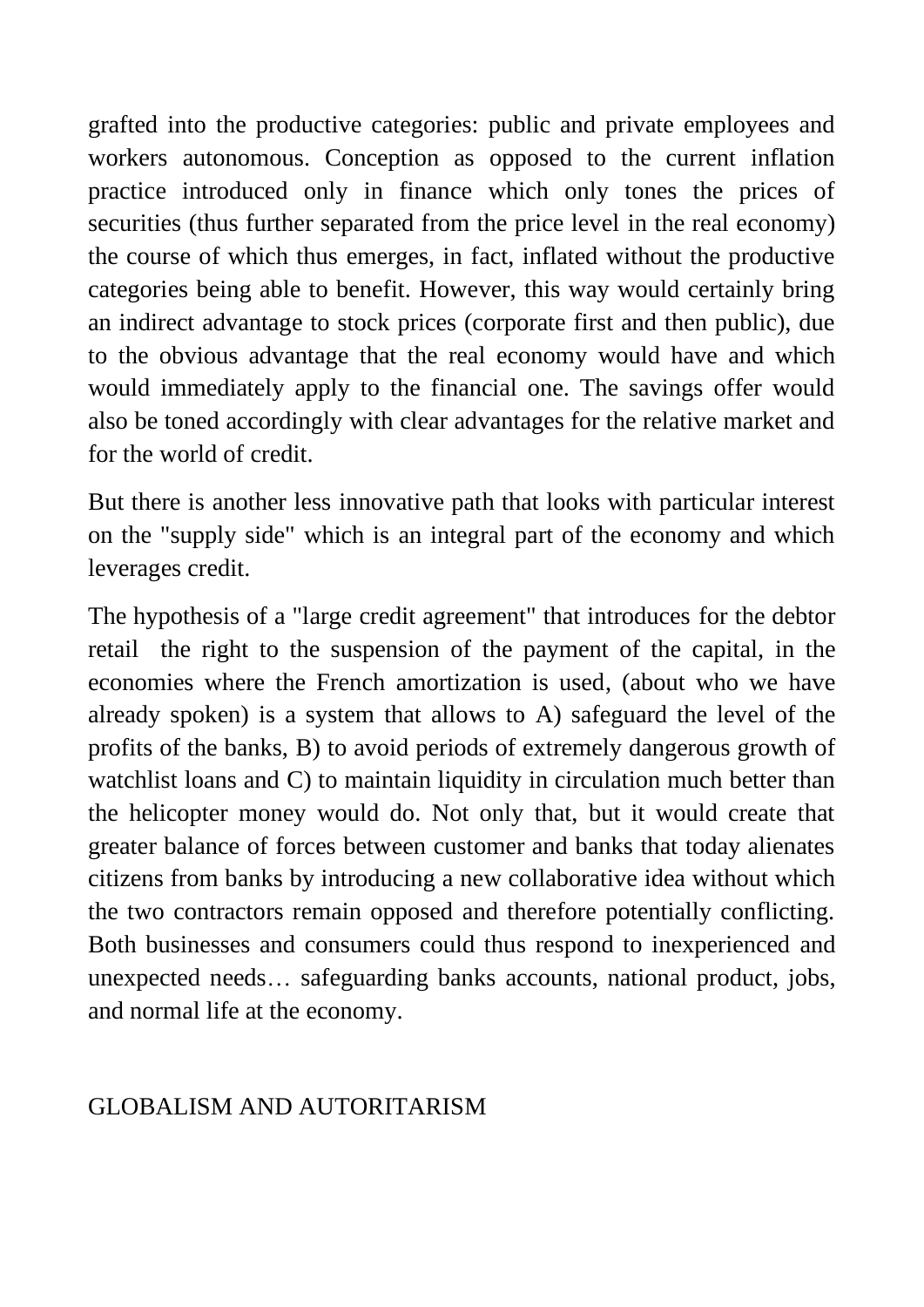-The removal of borders for both goods and people has made it easier to spread the infection and therefore serious doubts arise about the continuation of this freedom of movement.

-The excessive size of the company becomes a real danger of the independence of the individual states whose financial statements are very often a fraction of those of the large corporate concentrations.

-Migration compresses the level of wages and creates profound social problems without thinking about the intelligent expansion of development in the states and continents where it is missing.

These are three phenomena that still await answers without which the way is opened to very dangerous forms of authoritarianism.

In this context, the evolution of the USA / CHINA relationship is not irrelevant. It is worth mentioning that China's accession to the WTO marked the predictable success of the Chinese economy. It was expected and widely known that allowing large international players to buy Chinese products at very low prices would allow them to make pharaonic profits ... even at the price of sacrificing important slices of the western economy. Many believe that this cynical decision was taken precisely in the determination to favor that portion of western companies (often crucial in the elections) interested in accessing the Chinese market; often tolerating export aid policies that in other cases would not have been allowed. In that operation, Chinese politics has retained the most widespread control over businesses and the internal economy; perhaps Western politicians believed that the growth of well-being would overwhelm any residual undemocraticy of the Chinese system. This has not been the case and today the Chinese government, in addition to taking over the power deriving from governing so many people, can have stellar economic and financial powers; at the same time, the level and mass of technology available to the Chinese system can become a problem for the entire West; the phenomena of popular intemperance recorded in Hong Kong and the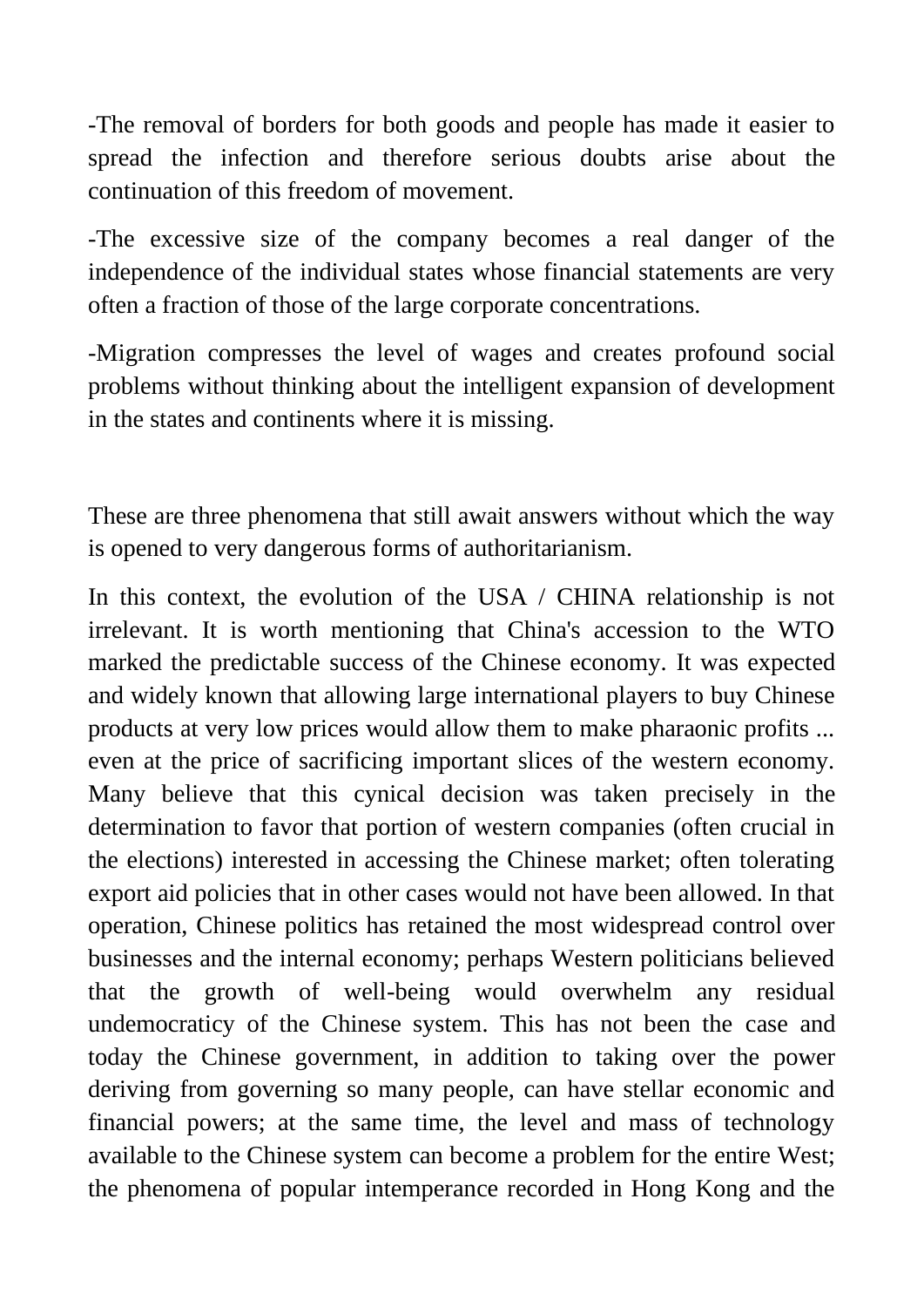very origin of the pandemic have forced a reflection on the goodness of this openness to China at all costs. An opening that was the most significant point of the phenomenon and of the globalist faith so popular in the West even among the leftists who in the last century instead did their utmost to prevent the access of new labor forces in the West. So the globalization itself could lose most of its polish precisely as a result of the end of the idyll between the West and China.<sup>46</sup>

It is clear that there is a great lack of homogeneity between the efficiency and suddenness of Chinese political decisions when compared to the rituals of Western democracies that are eternally dependent on the mood of public opinion and therefore on the progress of the upcoming elections. Democracy that exposes Western political leadership to foreign infiltrations of fundamental importance. That lack of homogeneity pushes more and more slices of western electorates to ask for greater decisionmaking and greater defence of national interests in a context so full of shadows and dangers. Dangers very well represented by the Covid phenomenon 19 which thus becomes a geostrategic fact of primary importance. As can also be seen from these facts, there is a greater push towards more authoritarianism which, notoriously, is wanted by the masses to respond to widely perceived economic or physical dangers. Decision-making that wins everywhere in elections across the West despite the almost unanimous hostility of the media. This so general and evident contrast deserves an analysis of the period that we are experiencing far more in-depth than any other because it could reveal mechanisms and interests still unknown. Even more significant would be an analysis of the processes through which the widespread beliefs are formed that are often conflicting with each other and between the base and those who believe they are *maitres à penser*.

<sup>46</sup> Nouriel Roubini very well represents the risks present in the not always "polite" comparison between the Powers.

https://www.project-syndicate.org/commentary/global-tail-risks-remain-a-threat-in-2020-by-nouriel-roubini-2020- 07?utm\_source=Project+Syndicate+Newsletter&utm\_campaign=9e97c1898a- sunday\_newsletter\_02\_08\_2020 & utm\_medium = email & utm\_term = 0\_73bad5b7d8-9e97c1898a-mc\_cid = 93606873 & 9e97c1898a & mc\_eid = 404b3fce72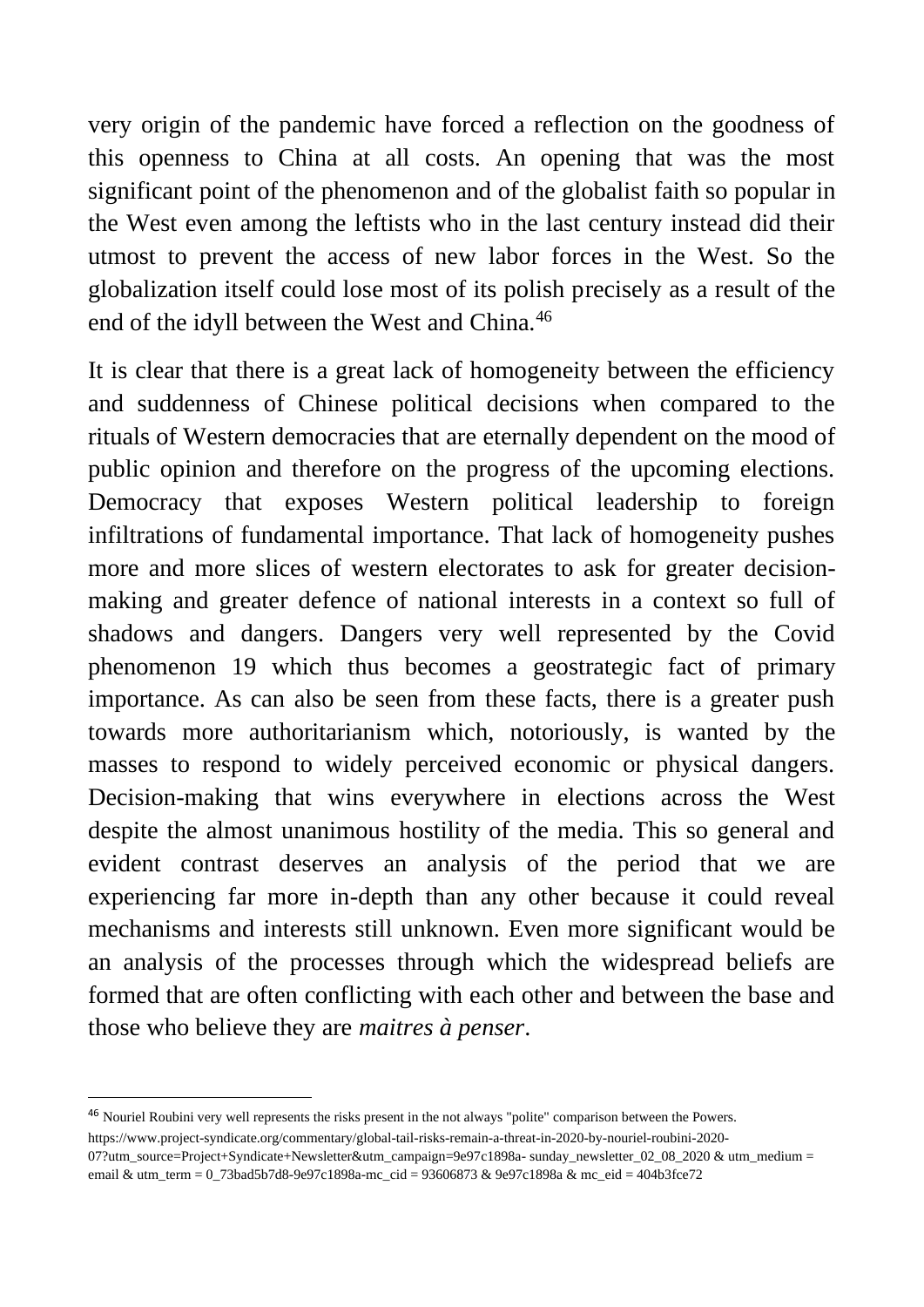So the conditions are all there for an authoritarian turn that certainly would not solve the economic problems but would postpone the harmful results ...

Another geopolitical problem that deserves a mention is that of international differences in the distribution of income and therefore of the immense question of economic migration. This too is a pre-existing problem at Covid but certainly aggravated by the economic crisis further worsened by the effects of the pandemic, which should have found an answer (at least in theory) and instead got absolutely nothing. As already said, between the lines it is necessary to rethink the legal status of many debts but more and before this it is necessary to imagine a model of development of countries with serious surpluses of labor supply that is based on local needs and does not aim to transfer elsewhere the production already made there. In the first case there is a development that can be self-sustaining by having on-site labour supply and demand for finished products while in the second it is, as already happened, exploitation by the companies equipped to distribute their productions of the cost reductions in the Planet of labor allowed by local poverty. Here we just want to mention this profound paradigm shift that deserves further study but we cannot continue to keep silent on this problem that has been tackled in a cynical and stupid way where a development model can start that greatly reduces the phenomenon of migration and that can replicate in many parts of the world.

#### **The concentration of economic power**

One cannot fail to notice that businesses (all types of firms) are very different one another. Some are able to pass on their costs and taxes to others. In fact, companies operating in a monopolistic regime are known to pass 100% of their taxes - and generally their costs - onto the stackolders; foreigners too; those that operate under an oligopolistic regime are able, often thanks to the action of well-organized lobbies, to transfer much of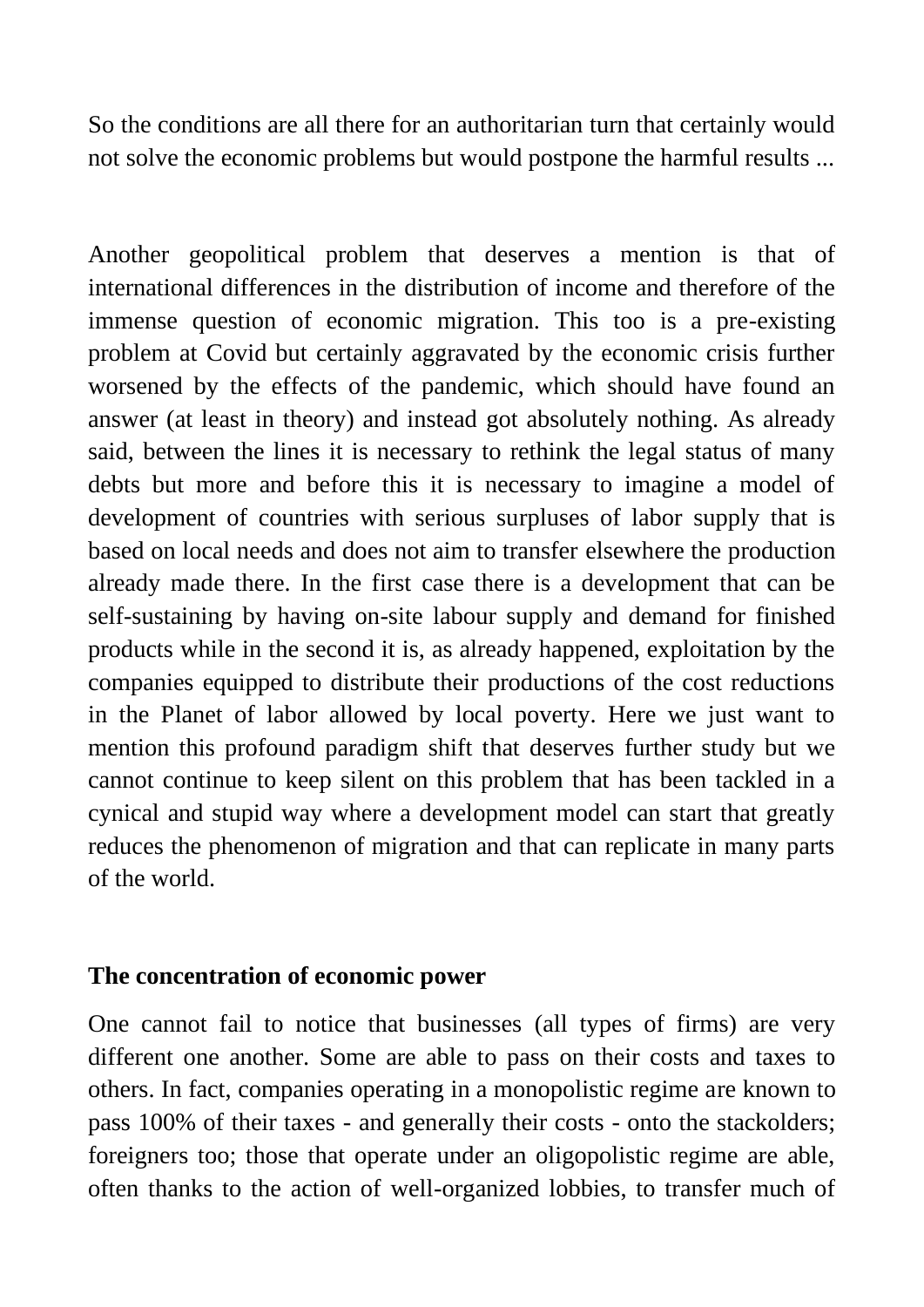their costs, taxes and inefficiencies to others. Again: foreigners too. Typical is the case of companies "too big to fail", that is predestined to be able to pass on the effects of their corporate policies to taxpayers when their stackolders are unable to support them. And their management knows in advance that they are acquitted of many of their responsibilities !! An incredible doctrine this "too big to fail", that incredibly does not ask for the nationalization of these companies. The systemic danger of this doctrine explain other any doubt the limits of the dominant existing teories. In addition to such macroscopic cases, common behaviours that normally transfer their inefficiencies and their tax burden to corporate financial statements and therefore to savers-shareholders and customers are widespread - beyond any imagination. Without wishing to dwell on their ability to download significant portions of their costs to public budgets and therefore to taxpayers, as for companies that intercept public contracts. Moreover, the polarization of economic power and the relative progressive centralization of wealth that is complained in every part of the world, what else are they if not this global phenomenon? This means that smaller companies that act in open competition and than cannot transfer their costs on others not only pay their taxes but also those of their suppliers bigger if not global players, for example energy or credit or raw materials, ... as well as consumers are the ultimate payers of everything that comes entered by companies in their financial and fiscal statements and what they transfer on public financial statements. Circumstance that is known and evident but that entails an inescapable truth to be underlined in red: this category of consumers and small businesses actually keeps the entire mass of the largest companies alive and very important slices of tax revenue so decreeing their survival !!. So it is of vital interest to any economic system that this portion of the economy, precisely consumers and smaller businesses, is solvent and, if possible, thriving. To further clarify: **only the prosperity of small and medium-sized enterprises and consumers guarantees the solidity of the public system and that of the larger enterprises.**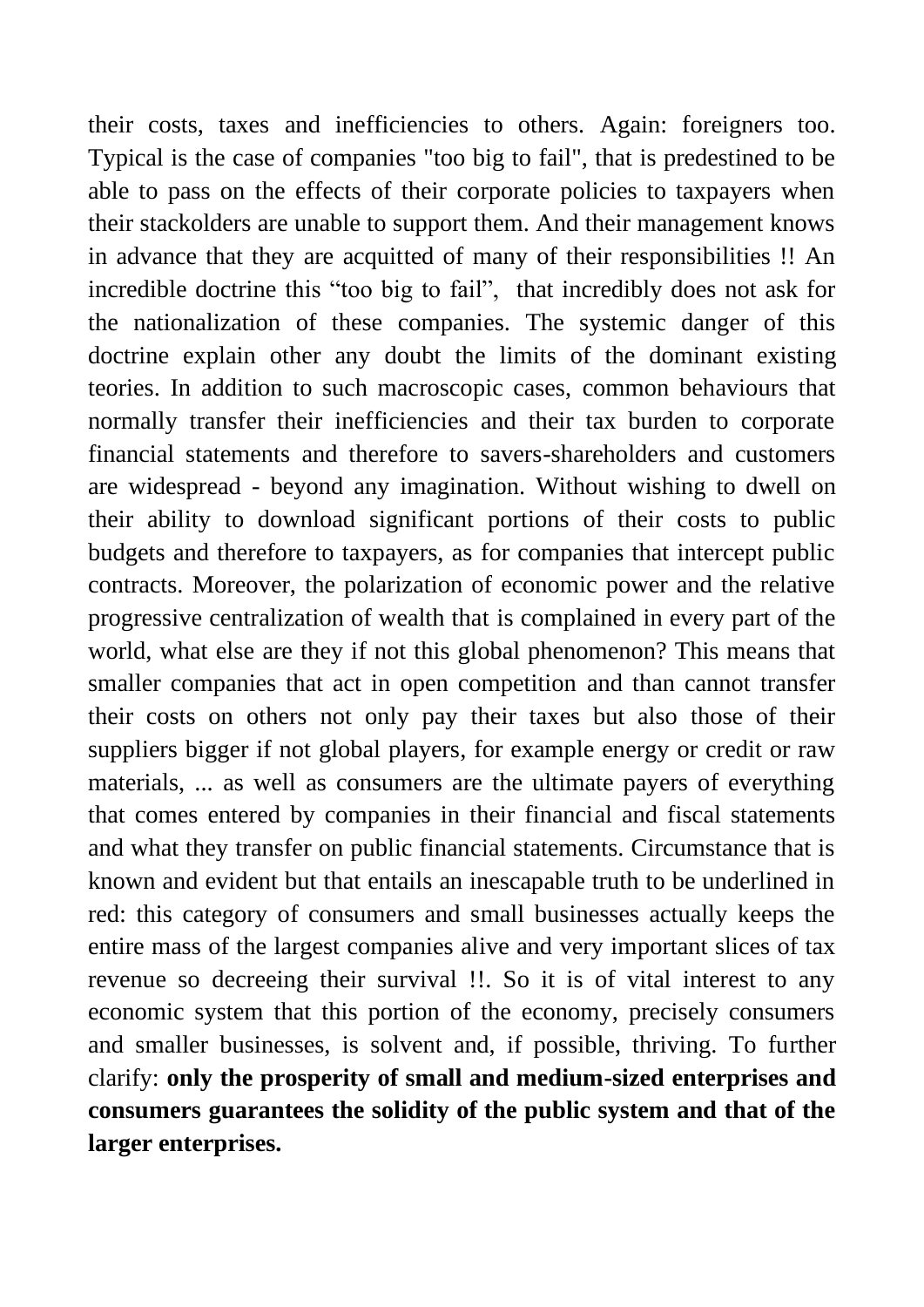Both of these categories today are politically and culturally underrepresented by small, poorly led organizations, often exposed to the blackmail of established power ... while in some parts of the globe they have no representation at all. Where not only the existence but also the quality of this representation is crucial for the very survival of the economic system that need to be saved.

Pending a relaunch of the sector, the political authorities must become aware of the fundamental nature of this axiom: only the prosperity of small and medium-sized enterprises and consumers guarantees the solidity of the public system and that of the larger enterprises.

How can we come to protect these companies without falling into the temptation to provide antihistoric "aid"? In fact it is not a question of helping a category simply because that is the plinth on which it rests - we can say it without fear of denials - the entire western system; but it is necessary to make their work much more productive and fruitful than what has happened to date. Moreover, it is quite clear that the smaller companies in their number are able to absorb important slices of the unemployed while the larger ones, if they increase their production scale, invest in new technologies precisely in order not to suffer other personnel costs. Investments favoured by the trend in the cost of money which, due to the dynamics seen, favours this expulsion behaviour of employees; circumstance before our eyes for decades all over the world. Obviously it is not a question here of denying development based on investments in technologies but denying their uniqueness: development based only on larger companies and on the growing intensity of financial, technical and human capital is not conceivable. Development without small and medium-sized enterprises is nothing more than a forward flight that cannot stand exclusively on itself. This means that the development built on the largest companies must remain in the capital-intensive sectors and related to massive productions (chemical, steel, petrochemical, ...) but must be integrated by an immense plethora of smaller companies (which in many states already exist) that cannot and therefore must not be forced to suffer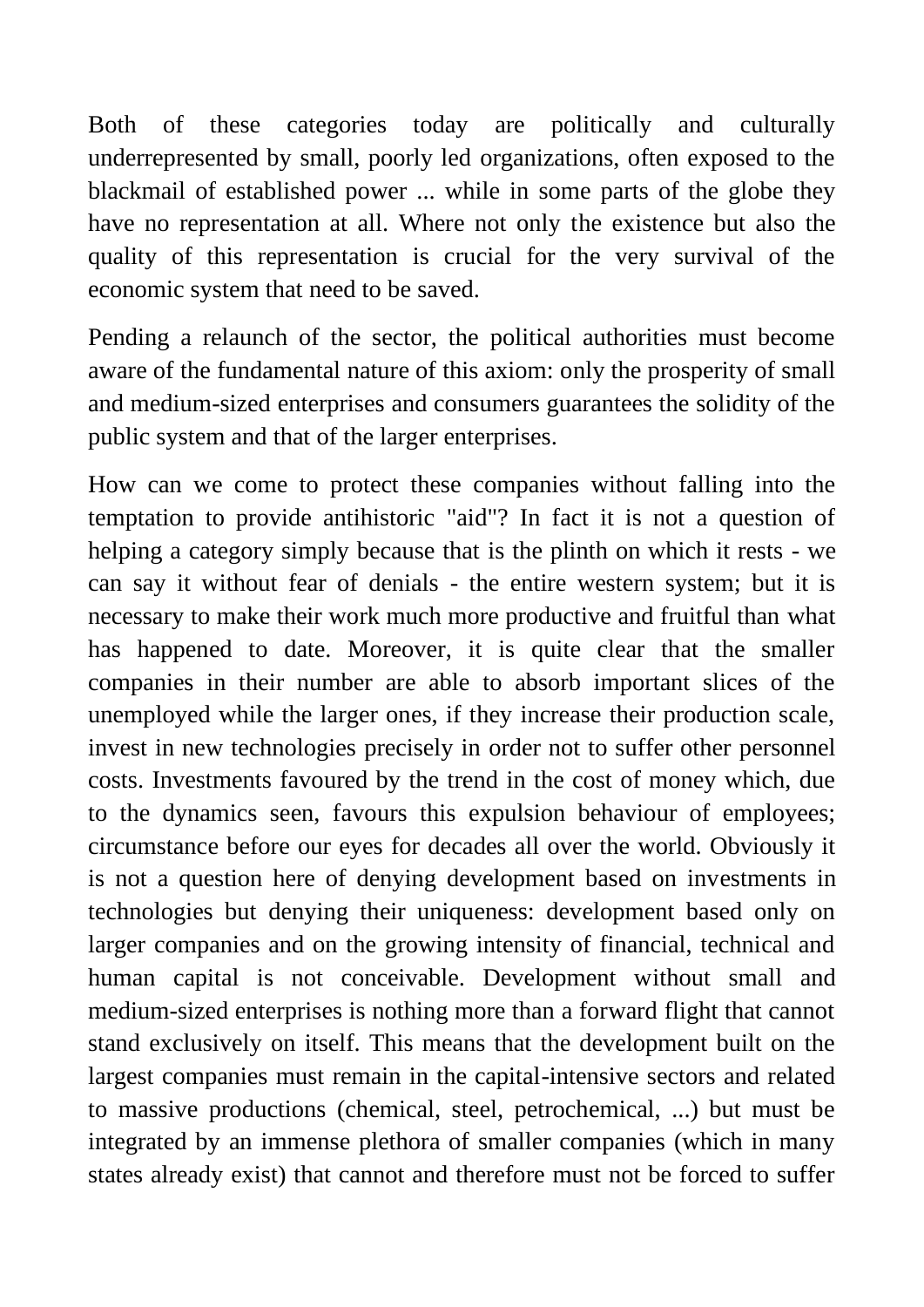weights not strictly connected to production. It is not about aid or privileges but about bringing costs back to their physiological level. In fact, the smaller companies are harassed by bureaucratic tasks and unnecessary acquittals that cost effort and money that ballast the sector, creating serious problems for the system of major companies, banks and public finances where they could strongly push development with internal benefits to individual states and partner economies.

# **We can say that this is an operation intended to free minor companies from weights and costs not directly related to physical production.**

This is a problem known to all and spread all over the world, so much so that some economies attract businesses with the greatest simplification compared to the countries of origin. Moreover, the multitude of unemployed that covid 19 is producing must have the immediate possibility of engaging in a form of self-employment and therefore this opportunity must be taken to drastically reduce the power of the public administration both in the sense of retarding the private economic activity of small size and in the sense of its cost. Therefore, unnecessary bureaucracy must be eliminated, not simplified or made efficient, but must be traced back to its natural riverbed and to its function of regulating the economic life without having the right to enter the daily work of the company; taxation must also be rethought at the roots. In fact, the evidence illustrated here of the massive translation of taxes for minor companies instinctively requires the drastic reduction of taxes for the latter companies. It is also clear that this minimum equity operation must not produce tax revenue problems and therefore must be tempered with equal measures on the larger companies in the awareness that they will pass on the taxes and therefore will not suffer the full damage that could be imagined.

The convergent effect of minimum bureaucracy and taxation transferred from smaller companies to larger ones (a substitute tax on energy could be the solution) would have an explosive effect for GDP, employment, the level of wages, tax revenue, demand, consensus for a development model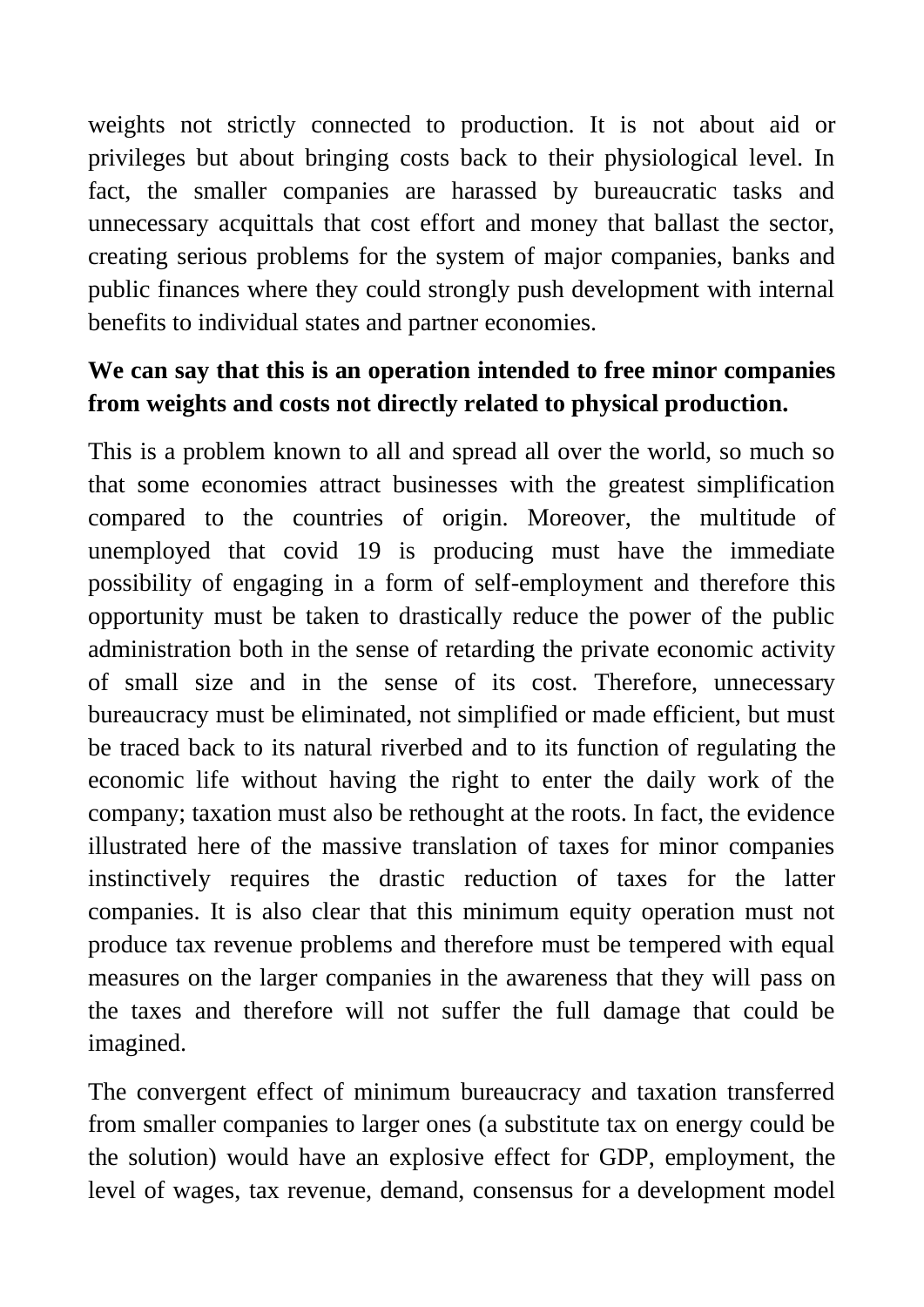that is more in keeping with the actual economic reality and the actual needs of the majority of the population. But it would mark a very clear improvement in the accounts of major companies and therefore in the trend of securities prices.

Circumstances that would allow us to remember the economic phenomenon resulting from the "Covid" as a negative event very far in time and difficult to remember and an opportunity to put things right.

# **Synthesis**

Covid experience teaches that the whole planet has found itself unprepared for the challenge that has been faced with different clinical measures and economic measures prepared hastily with extreme damage to public finances and the economy in general. We are experiencing two different stresses: that of public health and that of the economy.

For the future, we need to know that it will be very likely that these events will repeat with varying degrees of severity and therefore these events should be considered a "normal" part of the system. So we will have to live with a chronicity of the two stresses said.

They will therefore have to be tackled with "system" measures, that is, with new standards that automatically respond to critical issues.

Automaticity is essential, i.e. not the discretion of the monetary, credit and, more generally, economic Authorities which, in addition to not guaranteeing the immediacy, efficacy and neutrality necessary, give the Authorities a power that is certainly not compatible with democracy, progressively peripheralising the person.

Therefore the economic and juridical doctrine must identify the new standards that must regulate the future economic life by recognizing to the individual an autonomous and incompressible sphere of action and freedom that allows the whole system (and therefore "from below") to react promptly where and when and how much it is needed.